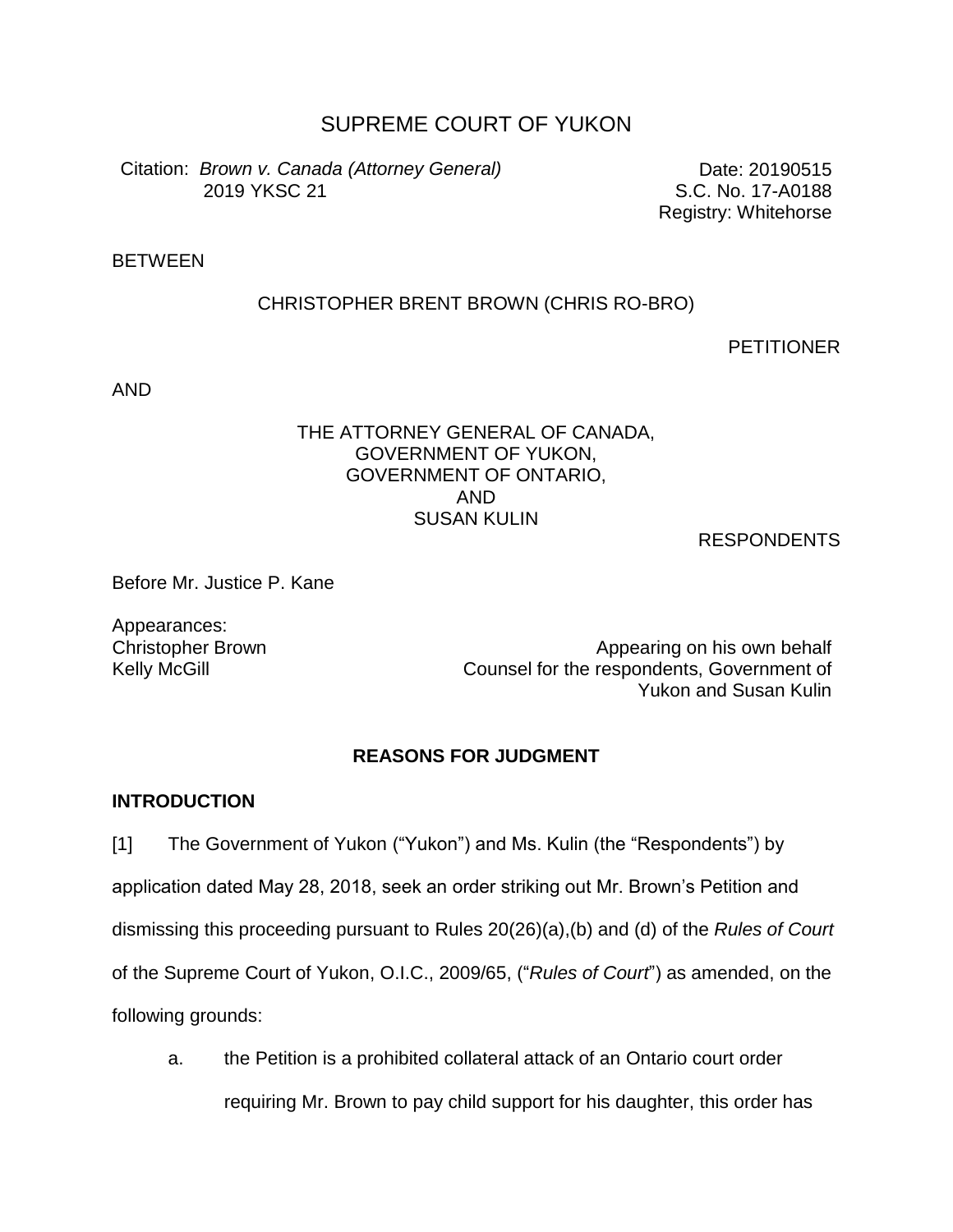not been appealed nor sought to be varied, is thereby an abuse of process and should therefore be struck out pursuant to Rule 20(26)(d);

- b. the allegations in the Petition pursuant to Rule 20(26)(a) are vague, disclose no reasonable claim, lack particulars and do not plead material facts to support any recognizable cause of action; and
- c. this proceeding is vexatious pursuant to Rule 20(26)(b) and exhibits characteristics of stereotypical vexatious litigation including collateral attack, hopeless proceedings, failure to honour court ordered obligations and advancing Organized Pseudo-Legal Commercial Argument ("OPCA") litigation strategies which have been recognized as inherently vexatious.

[2] Mr. Brown opposes the dismissal of his Petition.

[3] Upon argument of the Respondents' application to dismiss, Mr. Brown sought leave to amend the Notice of Application appended to his Petition. The Respondents oppose the court granting leave to amend the appended Notice of Application on the grounds that:

- a. leave to amend a pleading should only be granted where the defect can be cured by amendment; and
- b. the proposed amended Notice of Application:
	- i. does not address or cure the fact that the Petition is a collateral attack and therefore an abuse of process;
	- ii. discloses no reasonable cause of action and is certain to fail;
	- iii. fails to plead material facts to support its claims; and
	- iv. employs vexatious OPCA litigation techniques.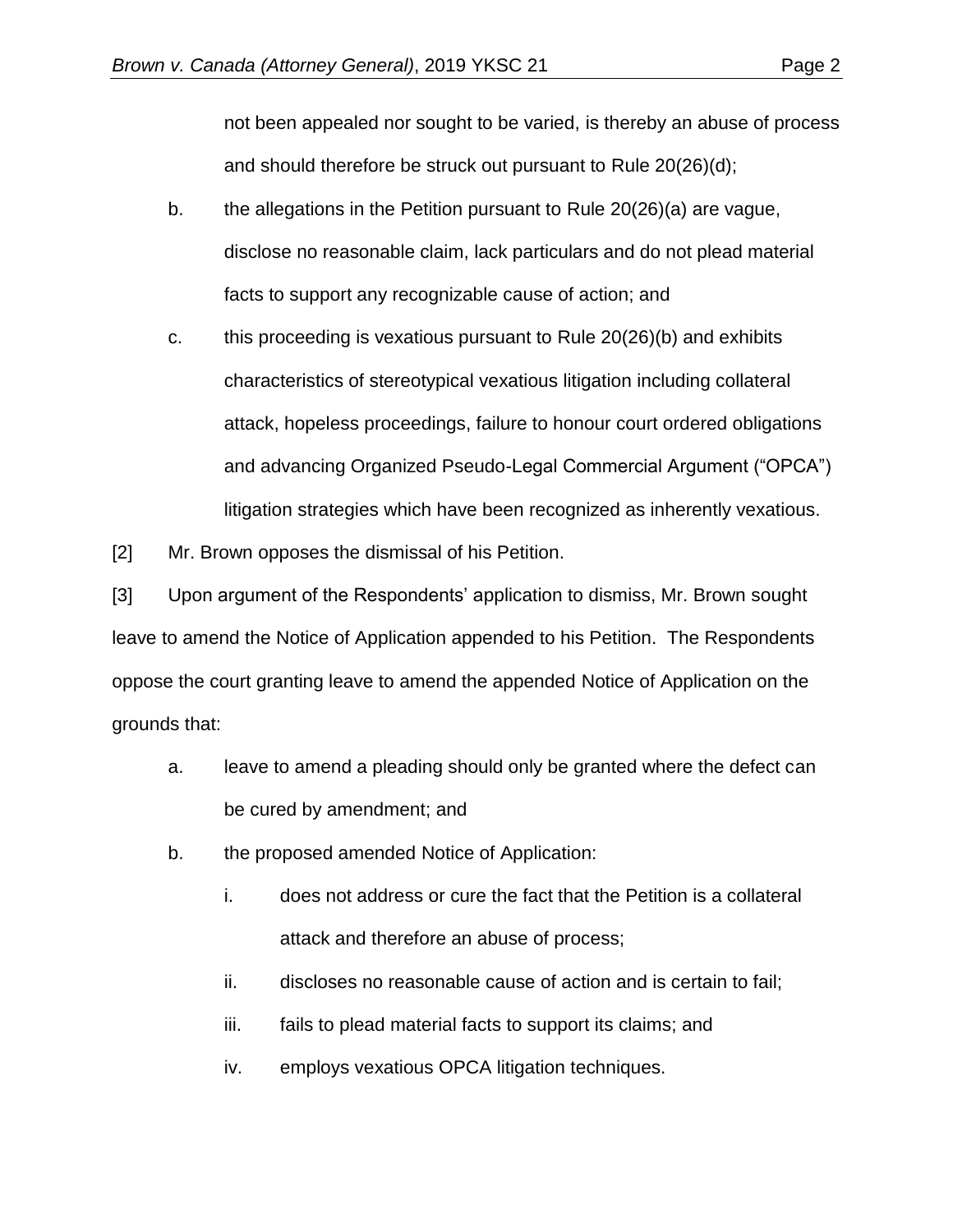[4] This Court granted Mr. Brown an extension of time to file responding material on June 28, 2018, as to the Respondents' arguments that leave to amend the Notice of Application should be denied.

[5] The amendments sought in the proposed amended Notice of Application overall are not significant. The proposed amendments for the most part expand, clarify and correct details in the original Notice of Application annexed to the Petition.

[6] Determination whether to grant leave to amend however requires consideration and determination of the Respondents' central challenges as to the validity of this proceeding and whether it should be dismissed. The Court therefore will first determine the challenges to this proceeding as plead and depending on that result, then determine whether to grant leave to amend.

#### **The Proceeding**

[7] Mr. Brown commenced this proceeding on March 28, 2018, by way of Petition. The Petition does not allege a cause of action, damages or facts. It merely attaches a lengthy Notice of Application as an appendix and Mr. Brown's affidavit.

[8] This proceeding against the Attorney General of Canada was dismissed without costs on May 17, 2018, on the consent of all named parties.

[9] The Attorney General of Ontario filed no pleadings or response to this Petition, has not attorned to this jurisdiction and did not attend on argument.

[10] The central underlying issue in this proceeding is quite simple. Mr. Brown opposes paying the court ordered child support for his daughter. He seeks to have that child support order set aside and to have the legislative provisions enacted to enforce payment of court ordered child support declared invalid on the basis that such court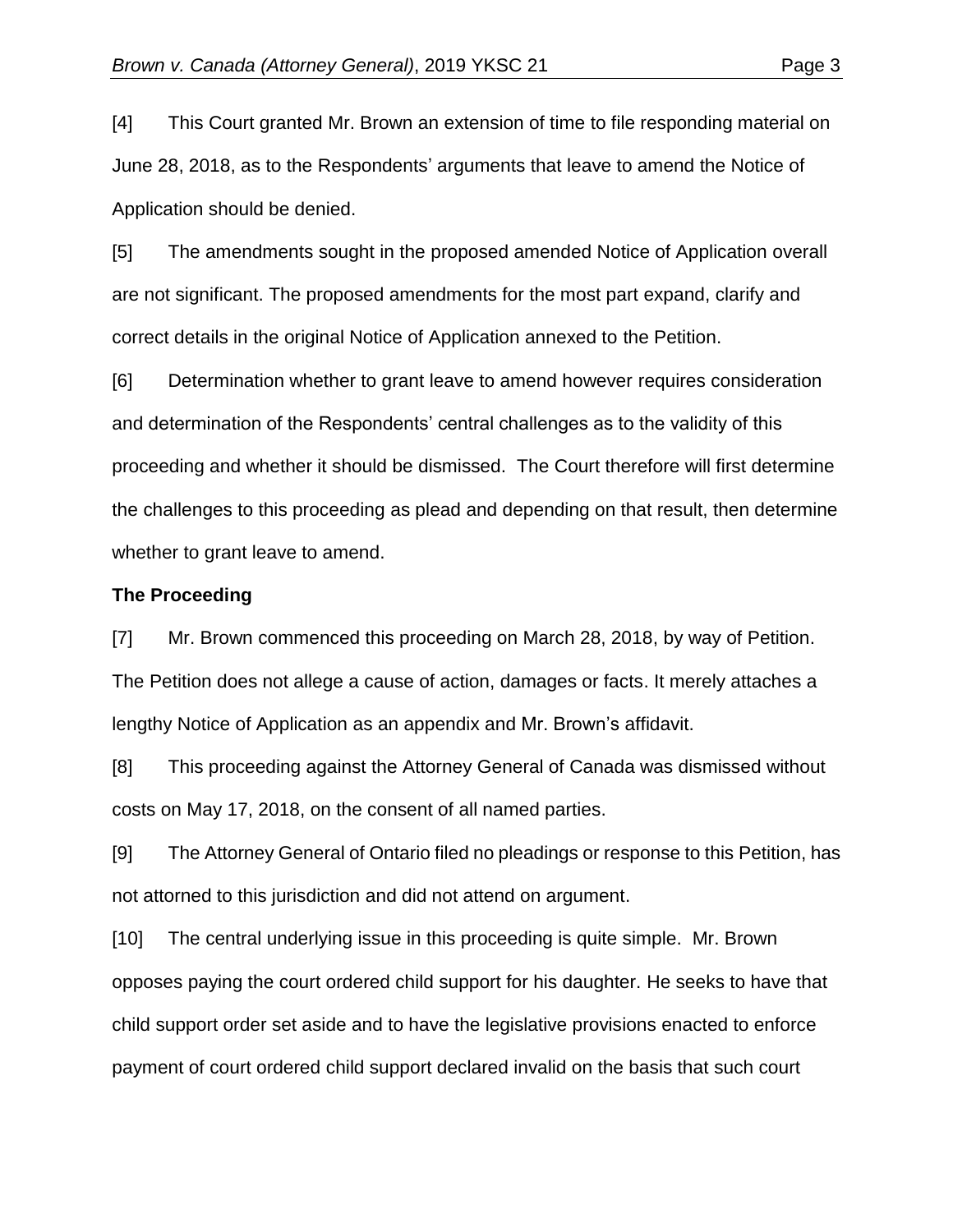ordered support and the legislative provisions to enforce that order allegedly breach his rights under Canadian legislation and international conventions.

[11] Rather than appealing that court ordered child support or seek a variation thereof, Mr. Brown instead seeks invalidation of that child support order and legislation enacted to enforce payment thereof.

## **Relief Sought**

[12] Mr. Brown in his Notice of Application, seeks numerous remedies which include the following pursuant to s. 24(1) of the *Canadian Charter of Rights and Freedoms,* Part 1 of the *Constitution Act*, 1982 (the "*Charter*"):

- a. relief and compensation for breach of his right to security of the person thus denying him equity as an Individual before the law, under s. 7 of the *Charter*;
- b. a declaration that the Orders SC#17-B0053, MEP#2591 and the Ontario child support order 69/10 (the "Support Order"), are of no force or effect pursuant to s. 52 of the *Charter*;
- c. the return of stolen property from the commencement of Orders SC#17- B0053, MEP#2591 and relief and compensation against unreasonable seizure of his property (money) as well as documented unlawful actions that were threatened against his Property (home/land) under s. 8 of the Charter; and
- d. relief under s. 9 of the *Charter* against the documented, implied, arbitrary imprisonment pursuant to the *Maintenance Enforcement Act* ("*MEA*"), s. 145,.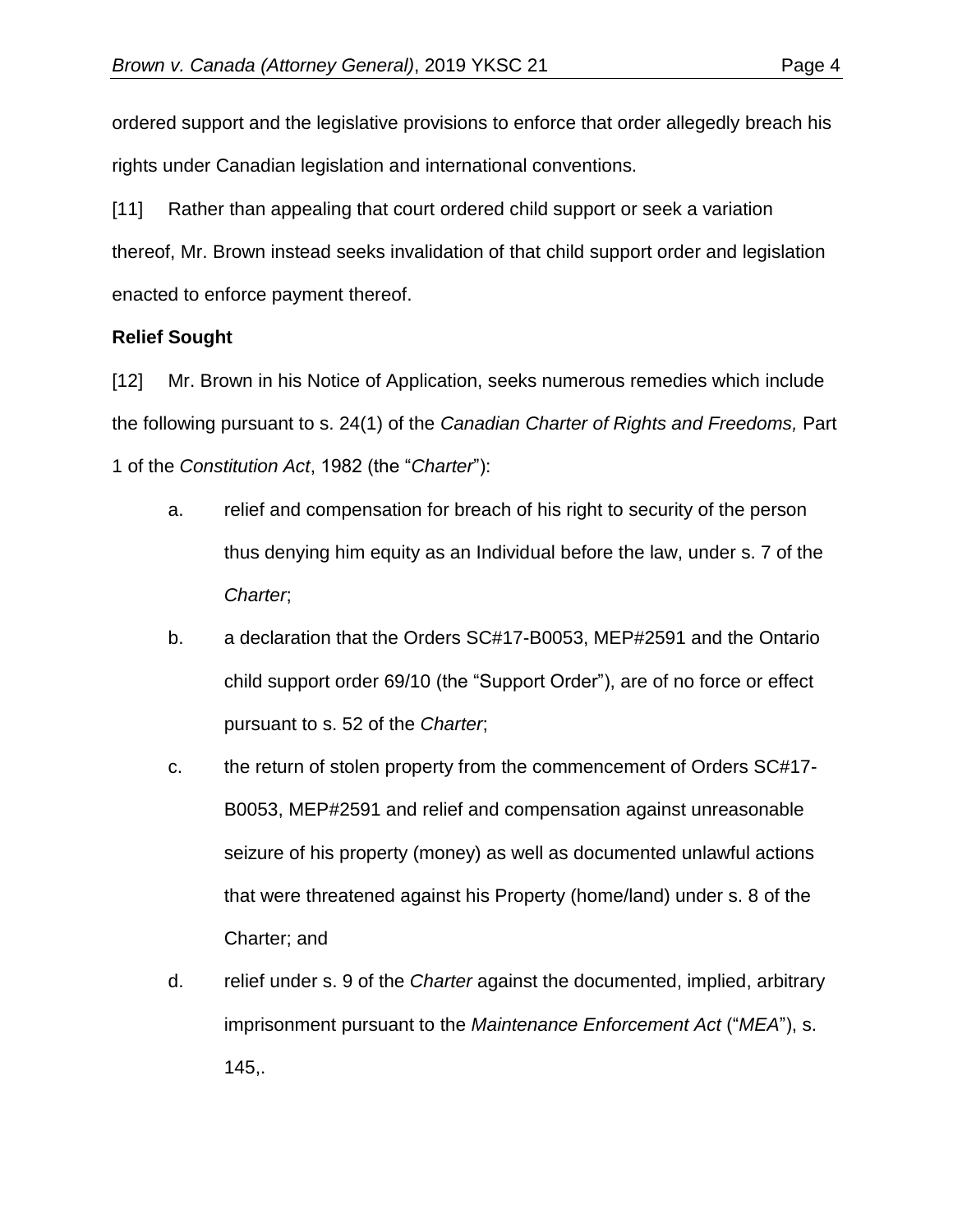- [13] Mr. Brown in his Notice of Application seeks additional remedies including:
	- a. relief and compensation for ignoring his evoked right of self-determination pursuant to the *International Covenant on Civil and Political Rights* (the "*ICCPR*") and Article 1(1) of the *International Covenant on Economic, Social and Cultural Rights* (the "*ICESCR*") and not respecting that right under Article 1(3) of both covenants;
	- b. relief and compensation for knowingly and unlawfully seizing money under orders SC #17-B0053, MEP #2591 and Ontario Superior Court Order 69/10 from his primary source of subsistence under the *ICCPR* and Article 1(2) of the *ICESCR*;
	- c. a declaration that s. 145 of the *MEA*, specifically imprisonment after 90 days of non payment, is of no force and effect under Article 11 of the *ICCPR*;
	- d. relief and compensation for engaging in an act aimed at the destruction of many of his fundamental human rights under Article 5(1) of the *ICCPR* and that the offending Acts, statutes and orders are not recognized or recognized to a lesser extent under Article 5(2);
	- e. relief and compensation for ignoring his declaration of status as an "Individual" and holding him in servitude to a monarchy under the status of an incorporated person, in contravention of Articles 8(1) and 8(2) of the *ICCPR*. Such salary garnishment violates Article 8.3(a) of the *ICCPR* in obliging him to perform forced labour for the Yukon Maintenance Enforcement Program (the "MEP") as they have threatened to extort every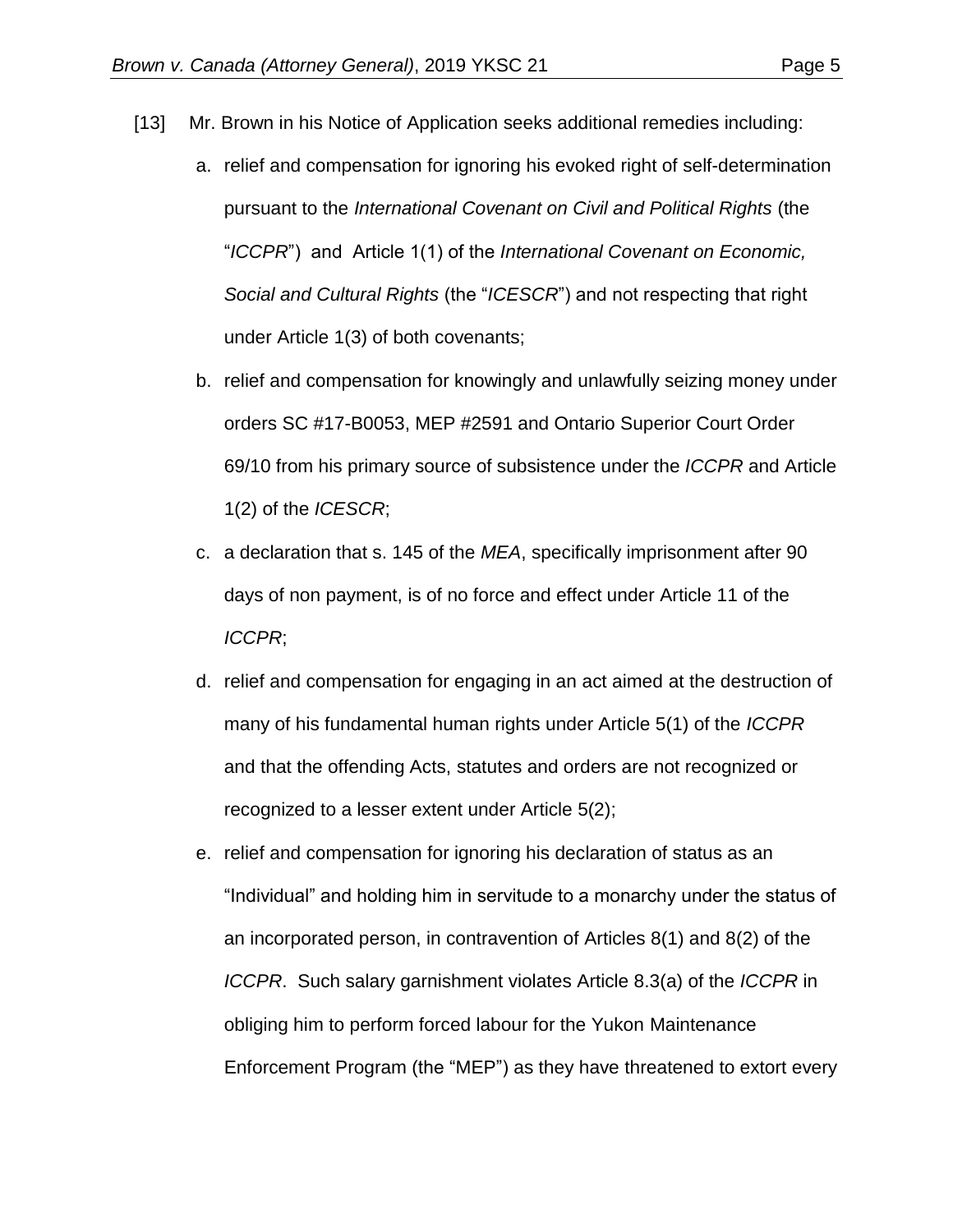source of his income (subsistence) including that of his wife, which would constitute theft from her;

- f. relief and compensation for ignoring his right to security of the person, thus denying him of equity before the law under Article 3 of the *Universal Declaration of Human Rights* ("*UDHR*");
- g. relief and compensation for ignoring his declaration that he was not invoking his right to recognition as a person before the law under Article 16 of the *ICCPR* and Article 6 of the *UDHR*, but rather was evoking his right to recognition as an "Individual" (Natural Person) before the law under his full legal capacity;
- h. relief and compensation for the arbitrary interference in his ability to maintain his family and home, pursuant to Article 17 of the *ICCPR* and Article 12 of the *UDHR*;
- i. relief for the failure to recognize his rights pursuant to Articles 2(1) of the *ICCPR* and the *ICESCR*;
- j. relief and compensation for impairing his right to enjoy and fully use his natural wealth under Article 47 of the *ICCPR* and Article 25 of the *ICESCR*;
- k. relief under Canada's obligation pursuant to s. 50 of the *ICCPR*;
- l. relief and compensation for the documented threat of arbitrary deprivation of his property, contrary to Article 17(2) of the *UDHR* and consequently the ignorance of his right pursuant to Article 17(1) of the *UDHR* to own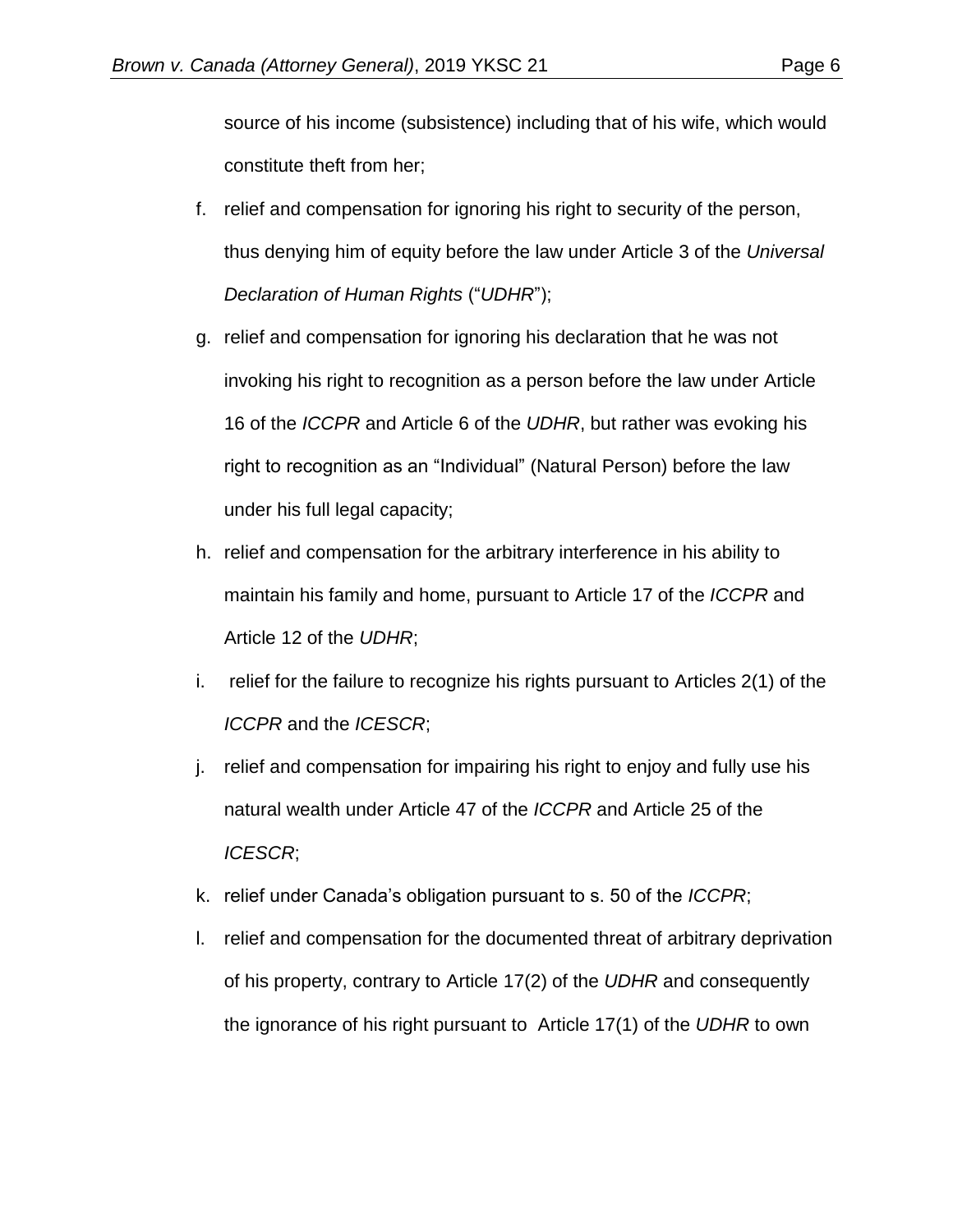property alone and not in association with the corporations of Canada or Yukon;

- m. relief and compensation for interfering with his remuneration thus preventing he and his family from having an existence worthy of human dignity, contrary to Article 23(3) of the *UDHR*;
- n. relief and compensation for ignoring his right to security of the person and threats against enjoyment of his property, contrary to s. 1(a) of the *Bill of Rights*;
- o. relief and compensation by declaring him to be a "verified income source", thereby denying him his right of equality and protection before the law as an Individual pursuant to s. 1(b) of the *Bill of Rights*;
- p. relief and compensation for operating an unlawful seizure of his property under Acts and statutes, (namely the Yukon *MEA*, the *Family Responsibility Act*, and any act referenced within them that they claim to draw their force of law from) that do not expressly declare that they operate notwithstanding the *Bill of Rights* and are therefore in violation of s. 2 of the *Bill of Rights*;
- q. relief and compensation against the respondent Ms. Kulin for failing to respond, in support of the MEP claims, to his written communications, or disproving his claims but instead arbitrarily filing an unlawful civil action (the "Registration Order") resulting in theft of his property. As a result of which he filed this proceeding and is filing a complaint against her under Article 9(3) of the *Declaration on the Rights and Responsibility of*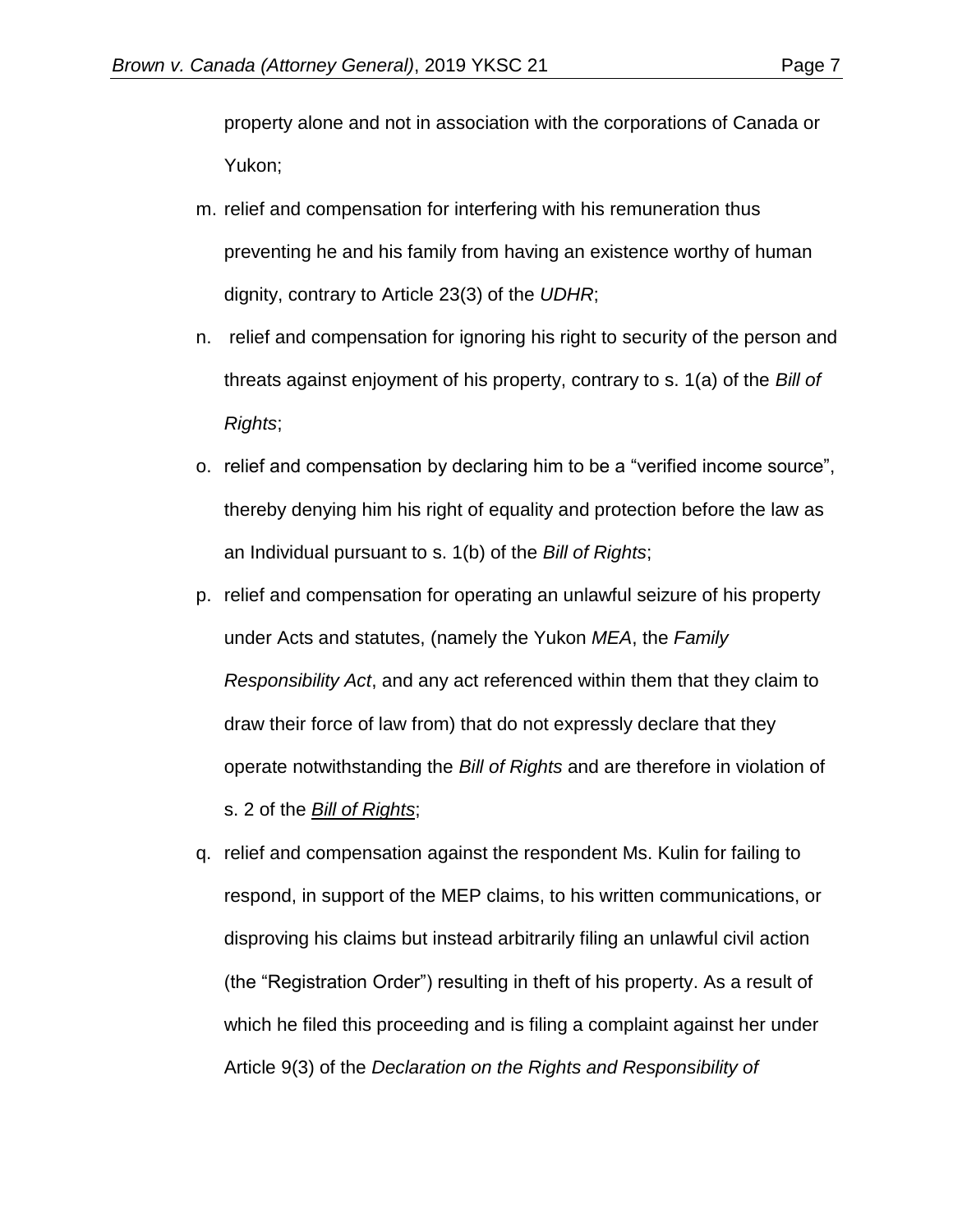*Individuals, Groups and Organs of Society to Promote and Protect Universally Recognized Human Rights and Fundamental Freedoms* (the "*DRRI*");

- r. relief and compensation by way of his complaint being promptly reviewed and to obtain a decision in accordance with law including compensation due as there have been multiple violations of his fundamental rights and freedoms by these actions as well as the enforcement of the eventual decision and award, all without undue delay under Article 9(2) of the *DRRI*;
- s. relief in the form of an effective remedy and protection from these violations of law, pursuant to Article 9(1) of the *DRRI*;
- t. relief and compensation against Ms. Kulin for threatening to and acting against his human and fundamental rights even though she will not be subjected to any adverse action or punishment for evoking her right not to do so, pursuant to Article 10 of the *DRRI*;
- u. relief and compensation for Canada's failure to educate its law enforcement officers, namely Ms. Kulin, regarding human and fundamental rights guaranteed by Article 15 of the *DRRI*;
- v. relief and compensation in the amount of \$2.5 million Canadian from both the Corporation of Yukon and the Corporation of Canada for the multiple above violations of his fundamental rights and freedoms as declared in this application; and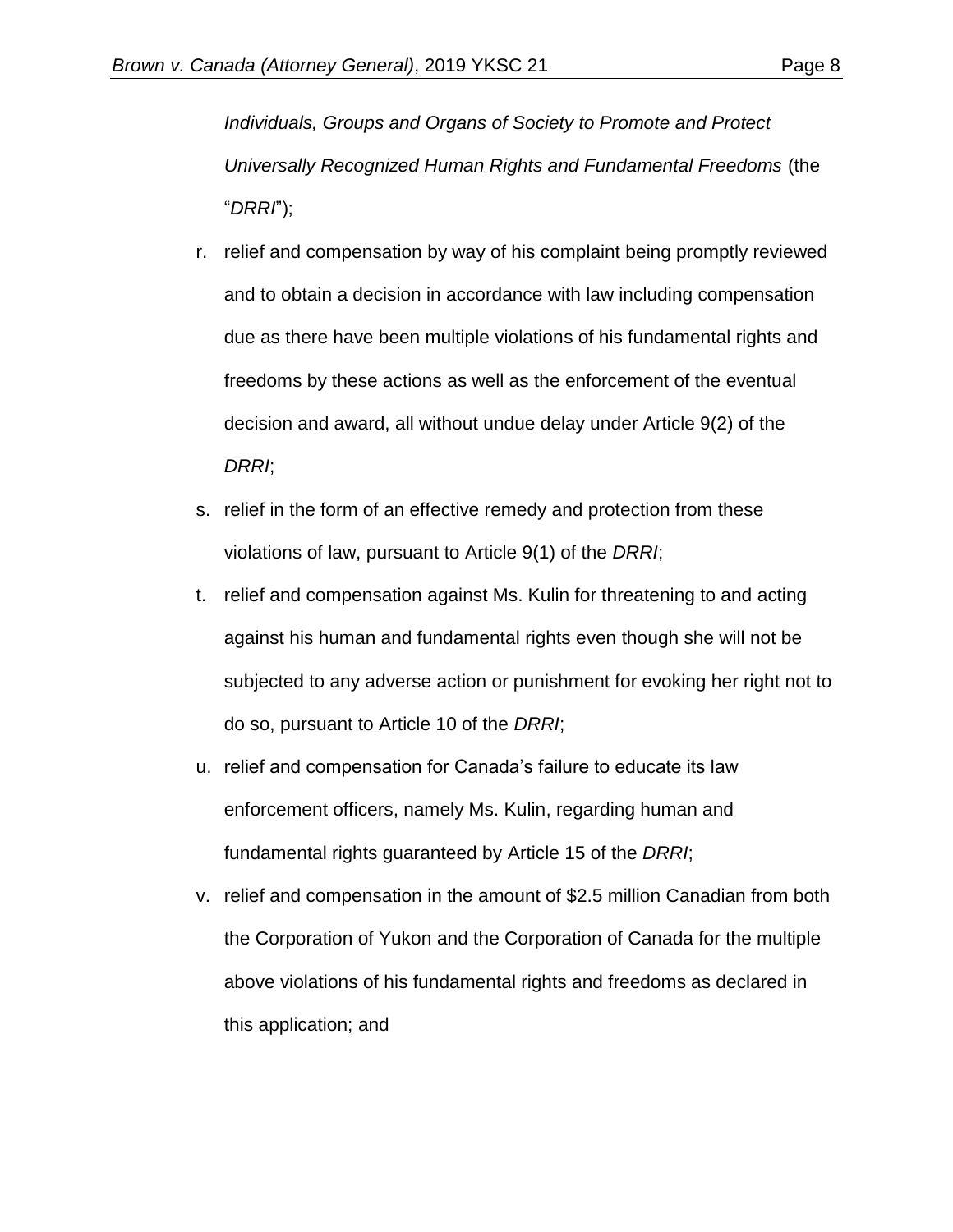w. relief and compensation in regards to Ms. Kulin in the amount of \$2 million for knowingly violating his above fundamental rights and freedoms, unless she too was a victim of Canada's failure to educate individuals as to their fundamental rights, freedoms and international law; in which latter case, he seeks production of her affidavit expressing her heartfelt apology and a declaration that she, and other officers working in the MEP, should be required to participate in an educational program as the fundamental rights and freedoms of Canadians and her obligations towards such individuals.

## *Family Responsibility Act*

[14] Mr. Brown relies upon several of his affidavits or notices he sent to officials of the Yukon MEP including Ms. Kulin in preparation for and to enhance his arguments in the Notice of Application, including:

- a. an Ontario Statement of Live Birth for Christopher Brent Brown, as to which he declares that he is no longer a child of that Province and assign all his fundamental rights to the security back from the Registrar General to himself;
- b. an Ontario Birth Certificate, which he alleges evidences the artificial person surety, CHRISTOPHER BRENT BROWN (Security of the Person) CUSIP number B 165805, registration number 79–05–024624;
- c. his online and published notice of his Canadian Claim of Recognition for Christopher–Brent: Ro-Bro (Christopher Brent Brown Ontario Statement of Life Birth Number 024624); and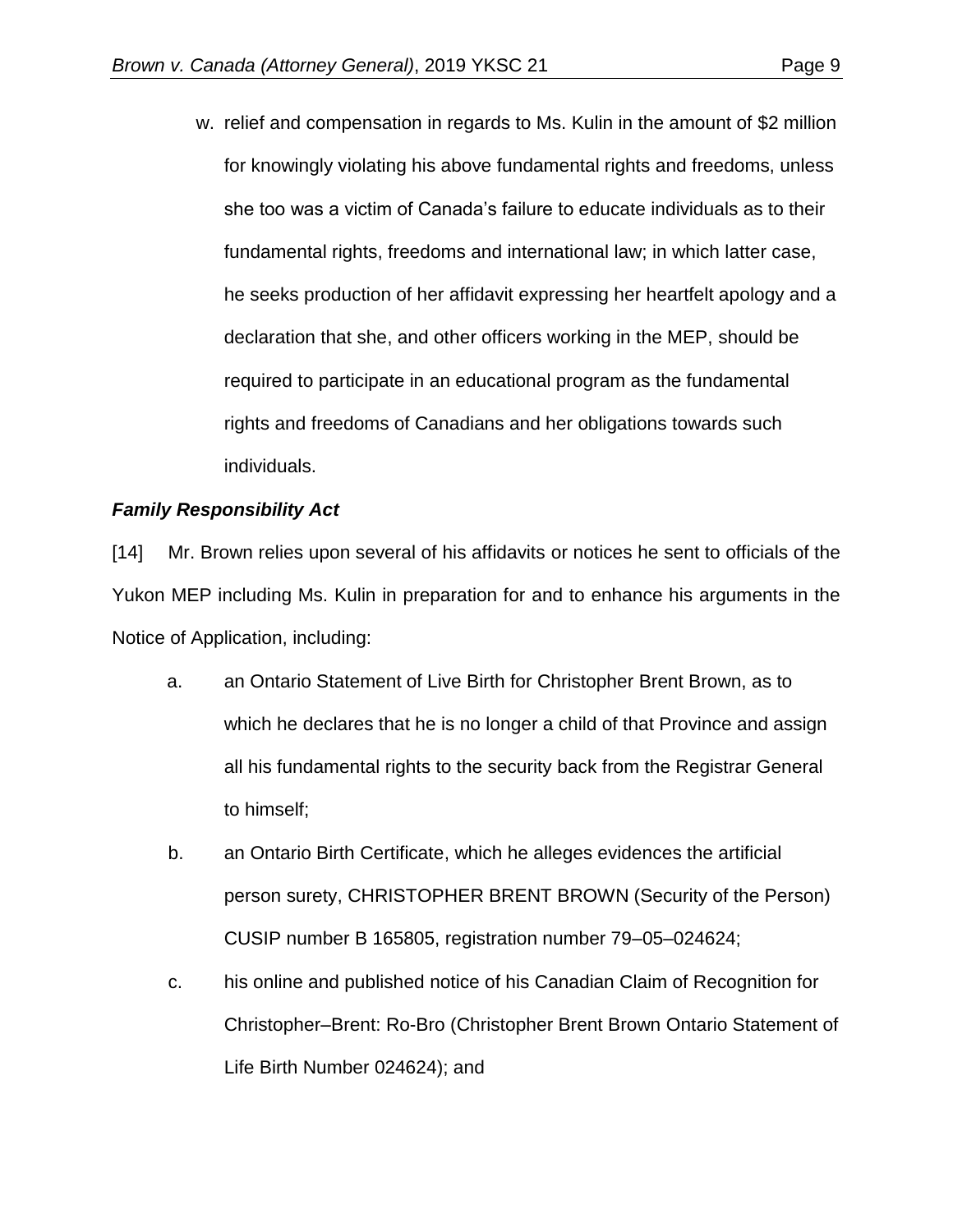d. his February 6, 2018, one hundred and sixty-two paragraph "Canadian Claim of Recognition, Declaration of Understanding and Claim of Rights Affidavit of Truth", which recites various sections of Canadian legislation such as the *Charter*, the *Bill of Right*s, the *Code*, provisions of international conventions together with his interpretation thereof in support of his rights and freedoms and provides an address to which the recipient may reply should they disagree with his interpretations of his rights therein.

[15] In short, Mr. Brown asserts that his rights identified in the above legislation and international conventions ratified by Canada, supersede and invalidate:

- a. the legislative requirements that he financially support his child;
- b. legislated remedies to enforce and recover arrears of court ordered child support; and
- c. the Support Order requiring him to pay child support, its registration in the Yukon as the Registration Order and that the challenged provisions of the *MEA* enabling enforcement of that court ordered child support, therefore be declared invalid and set aside.

## **Background**

## **Ontario Support Order**

[16] Mr. Brown commenced family law proceedings in the Ontario Superior Court in Woodstock, Ontario, in 2010 against H.L.V. regarding their daughter who was born on October 18, 2007. The issues in that family law proceeding included custody of their daughter and Mr. Brown's obligation to pay child support.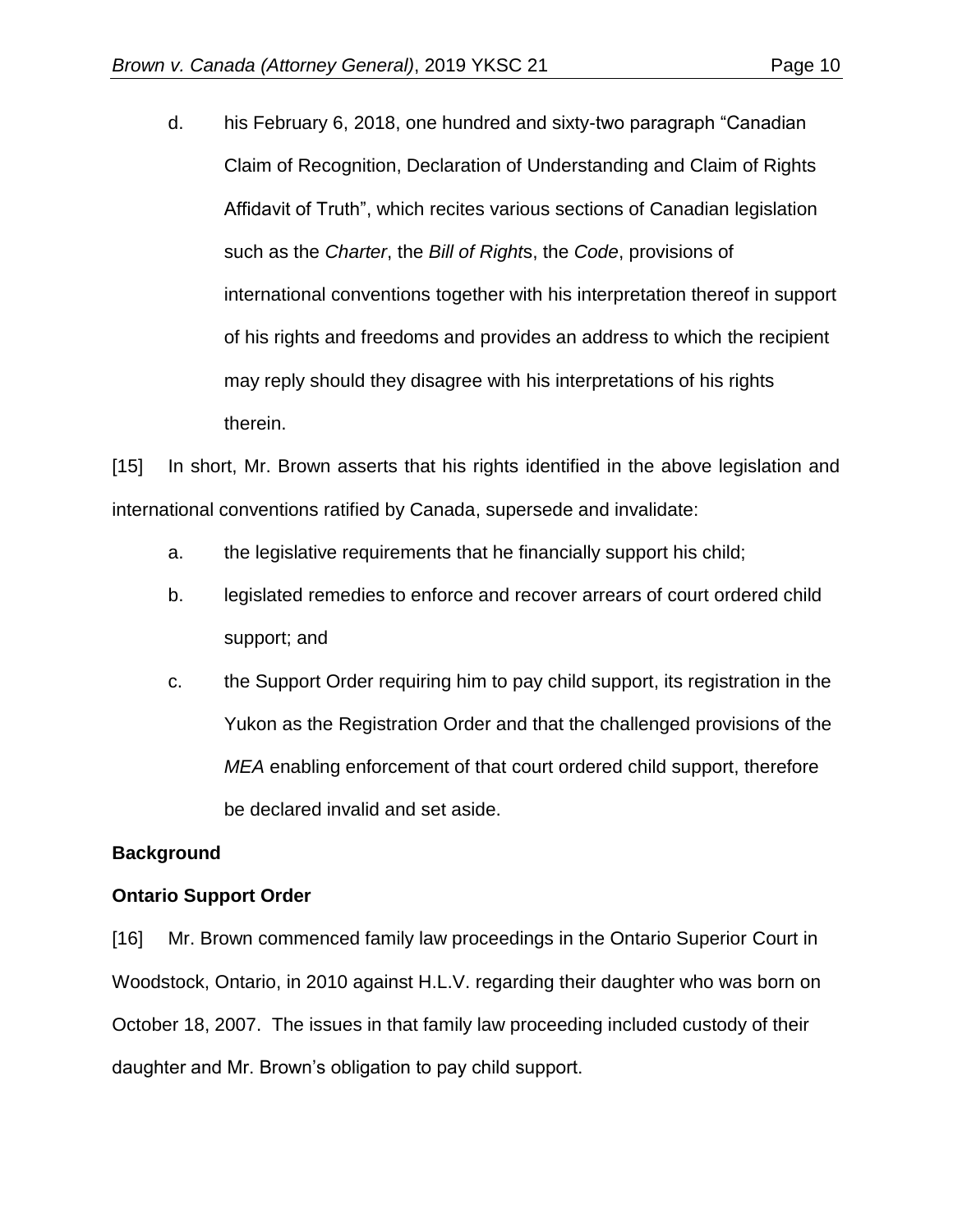[17] Relevant to this application to dismiss this proceeding is the fact Mr. Brown has not included the above court ordered recipient of the child support in this proceeding whose interests are directly in issue.

[18] The Ontario Superior Court of Justice in the above family law proceeding granted a final order dated January 8, 2016, being the Support Order, pursuant to Minutes of Settlement signed by Mr. Brown and the mother on the same date. Pursuant to the Support Order:

- a. Mr. Brown and H.L.V. were granted joint custody of the child with the child to reside primarily with her mother;
- b. Mr. Brown received specified terms of access with the child;
- c. Mr. Brown is required to pay \$444 monthly child support to the mother in accordance with the *Child Support Guidelines* (Yukon table) based upon Mr. Brown's 2014 then annual income of \$50,724;
- d. Mr. Brown is required to contribute towards the child's special and extraordinary expenses proportioned to their respective income levels pursuant to s. 7 of the *Child Support Guidelines*;
- e. Mr. Brown owed child support arrears in the amount of \$1,380 as of December 1, 2015;
- f. Mr. Brown was again ordered to pay the mother the unpaid \$3,000 costs awarded by the court on August 17, 2012; and
- g. the child support as ordered was to be enforced by the Ontario Director, Family Responsibility Office ("FRO"), with the amount owing and ordered to be paid to the Director for remittance to H.L.V.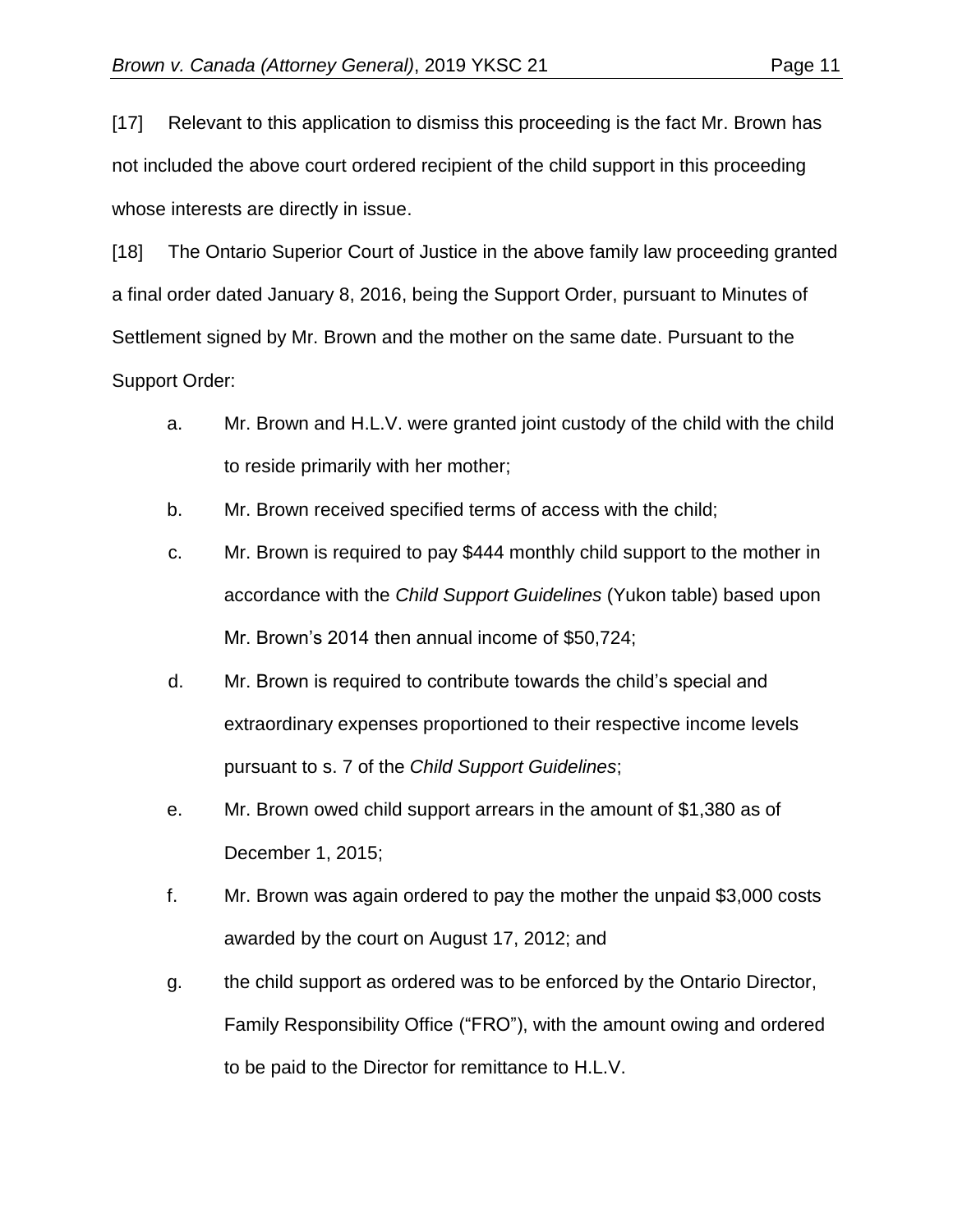[19] Mr. Brown was represented by legal counsel at the time he signed the above Minutes of Settlement and consented to the Support Order. His representation by legal counsel at the time impairs his pleading that Canada failed its alleged legal obligation to provide him with legal education as to such legal matters thereby entitling him to the relief sought in this proceeding.

#### **Yukon Enforcement**

[20] The Government of Yukon operates the MEP to facilitate enforcement of child and/or spousal support orders made by courts in the Yukon and elsewhere, including Ontario. The Ontario equivalent of MEP is FRO.

[21] The Yukon MEP on September 22, 2017 received a copy of the Support Order from and a request by FRO that the MEP assist to enforce the Support Order's requirement that Mr. Brown pay the child support as ordered because he now resided in the Yukon.

[22] Ms. Kulin was assigned this request from FRO in her capacity as an enforcement officer in the MEP office. The MEP internal file number assigned in this case is #2591, which Mr. Brown seeks to have struck as part of the relief claimed.

[23] MEP on September 22, 2017, sent the Support Order to the Supreme Court of Yukon, as required by s. 17 of the *Interjurisdictional Support Orders Act*, S.Y. 2001, c. 19, (the "*ISO*"). Pursuant to s. 18(1) of the *ISO*, that Support Order must then be registered by the Yukon court, which occurred, including the opening of the Supreme Court of Yukon court file: No. S.C. No.: 17-B0053, which Mr. Brown seeks to have struck.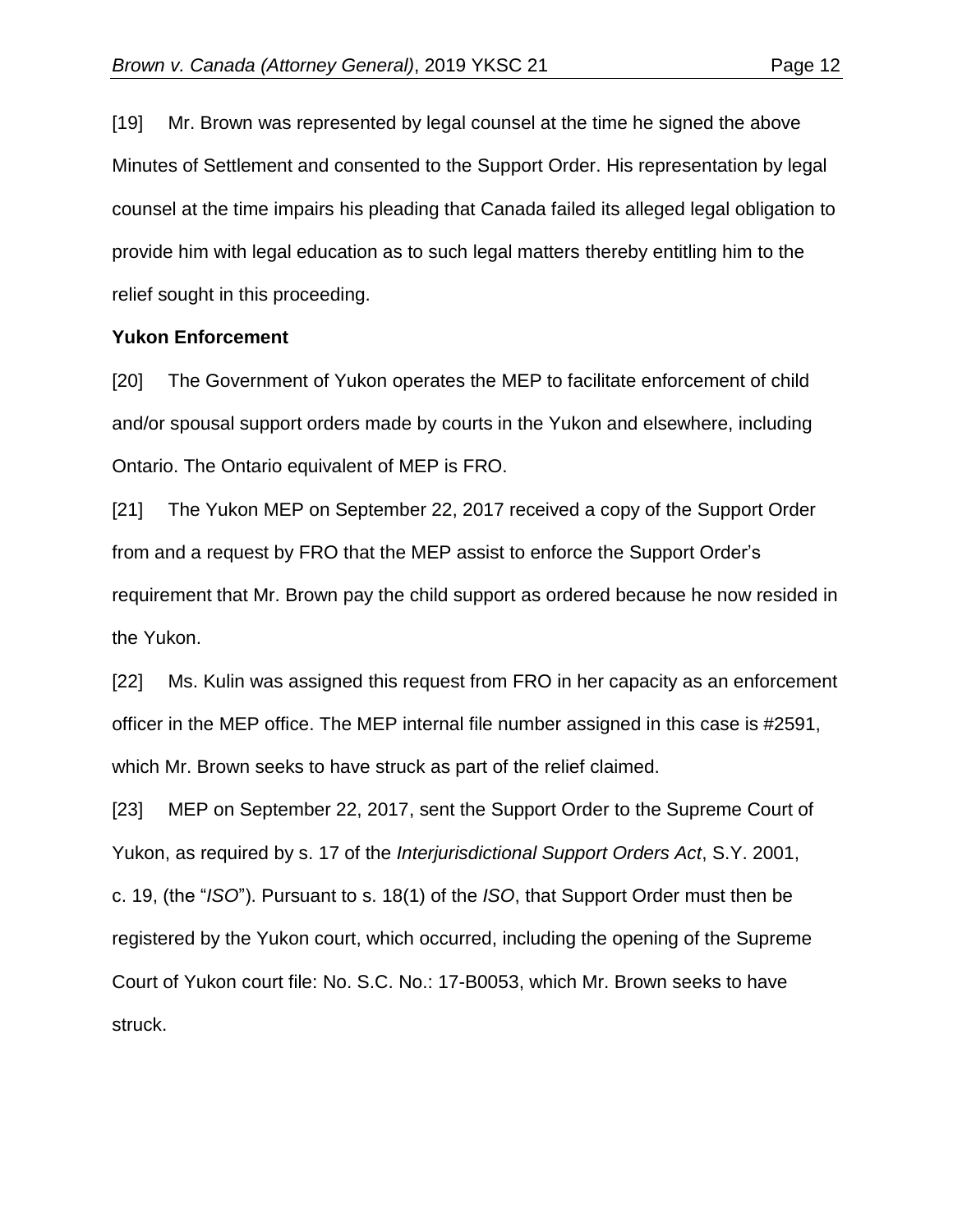[24] Upon registration in the Supreme Court of Yukon, that Support Order, pursuant to ss. 16, 17 and 18(2) (a) of the *ISO*, has the same effect as if it was a Yukon Support Order.

[25] The court notes that Mr. Brown is entitled pursuant to s. 25 of the *ISO* to bring an application before a Yukon court to vary the Support Order so registered under s. 18 of the *ISO*.

[26] Relevant to the issues before the Court is the fact that Mr. Brown does not allege nor seek a declaration of constitutional invalidity of any provision of the *ISO*, which converted the Ontario Support Order into a Yukon Support Order.

[27] Without argument or authority as to the constitutional validity of the *ISO*, or how the opening of a court file somehow constitutes harm, Mr. Brown seeks a declaration that the Yukon court file S.C. No. 17-B0053 be struck.

[28] As a MEP employee, Ms. Kulin wrote to Mr. Brown on October 6, 2017, notifying him that the Support Order had been registered with MEP and that he should commence paying the monthly child support ordered to MEP commencing September 1, 2017, as well as \$2,091 of child support arrears owed under the Support Order.

[29] Mr. Brown sent two registered documents to MEP on October 24 and 31, 2017, disputing his obligation to pay child support based on his rights under the *Charter* and international conventions, unless MEP provided him with what he considered to be satisfactory evidence refuting his declared *Charter* and international convention rights. [30] In this first document, Mr. Brown conditionally accepts that he is Christopher Brent Brown and that he owes \$2,091 in child support "upon proof of claim" by MEP of

numerous things including the following: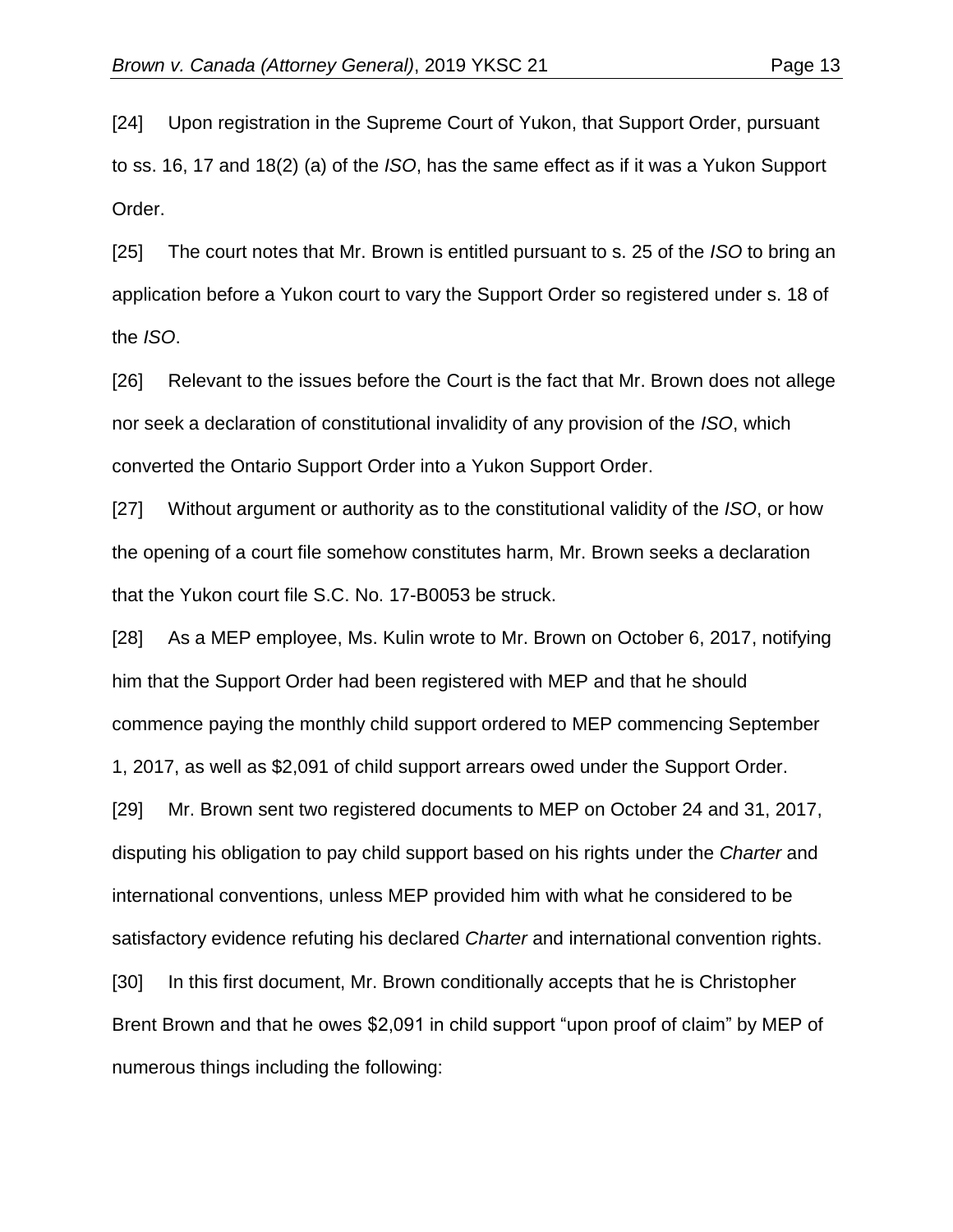- a. that I am a "Person" and not a human being;
- b. that you know what a "Person" actually is, legally speaking;
- c. upon proof of claim that you know what THE TERRITORY OF THE YUKON actually is, legally speaking; and
- d. that the Canadian Government is in fact a *de facto* government, and even admits as such, which makes me a human being not lawfully obligated to comply with your acts and statues if I do not consent to do so, is that not true?

[31] Mr. Brown in this document then lists 26 questions he states MEP must prove as to whether it may enforce payment of child support as ordered. He quotes sections of the *Charter* and international covenants approved by Canada as to whether the Yukon MEP had authority to seize his assets, garnish his wages and cancel his driver's license. The MEP October 6, 2017 letter to him refers to none of these remedies should he default in paying child support.

[32] The questions he poses in this document include:

- a. Whether the debt MEP speaks of is a Civil or Criminal Matter?
- b. Do you know the difference between Legal and Lawful? Illegal and Unlawful?
- c. Is the "maintenance enforcement program" MEP actually a separate, subcontract company acting on behalf of the court?
- d. Your correspondence indicates "It is best for you and your family if you make your payment voluntarily." Am I lawfully obligated to make payments to your company? Am I lawfully obligated to contract with you?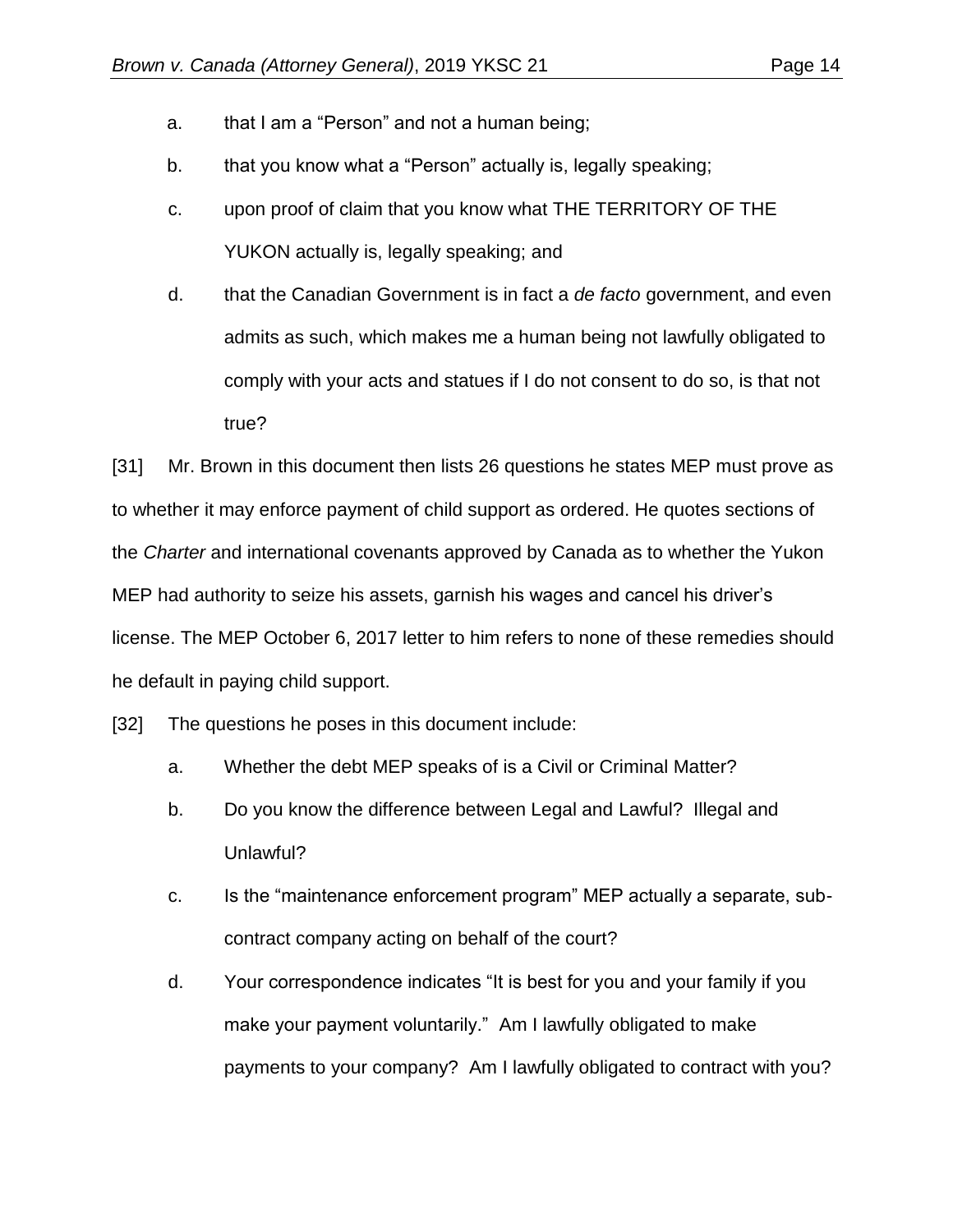Or do you need my consent to be able to take any legal action against me the human?

[33] Mr. Brown in this document then answers the questions posed, many of which are included as "statements of law" in his Notice of Application.

[34] Mr. Brown in this document states that the October 6, 2016 letter of notice from MEP is written in legalese and not in English, which is the only language he communicates in and comprehends. Accordingly, he states he did not have full disclosure nor a full understanding of what he was contracting to do. He further states that the Support Order was based on legislation written in a different language, which thereby makes that contract void on the issue and therefore unenforceable.

[35] Mr. Brown concludes this document stating:

- a. MEP will have five days to respond by sworn affidavit with written proof of its claim and answer the 34 questions posed by him;
- b. he will pay the child support if MEP meets the above requirements; and
- c. if MEP fails to provide such evidence within those 5 days, it shall be deemed "General Acquiescence and acceptance of my claims … and estoppel will be in effect".

[36] Mr. Brown then signs this document as "Christopher-Brent of the Family Ro-Bro" and directs MEP's response and evidence be sent by registered mail to "Chris:Ro-Bro" at a post office number in the "Yukon Republic, On the Land of Canada."

[37] Mr. Brown, one week later on October 31, 2017, sent MEP a Notice of Non-Response Affidavit of Truth in which he declares that given MEP's failure to respond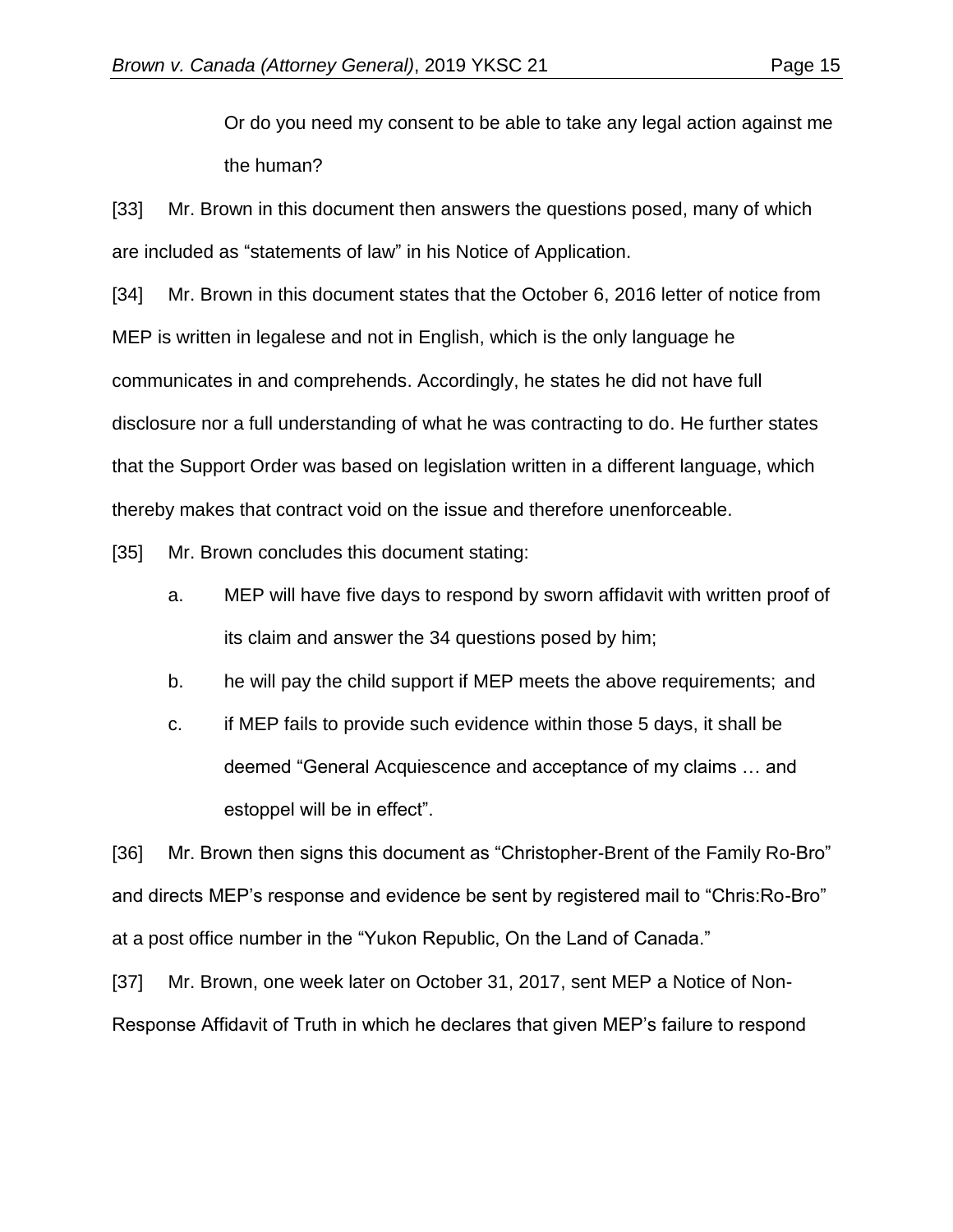and provide evidence within his 5-day limit, "estoppel is in effect and you [MEP] are contracted to accept my Claims as if you had made them yourself under Law."

[38] Mr. Brown, in this second document, then provides more answers to his 34 questions listed in his initial document to MEP. His statements in this second document include that:

- a. MEP cannot prove that he is a person because it will not create Joinder by obtaining any identification from him because he is not lawfully required to present identification unless he has committed or is about to commit a crime;
- b. Black's Law Dictionary's definition of a person is a corporation, a fictional being thereby necessitating MEP's need for "Joinder" as a corporation cannot affect a human being;
- c. the Corporation of the Yukon Territory is a business and the acts and statues of the Canadian Government only apply to employees of the Corporation of Canada;
- d. as a human being, he is not lawfully obligated to comply with Government Acts and statues unless he consents thereto;
- e. MEP of the Yukon Government is a sub-contracted company in the form of a "court bulking center" to which he has no legal obligation to make payments to or contract with and that without Joinder or consent, MEP cannot act upon him as a human being;
- f. the Support Order was written in a different language which makes that Contract void on the issue;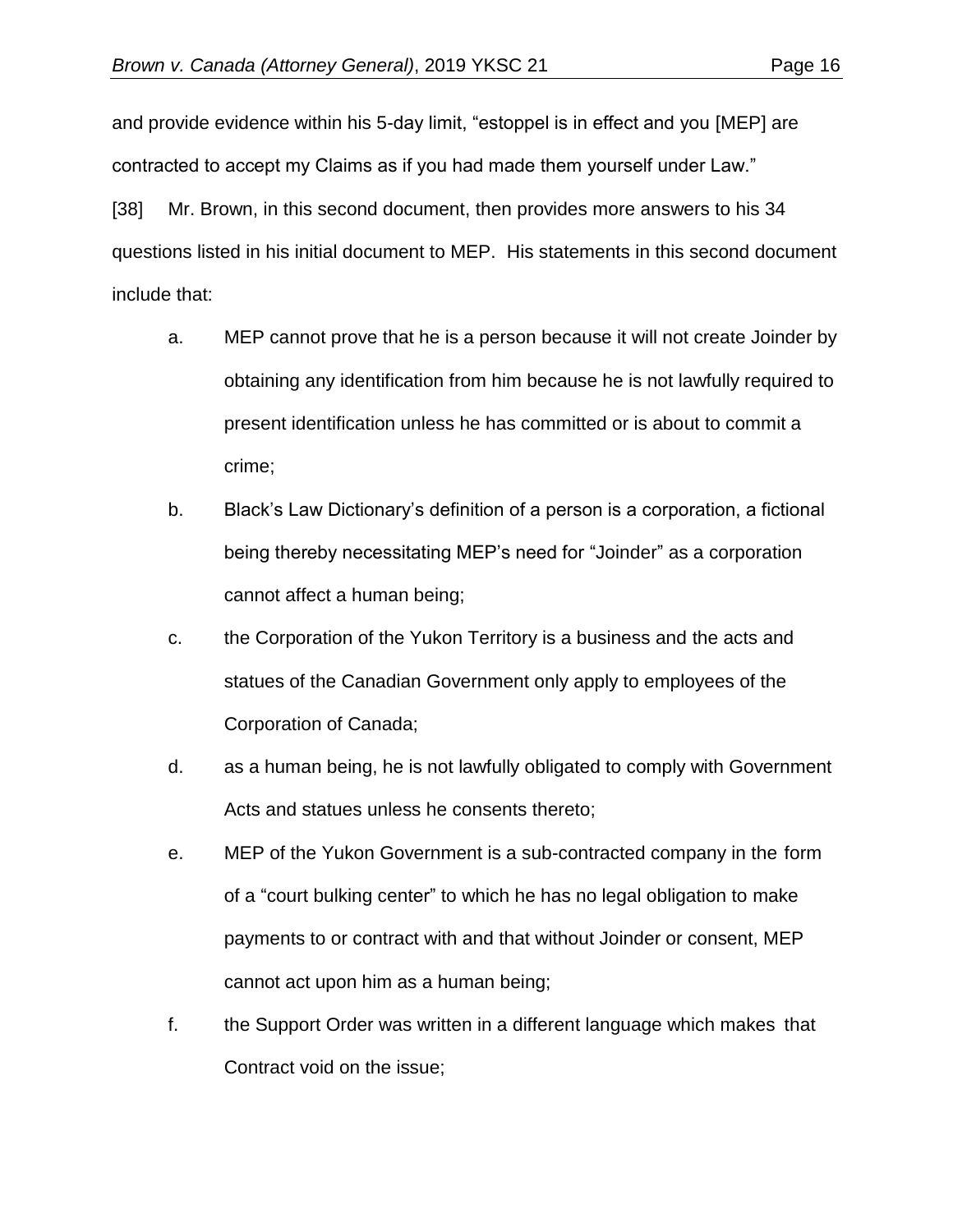- g. MEP is committing fraud on a daily basis and is destroying families with its unlawful crimes; and
- h. MEP is not lawfully allowed to garnishee his employment wages, as such wages are a primary means of subsistence for himself and his family.

[39] The above documentation from Mr. Brown relates directly to his denial that he is a participant in the OPCA movement and whether this proceeding is an abuse of process, as addressed below.

[40] Mr. Brown failed to pay the court-ordered child support to MEP. MEP as a result on November 6, 2017, sent a garnishment order pursuant to the Yukon *MEA* to the Department of Finance of the Government of Yukon, which is Mr. Brown's employer and the "identified income source," not himself as he alleges.

[41] That November 6, 2017 garnishment order is signed by Ms. Kulin. It states that MEP has authority pursuant to the Yukon *MEA* to garnish remuneration owed to Mr. Brown by any income source and directs the monthly deduction of the \$444 of child support, plus 25% from his net income towards the then \$1,029 support arrears, be forwarded to MEP.

[42] Ms. Kulin, on behalf of the Yukon Director of MEP, wrote to Mr. Brown on November 6, 2017 and attached the Garnishment Order. Ms. Kulin's letter and the attached order advised that:

- a. MEP was empowered under the Yukon *MEA* to garnishee remunerations due to a respondent from any income source, including himself; and
- b. Mr. Brown was being served with the enclosed garnishment order to collect money he owed for family support.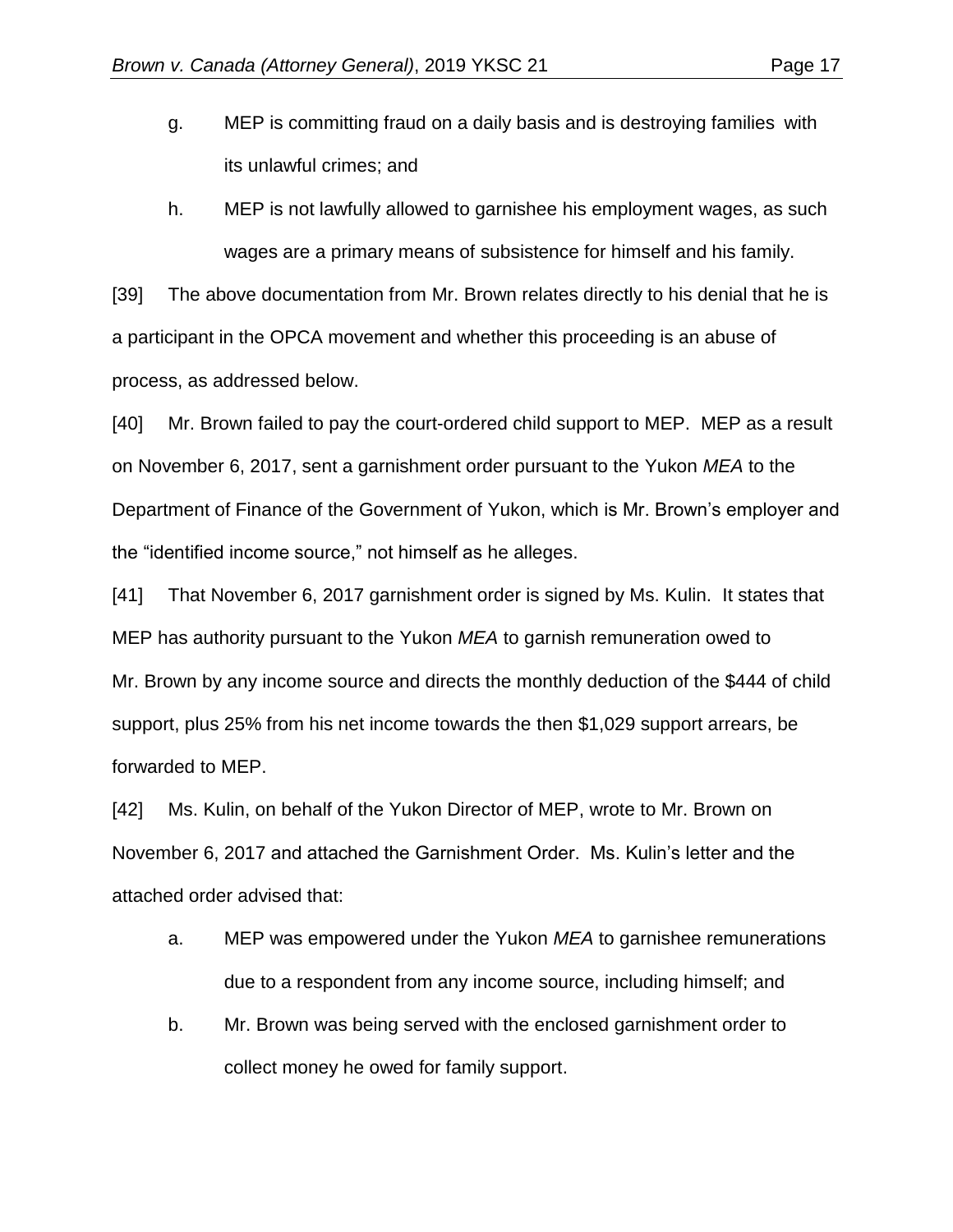[43] Ms. Kulin sent a second letter on November 6, 2017 advising that the Garnishment Order had been served on the Government of Yukon, Department of Finance. In this letter Ms. Kulin advised that:

- a. the garnishment order may be withdrawn if Mr. Brown provided a voluntary payment arrangement to MEP; and
- b. MEP could not change the amount of the Support Order but could negotiate repayment terms as to the accumulated arrears thereunder.

[44] MEP received the first payment under the garnishment notice on November 23, 2017. The garnishment notice remained in place pursuant to which the monthly child support plus a stated amount towards arrears were forwarded to MEP up to and including May 2018. The amounts received were thereupon forwarded by MEP to FRO on behalf of and to the claimant.

## **Yukon** *Maintenance Enforcement Act* **("***MEA"***)**

[45] The Yukon *MEA* contains enforcement provisions for the collection of courtordered support made in the Yukon and in other jurisdictions, which would include Ontario.

[46] Section 2 of the Yukon *MEA* establishes a Director of Maintenance Enforcement who has the duty of enforcing maintenance orders filed in the Director's Office. The Director is granted power to commence and conduct a proceeding and take steps for the enforcement of maintenance orders directed to be paid to the Director for the benefit of the support claimant.

[47] The person entitled to receive the maintenance payments pursuant to a maintenance or support order includes FRO and entitles it to file that maintenance order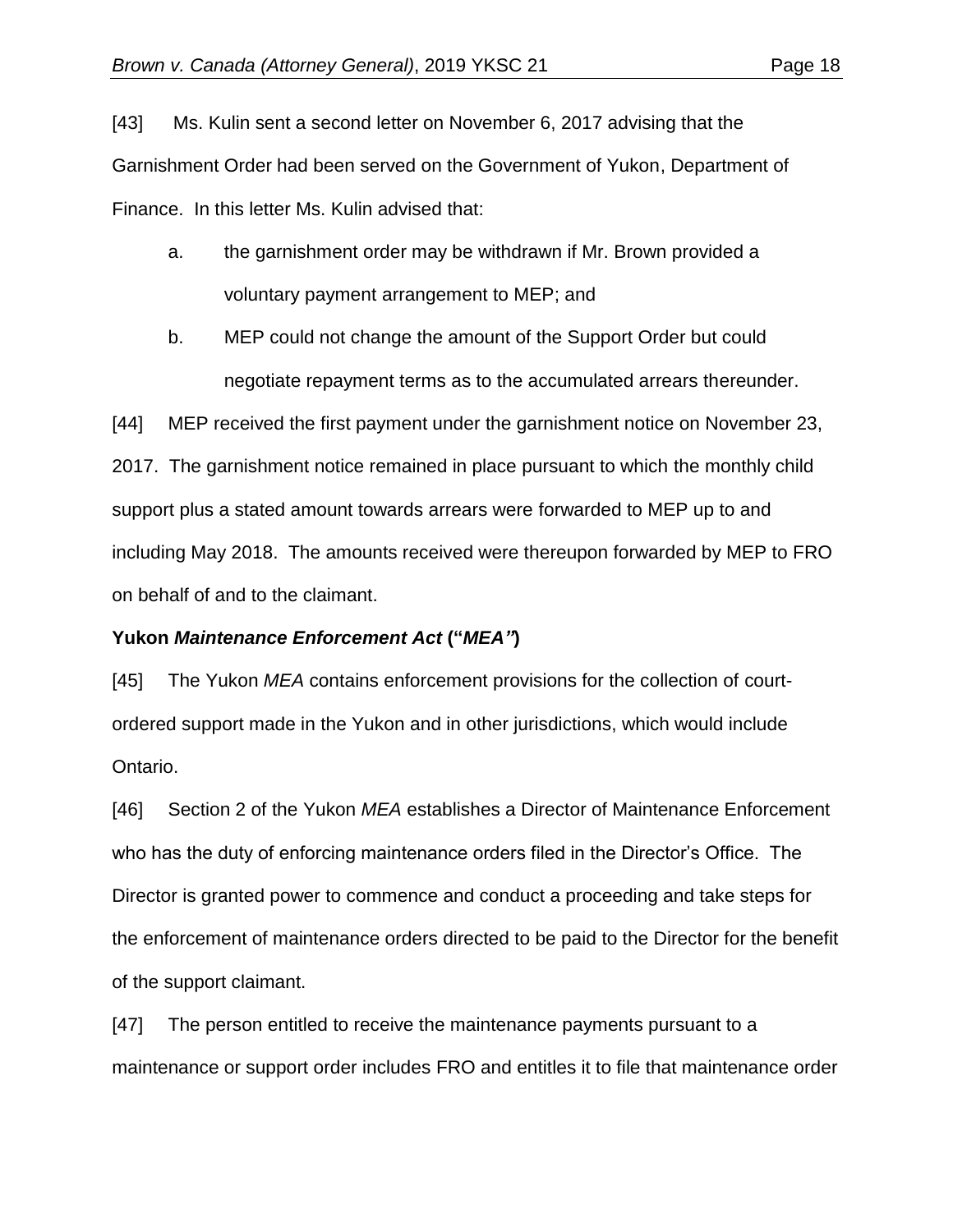with the office of the Director as "claimant", pursuant to ss. 1(1) and 3 of the Yukon *MEA.*

[48] The MEP Director, pursuant to s. 5, is entitled to enforce the maintenance order filed with that office.

[49] The person required by court order to pay support pursuant to s. 8 must remit payment to the Director who is thereupon required to forward payments received to the claimant.

[50] The Yukon *MEA* Director under s. 13, may commence proceedings available to the support claimant including:

- a. under the Yukon *Garnishee Act* (s. 14);
- b. registration of the maintenance order in the Yukon's Land Title's Office and sale of the property so charged (s. 25);
- c. to obtain a writ of execution and sale of real or personal property pursuant to the Yukon *Executions Act* (ss. 23 to 26);
- d. for the appointment of a receiver (s. 27);
- e. to cause the defaulting payor to appear before a judge for a show cause hearing (s. 28); and
- f. for the imposition of a penalty under the Yukon *MEA*.

[51] A maintenance order pursuant to s. 14 of the Yukon *MEA* may be enforced by a garnishment order issued by the Director requiring that an income source of the respondent deduct and forward the amount specified in the garnishment order of any remuneration due to the respondent.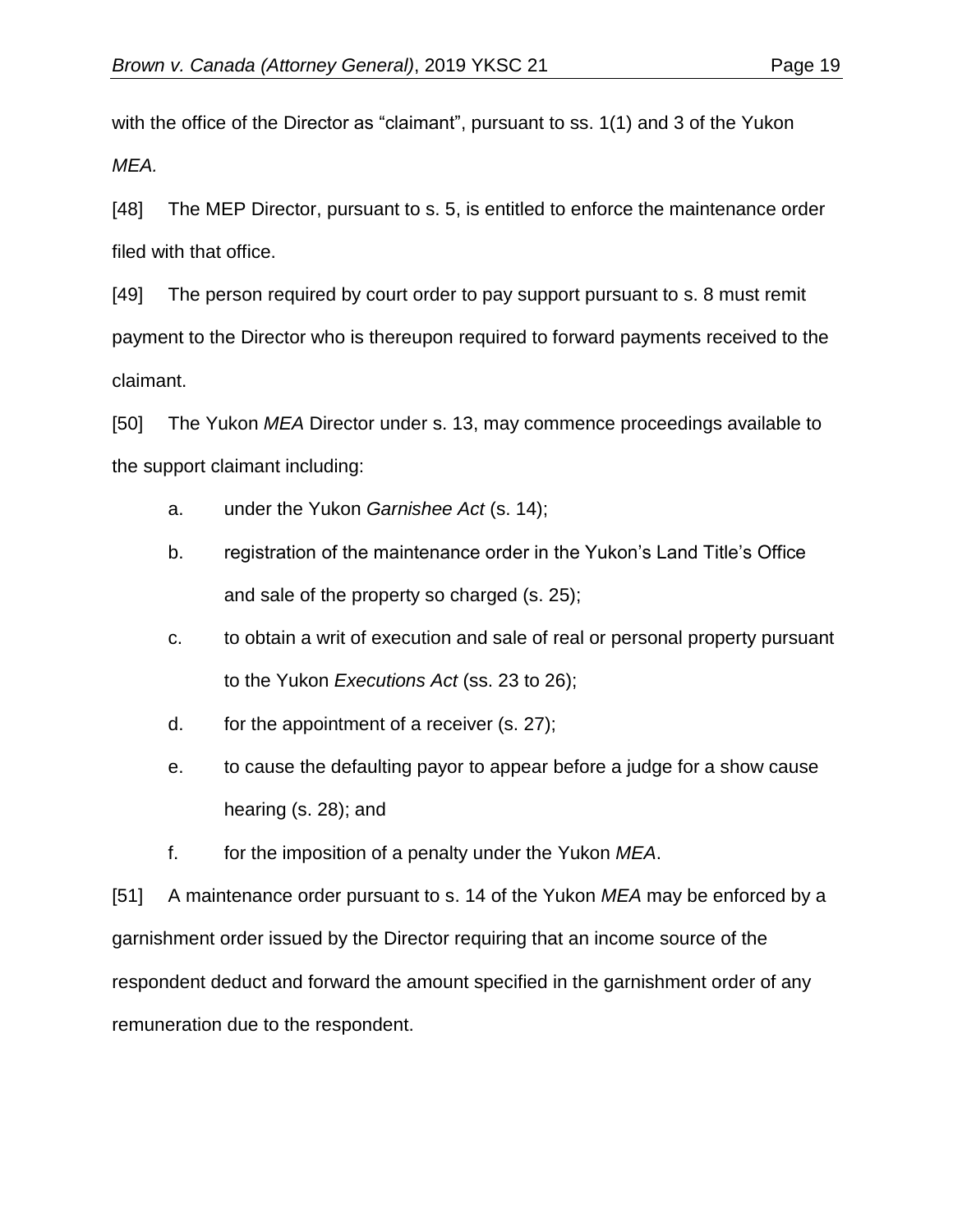[52] The evidence is that the only enforcement remedy exercised was the garnishment of Mr. Brown's salary in accordance with the Support Order pursuant to s. 14 of the Yukon *MEA*, just as a claimant could have done under the *Garnishee Act*, R.S.Y. 2002, c. 100 ("*Garnishee Act*").

[53] The *MEA* Director has not but could :

- a. commence proceedings to obtain a writ of execution against any property owned by Mr. Brown, which could lead to its disposition to satisfy the debt (s. 13 and ss. 23-26);
- b. cause Mr. Brown to attend a show cause hearing, which might expose him to possible imprison for up to 90 days if the court is satisfied he had the financial ability and had failed to pay the support ordered (s. 28); or
- c. serve Mr. Brown with notice that failing his satisfactory compliance within 21 days, the Registrar of motor vehicles may be requested to suspend, cancel or restrict his operator's licence (s. 29).

[54] Mr. Brown seeks a declaration of constitutional invalidity of these potential remedies in sections 13, 14, 23 to 26, 28 and 29 of the Yukon *MEA*.

[55] Following receipt from MEP of the notice of garnishment, Mr. Brown by registered mail sent MEP copies of numerous documents on November 14, 2017, which include agreements, a power of attorney and PPSA security agreements, from and to himself and using variations of his name, including the following:

a. Notice of Cease and Desist, Notice of Understanding, Clarity and Intent, in which he identifies himself as "Christopher-Brent:Ro-Bro©, the living, breathing human being, am the Administrator, Secured Party Creditor, and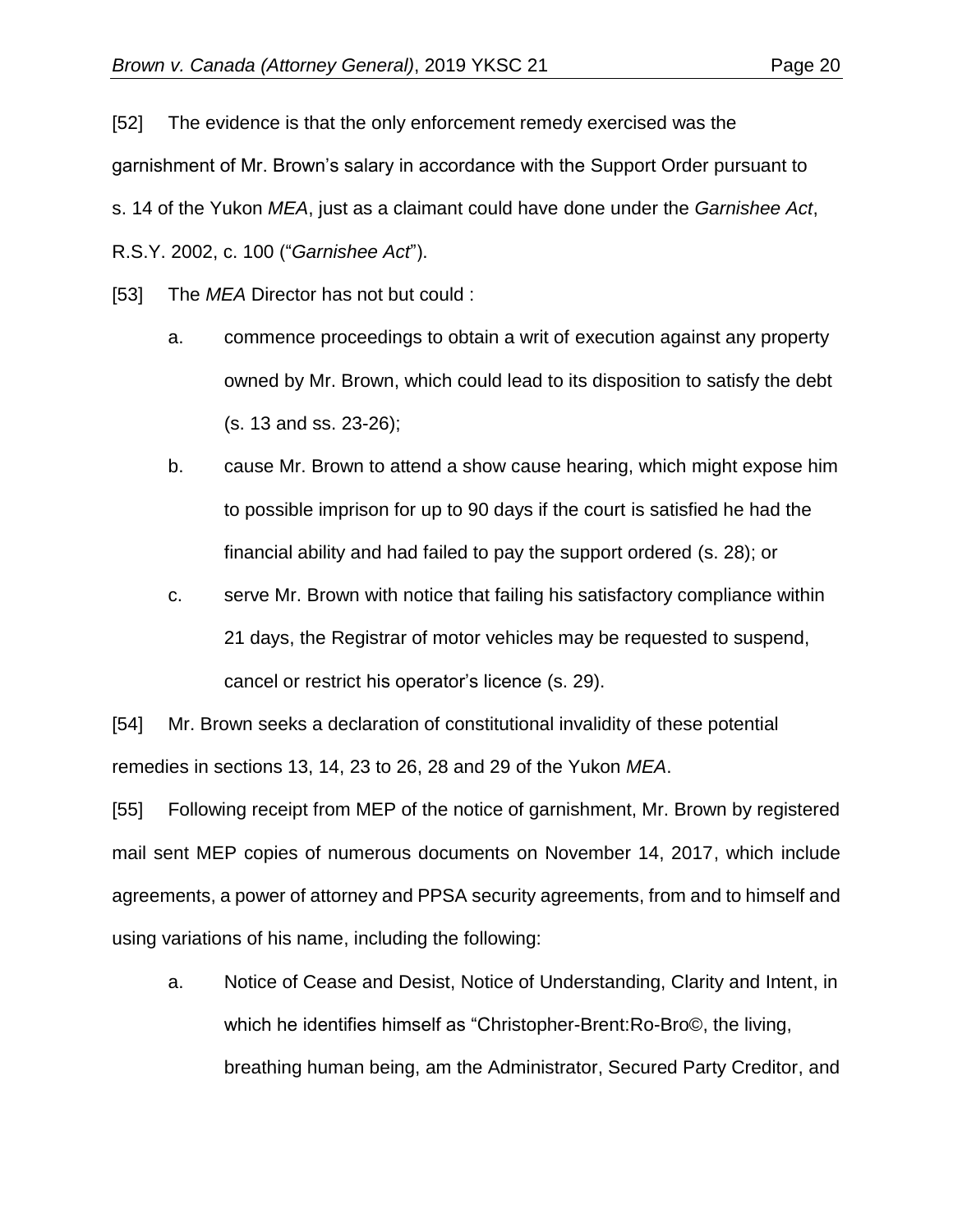Beneficiary of the C'est Que Vie Trust Numbered CHRISTOPHER BRENT BROWN© Cusip number B165805". Mr. Brown in this document, as administrator of and as the secured party of the above trust, demands that MEP cease any action "against the Juristic Person CHRISTOPHER BRENT BROWN© or the use of the artwork CHRISTOPHER BRENT BROWN or any derivatives thereof" which violate the agreements enclosed. MEP had 10 days to withdraw the unlawful garnishment order containing his copyright, failing which he would bill MEP per violation;

- b. Notice of Common Law Copyright/Security Agreement dated September 6, 2017, reserving copyrights to his name and variations thereof including CHRISTOPHER BRENT BROWN© to Christopher-Brent:Ro-Brown as a secured party;
- c. a September 6, 2017, 10-page security agreement for \$10 billion between himself as debtor to Christopher-Brent Ro-Bro© as creditor, which conveys a security interest to himself in things such as his birth certificate, his social insurance account, his drivers' licence, his passport, his bank accounts, all land and his personal property;
- d. an October 6, 2017 indemnity agreement from himself to his copyright self;
- e. a September 15, 2017 Power of Attorney from himself as debtor authorizing himself as Christopher-Brent:Ro-Bro as secured party to conduct all business, tax and legal affairs of himself as grantor of the power of attorney;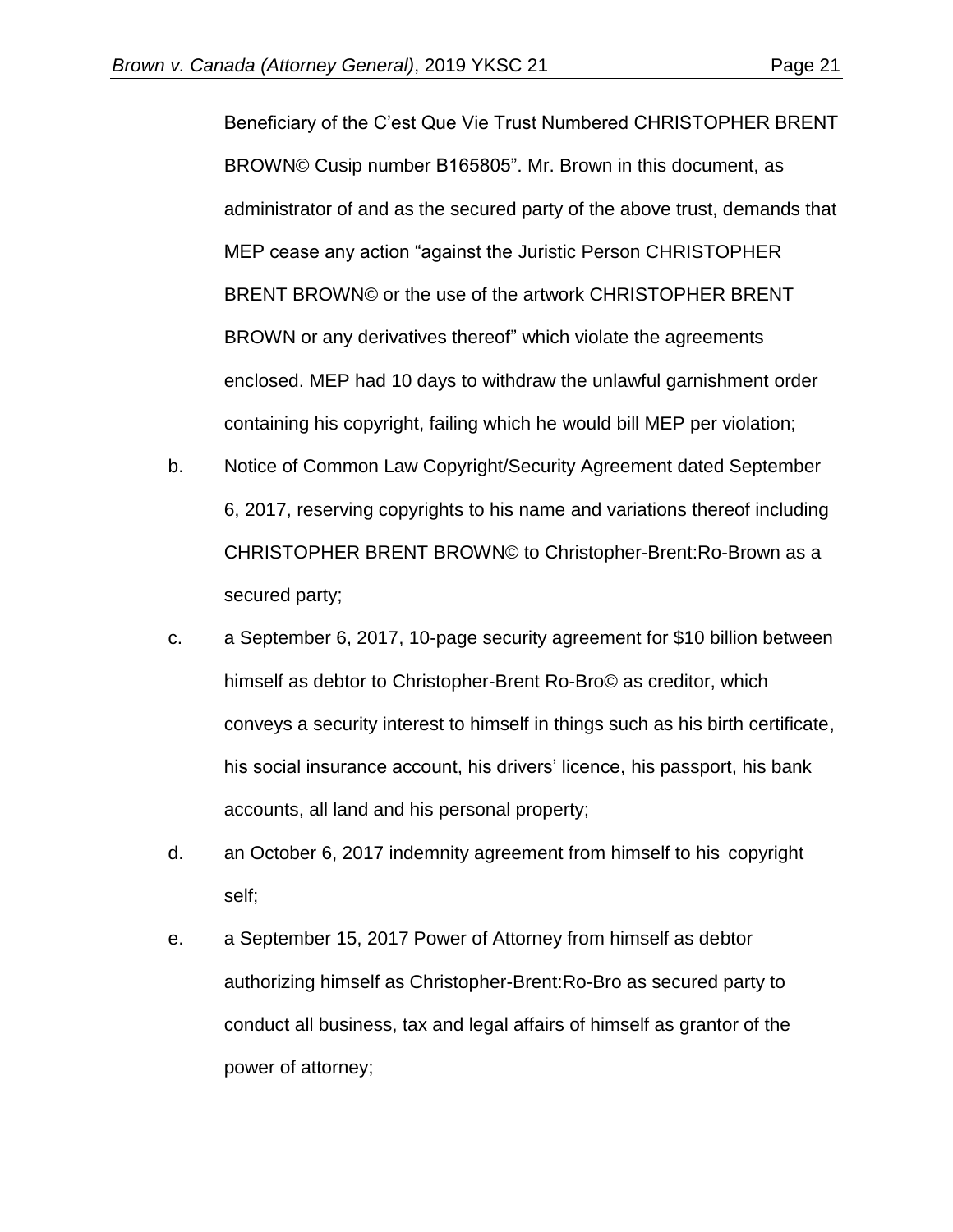- f. a September 11, 2017 security agreement registered under the *Personal Property Security Acts* of Ontario and the Yukon of all his assets, from himself to Christopher-Brent of the family Ro-Bro; and
- g. confirmation of a September 4, 2017 registration under the *U.S. Uniform Commercial Code* of a security agreement from himself of all of his assets to Christopher Brent Ro-Bro.

[56] Mr. Brown had no intention of paying the child support he had consented to in the Support Order. He spent September 2017 preparing the above documentation in an attempt to distance and shield his income and assets against execution of the consent Support Order, which he now no longer wished to pay.

### **ANALYSIS**

[57] This proceeding was commenced by Petition which claims no remedies, relief or the grounds relied upon other than "regarding a constitutional question" as described in the attached Notice of Application.

[58] The lengthy Notice of Application seeks the above numerous heads of relief which include several claims for damages and a request that specified legislation be declared constitutionally invalid.

## **Petition Versus Statement of Claim**

[59] Pursuant to Rule 10(1)(a), (b) and (c) of the *Rules of Court*, a Petition shall be filed where:

- a. an application is authorized to be made to the court;
- b. the sole or principal question at issue is one of interpretation of an *Act*, statute or regulation; and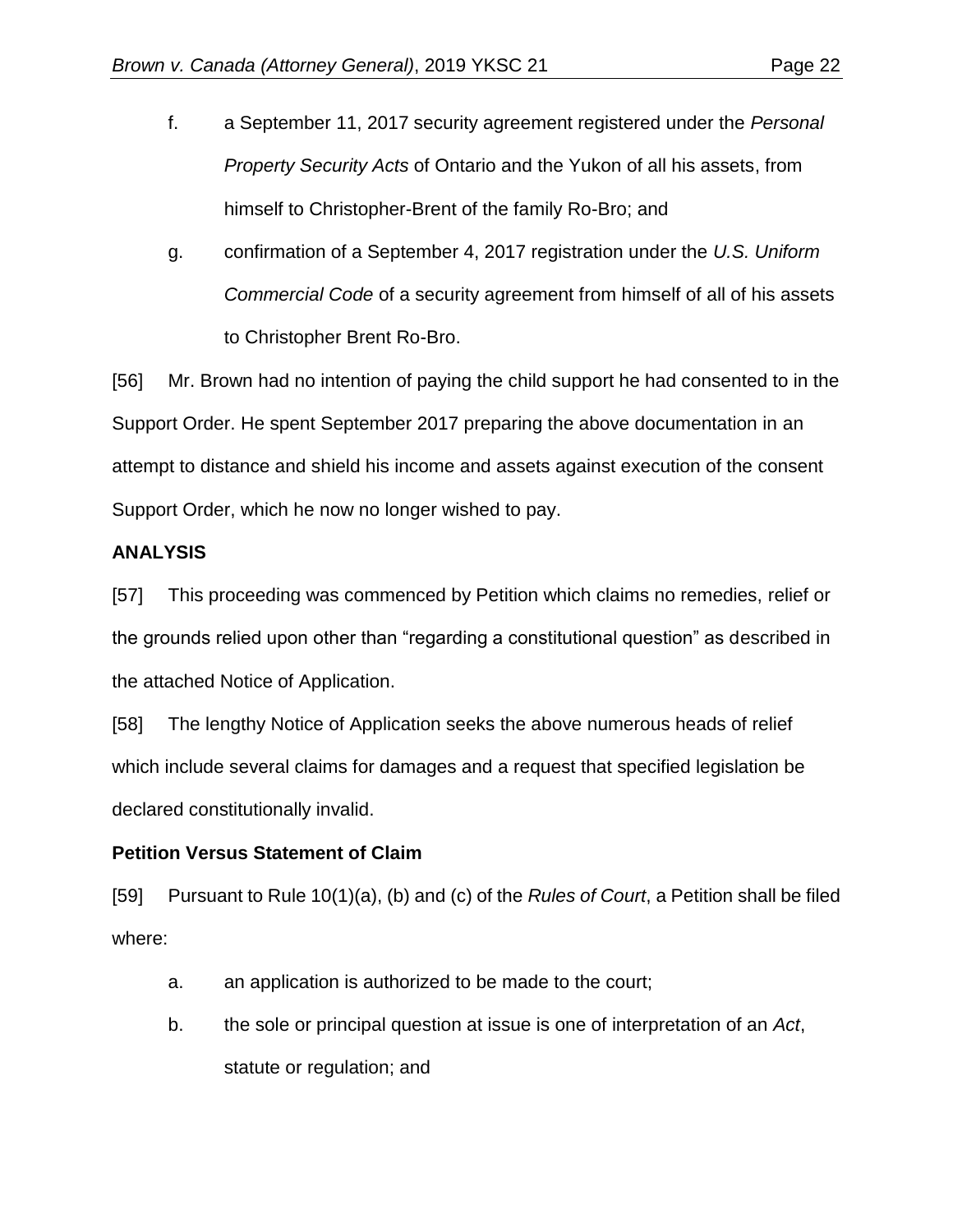c. the petitioner is the only person who is interested in the relief claimed or there is no person against whom relief is sought.

[60] Mr. Brown is not the only person interested in the relief claimed as the financial interests of the custodial mother are in issue. Significant damages in addition are sought against Ms. Kulin and the Government of Yukon.

[61] As defined under Rule 1(13):

- a. an "action" means a proceeding commenced by statement of claim;
- b. a "proceeding" includes an action or originating application but does not refer to a petition; and
- c. this proceeding was not commenced by application.

[62] Rule 8(1) states that every proceeding shall be commenced by statement of claim, except where otherwise authorized under legislation or the *Rules of Court*.

[63] The above *Rules of Court* indicate that this proceeding should have been commenced by way of statement of claim.

# **"Family Responsibility Act" and Rule 20(26)**

[64] The Court may order a pleading or petition to be struck out or amended on the ground that the proceeding as pled:

- a. discloses no reasonable claim;
- b. is vexatious;
- c. may prejudice or delay the fair trial or hearing of the proceeding;
- d. is otherwise an abuse of process; and
- e. the court may grant judgment or order the proceeding to be stayed or dismissed and the costs of the application to be paid as special costs.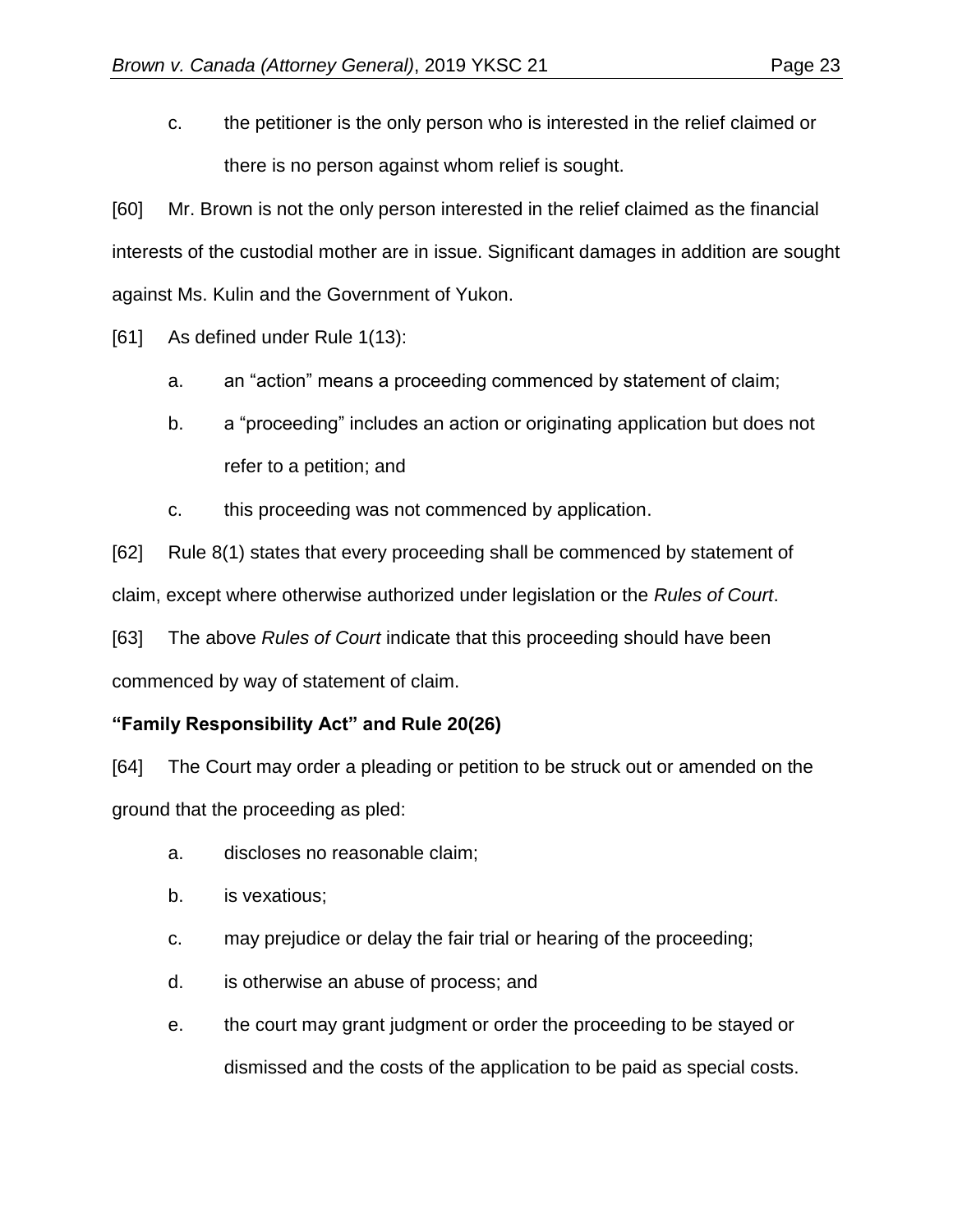[65] In addition to the above relief, the Notice of Application states a declaration is sought that the "*Maintenance Enforcement Act, Family Responsibilities Act*" are constitutionally invalid. The citation for such legislation is not indicated.

[66] It is clear from the pleadings that the *Maintenance Enforcement Act* is the Yukon *MEA*. The "*Family Responsibilities Act*" however is not identifiable legislation. The Notice of Application contains no citation for that unidentified legislation nor cites any specific breach of his rights thereunder. Neither the Yukon nor Ontario has legislation entitled *Family Responsibility Act*, thereby preventing its further consideration

#### **Collateral Attack**

[67] Yukon and Ms. Kulin submit this proceeding is an abuse of process for several reasons including the fact it constitutes a collateral attack of the order to pay child support.

[68] Mr. Brown's argument based upon the *Charter*, the *Bill of Rights*, the *Criminal Code of Canada* and international conventions approved by Canada, constitutes a collateral attack of the Support Order, which he consented and entered into while represented by legal counsel, rather than appealing or seeking to vary the same.

[69] This attack of the Support Order includes:

a. Mr. Brown's request that such order be declared invalid; and

b. that the legislated mechanisms to enforce that court ordered support obligation be declared invalid.

[70] The Supreme Court in *R. v. Wilson*, [1983] 2 S.C.R. 594 ("*Wilson*"), held that a court order stands unless set aside on appeal or lawfully quashed. Such order may not be attacked collaterally. A collateral attack is an attack made in a proceeding whose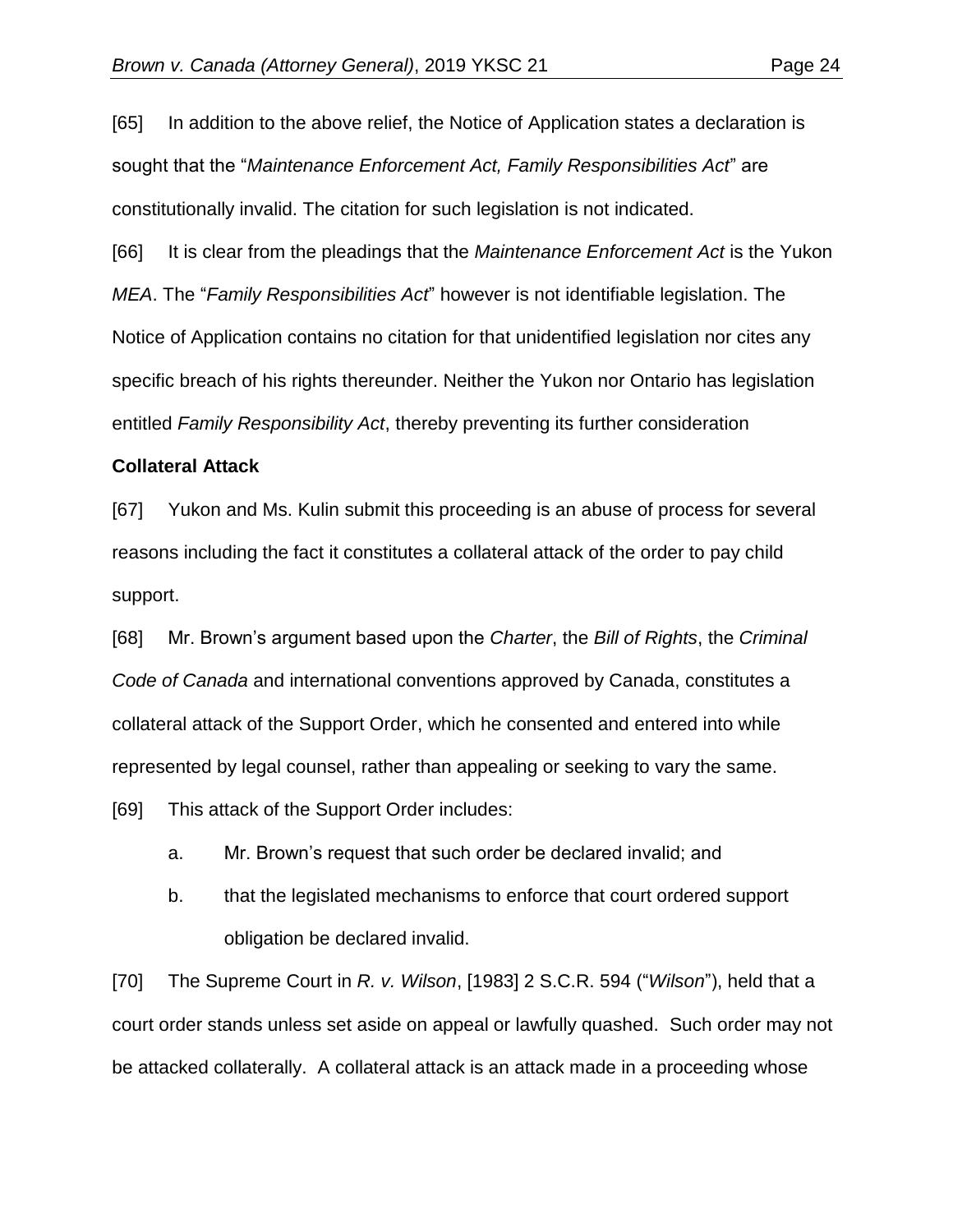objective is the reversal, variation or notification of the order or judgment: *Wilson*, p. 599

and *Grenon v. Canada*, (*Attorney General*), 2007 ABQB 403 ("*Grenon*"), para. 11.

[71] The Supreme Court in *Danyluk v. Ainsworth Technologies Inc.*, 2001 SCC 44

("*Danyluk*") paras. 18-20, discussed the need for finality and stated:

[18] The law rightly seeks a finality to litigation. To advance that objective, it requires litigants to put their best foot forward to establish the truth of their allegations when first called upon to do so. A litigant, to use the vernacular, is only entitled to one bite at the cherry. An issue, once decided, should not generally be re-litigated to the benefit of the losing party and the harassment of the winner. A person should only be vexed once in the same cause. Duplicative litigation, potential inconsistent results, undue costs, and inconclusive proceedings are to be avoided.

[19] Finality is thus a compelling consideration and judicial decisions should generally be conclusive of the issues decided unless and until reversed on appeal. …

[20] The law has developed a number of techniques to prevent abuse of the decision-making process. One of the oldest is the doctrine of estoppel *per rem judicatem* …. The bar extends both to the cause of action thus adjudicated …. as well as precluding relitigation of the constituent issues or material facts necessarily embraced therein. … Another aspect of the judicial policy favouring finality is the rule against collateral attack …

[72] The Supreme Court in *British Columbia (Workers' Compensation Board) v.*

*Figliola,* 2011 SCC 52, ("*WCB"*) at para. 28, described the rule against collateral attack

as follows:

[28] The rule against collateral attack simply attempts to protect the fairness and integrity of the justice system by preventing duplicate proceedings. It prevents a party from using an institutional detour to attack the validity of an order by seeking a different result from a different forum, rather than through the designated appellate or judicial review route…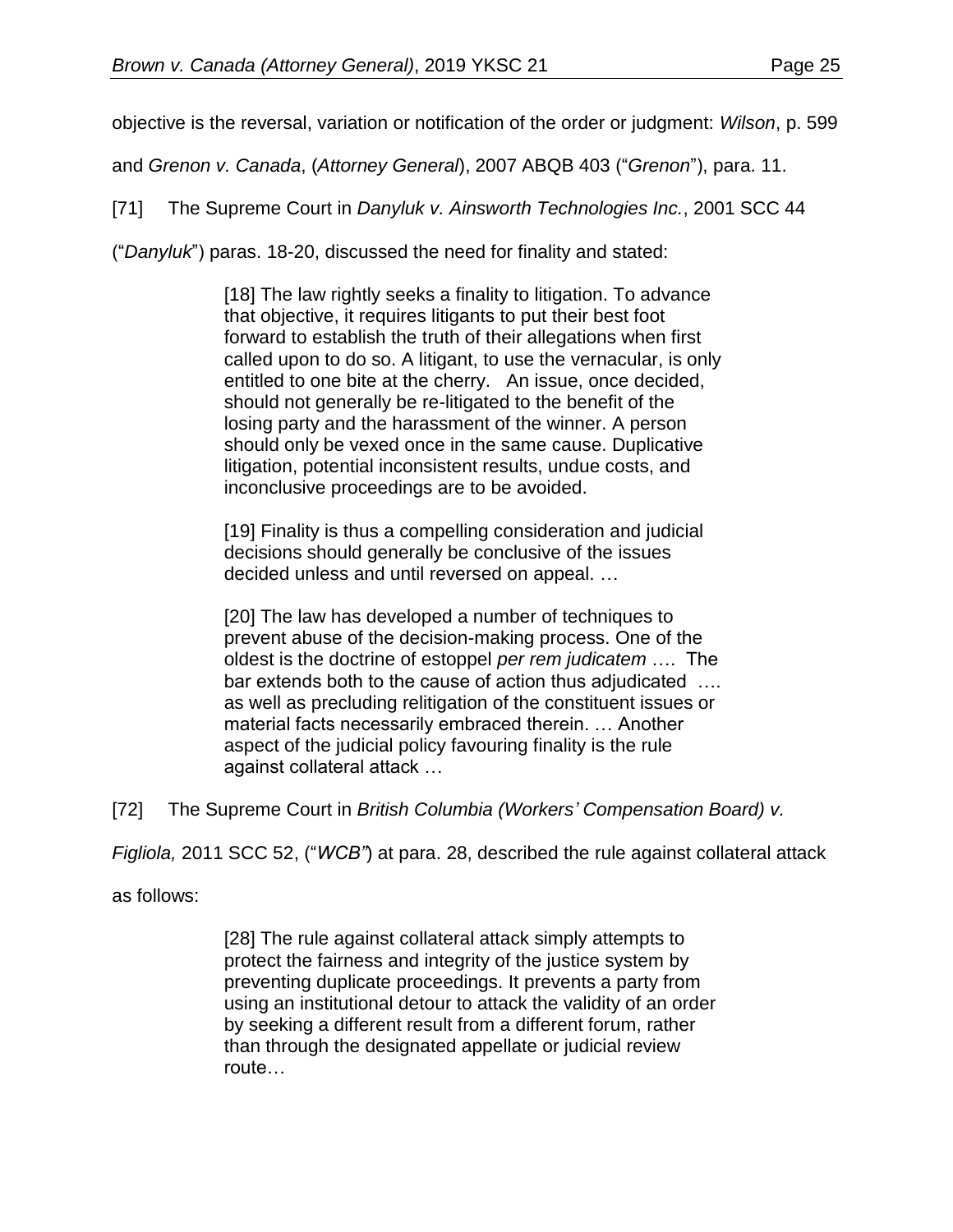[73] As to the need for finality in litigation, the court in *Grenon* relied upon *Danyluk* in support of the principle that the specific object of the subsequent proceeding need not be the reversal, variation or notification of the order or judgment. It is sufficient if the subsequent proceedings are aimed at bringing the judgment or order into question: *Grenon*, paras. 12-14.

[74] The court in *Ernst & Young Inc. v. Central Guaranty Trust Company*, 2006 ABCA 337 ("*E&Y"*), held that the appropriate test as to collateral attack is not whether the claimant was trying to vary or nullify the prior order, but whether the raising of the particular issue would render a prior order which had not been appealed nonsensical: para. 50.

[75] The rule against collateral attack extends to collateral attacks based on constitutional grounds, as in the present case: *Carpenter Fishing Corp. v. Canada*, 2002 BCCA 611, ("*Carpenter"*) para. 8.

[76] The father in *Grenon* submitted he did not intend to attack the divorce judgment or his child support obligation. He had argued before the Tax Court that the *Income Tax Act* breached his s. 15(1) *Charter* right to equal protection and treatment under the law as the recipient of child support was entitled to a deduction; however, he as payor was not entitled to a deduction. The court concluded that if the father was successful in this litigation, that conclusion would undermine his divorce decision which required him to pay child support. The Court found that a proceeding seeking a decision that certain parts of the divorce judgment were arrived at in an unconstitutional manner, questions, or seeks to vary that judgment: *Grenon*, paras. 20, 26 and 27.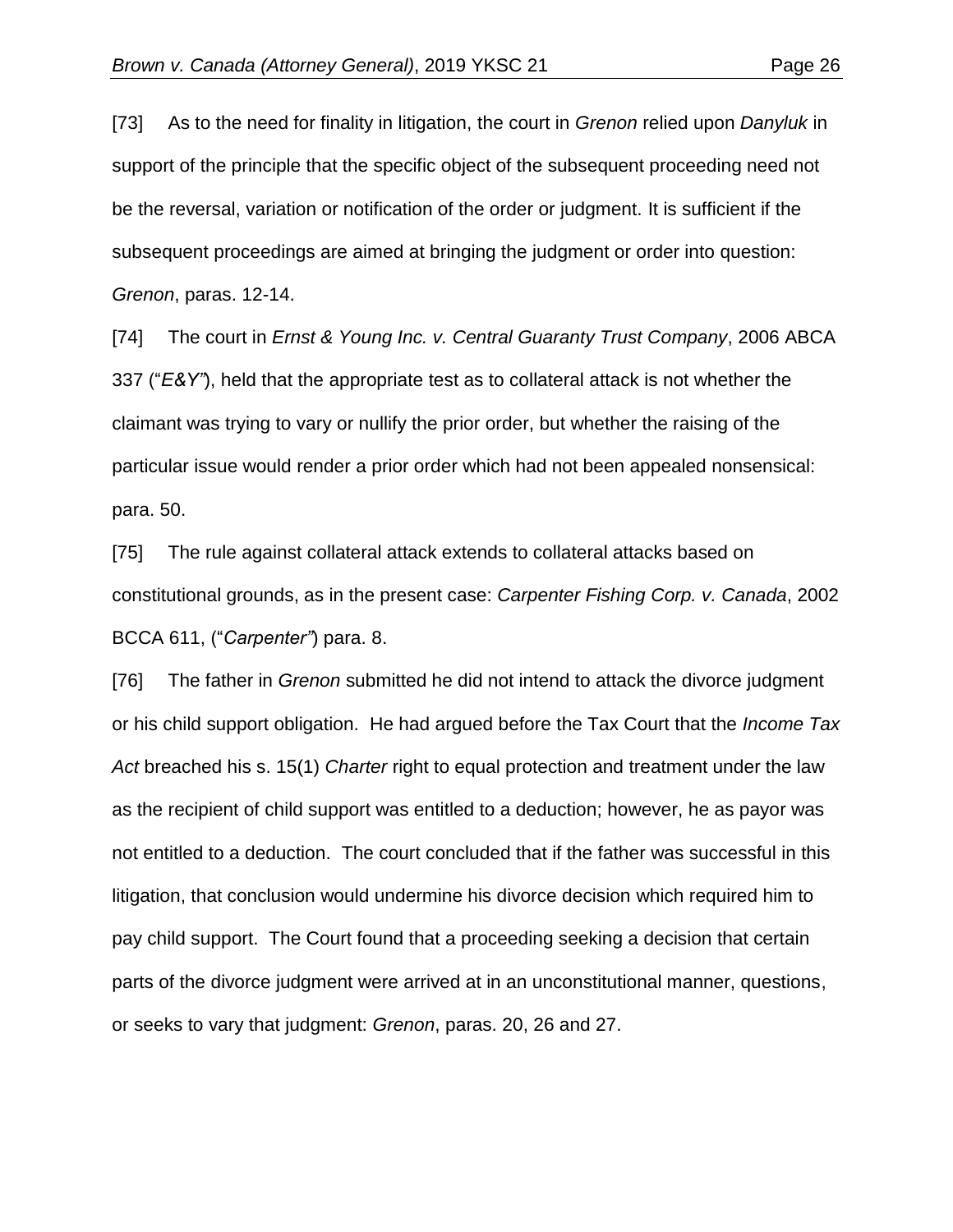[77] A collateral attack occurs when a litigant commences a proceeding, including a constitutional challenge, which would have the result of burying, nullifying or rendering nonsensical an order or decision made in a prior proceeding involving that litigant. The court in determining whether a proceeding is a collateral attack is not limited to the stated purpose of the subsequent proceeding and may examine the result of that proceeding. The court in *Grenon* struck the proceeding as the collateral attack therein constituted an abuse of process: *Grenon*, paras. 28, 32 and 33.

[78] The rule against collateral attack attempts to protect the fairness and integrity of the justice system by preventing duplication of proceedings, namely preventing a party from using an institutional detour to attack the validity of an order by seeking a different result, from a different forum, rather than through the designated appellate or judicial review route: *Meads v. Meads*, 2012 ABQB 571, para. 50.

[79] The Court in *Wood v. Yukon (Highways and Public Works)*, 2016 YKSC 68 ("*Wood*"), held that the action was the plaintiff's attempt to appeal her alleged wrongful dismissal which she had no right to appeal. Further, the Court found that the action was a collateral attack of the decision of the Yukon Workers Compensation Health and Safety Board Appeal Tribunal which had not been appealed and constituted a collateral attack of the decision of the Director of Human Rights to terminate the investigation of her complaint of discrimination: *Wood*, para. 41.

[80] The court in *Wood* concluded such collateral attacks constituted an abuse of process, as held in *Willow* where that court struck a claim which was a collateral attack of an administrative decision that is subject to appeal or judicial review, and although pled as "breaches of duty, failure to perform legal obligation, negligent supervision and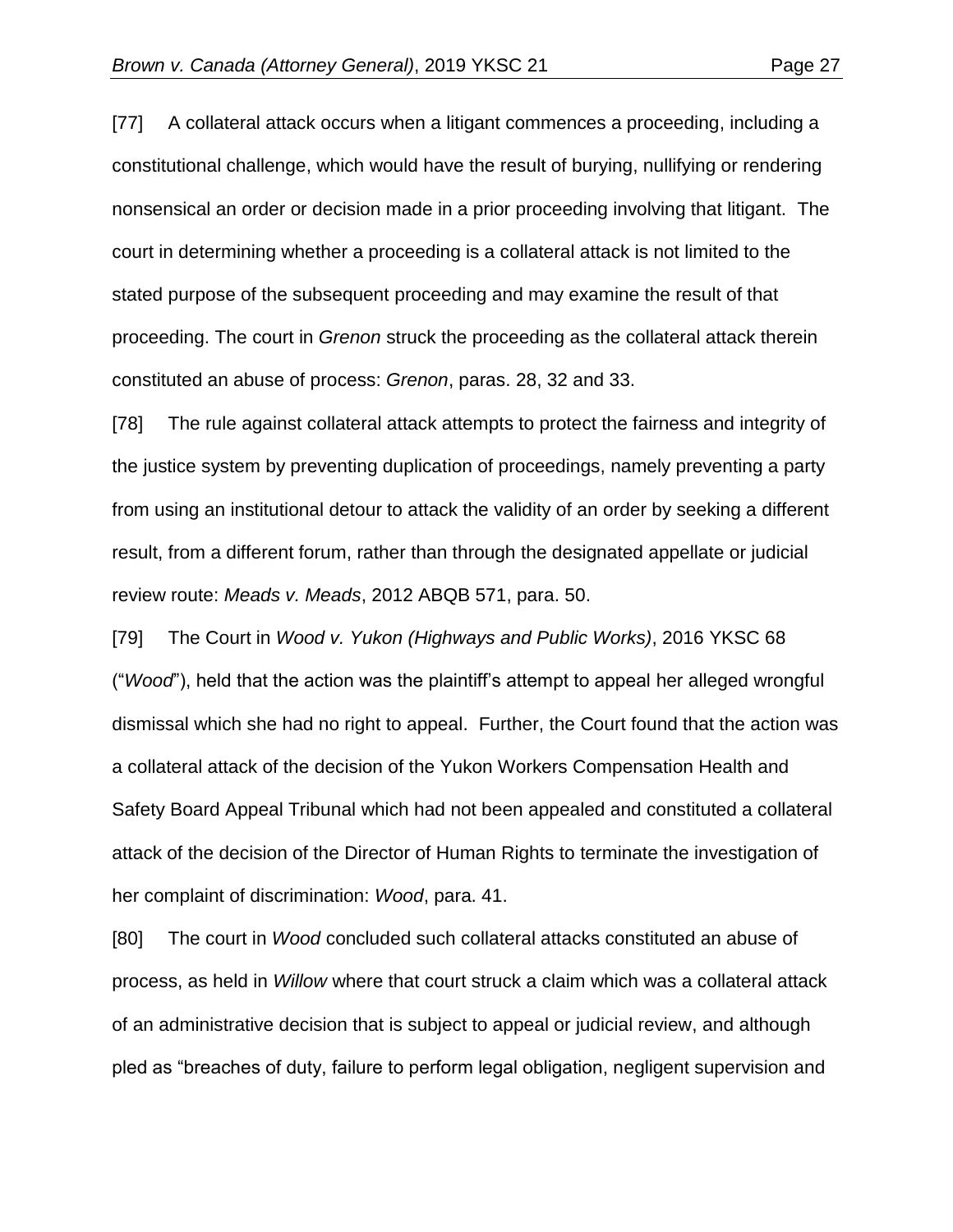torts"; the essential character of the complaint was the plaintiff's belief he had been wronged by decisions which could be but were not challenged in a different forum: *Wood*, paras. 41-43.

[81] Mr. Brown seeks that the Support Order be declared of no force and effect. That is a direct collateral attack. An appeal or variation of the Support Order are not available in this proceeding.

[82] This Petition and Application is also a prohibited collateral attack of the Support Order in seeking to strike the legislated measures in the Yukon *MEA* to enforce that support ordered obligation. An order requiring monthly payment that cannot be enforced is rendered meaningless.

[83] The above direct and indirect collateral attacks of the Support Order are also improperly brought without making the beneficiary or payee of that order, whose rights are directly impacted, a party to this proceeding.

[84] Based on the above jurisprudence and analysis, this proceeding should be dismissed as a prohibited collateral attack of the Support Order.

[85] This proceeding has a number of additional problems, which this Court will now review.

#### **International Conventions and Declarations**

[86] Amongst the numerous remedies sought, Mr. Brown's attack of the Support Order, his request that the enforcement provisions of the Yukon *MEA* be declared invalid and his claims against Yukon and Ms. Kulin, are based upon the statement of his rights in Canadian legislation, namely the *Charter*, *the Canadian Constitution*, 1982 (the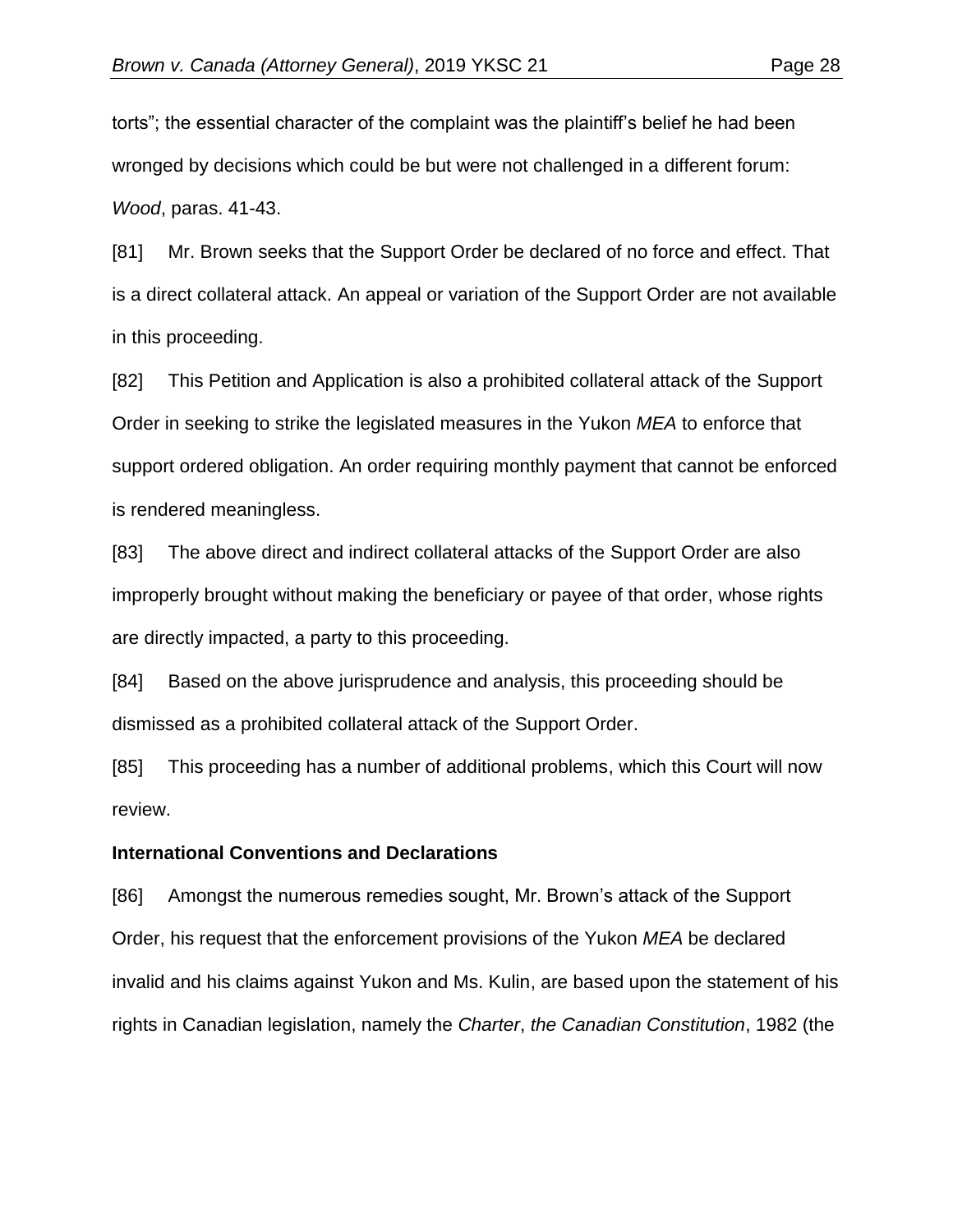"*Constitution*"), the *Bill of Rights* and the *Code,* as well as several international conventions and declarations.

[87] As to those international conventions and declarations, Mr. Brown relies upon the above cited provisions as to rights in the *ICCPR*, the *ICESCR*, the *UNHR* and the *DRRI*. [88] Mr. Brown's reliance upon his rights under Canadian legislation and in international conventions are presented in isolation and exclude reference to and the balancing of his rights with those of his dependent daughter and the mother payee under such legislation and conventions. He ignores other relevant provisions in the conventions and incorrectly presents his stated rights therein as paramount over those of his child and legislation dealing with her competing rights.

[89] Mr. Brown relies upon the Supreme Court of Canada decision in *Divito v. Canada (Public Safety and Emergency Preparedness)*, 2013 SCC 47 ("*Divito*"), as to his rights in international conventions.

[90] The appellant in *Divito* was extradited to the United States where he pleaded guilty to drug offences and was sentenced to prison. He applied to serve his American sentence in Canada. The Minister pursuant to the *International Transfer of Offenders Act*, S.C. 2004, c. 21 ("*ITOA*"), refused permission to return to Canada to serve the prison sentence here.

[91] The appellant in *Divito* had applied unsuccessfully to the Federal Court and argued that, as a Canadian Citizen, the Ministerial discretion in the *ITOA* was unconstitutional and breached his s. 6 *Charter* mobility right to enter and remain in Canada. His application to that court was refused.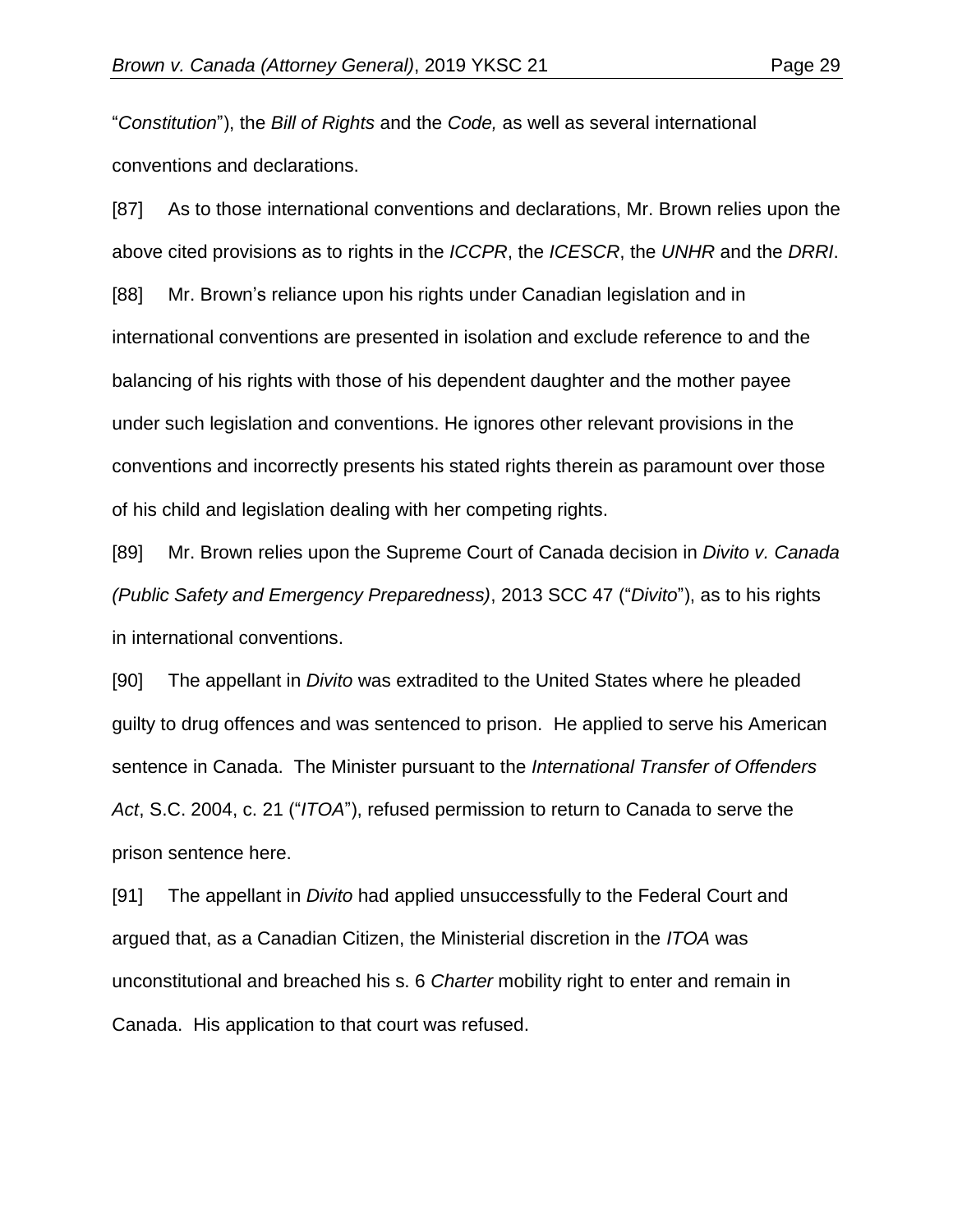[92] Mr. Divito appealed unsuccessfully to the Supreme Court of Canada, which held that s. 6(1) of the *Charter* does not confer a right to Canadian citizens to serve their foreign sentences in Canada.

[93] Mr. Divito at the Supreme Court argued that Article 12 of the *ICCPR*, which prohibited arbitrarily preventing a person to enter their country, permitted him serving his detention in Canada.

[94] The Supreme Court determined that Mr. Divito's past criminal activity justified the rejection of his request to return to Canada, thereby limiting his mobility rights under s. 6 of the *Charter* and Article 12 of the *ICCPR*.

[95] The Supreme Court in *Divito* stated:

- a. the *Charter* identified rights are to be defined generously in light of the interests the *Charter* was intended to protect: para. 19;
- b. Canada's international obligations and relevant principles of international law are instructive in defining rights listed in the *Charter*, which should generally be presumed to provide protection at least as great as that afforded by similar provisions in international human rights documents which Canada has ratified: paras. 22-23;
- c. the international law inspiration for s. 6(1) of the *Charter* is generally considered to be Article 12 of the *ICCPR*, which has been ratified by Canada. The rights accordingly protected by the *ICCPR* provide a minimum level of protection in interpreting the mobility rights under the *Charter*. The right to enter Canada protected by s. 6(1) of the *Charter*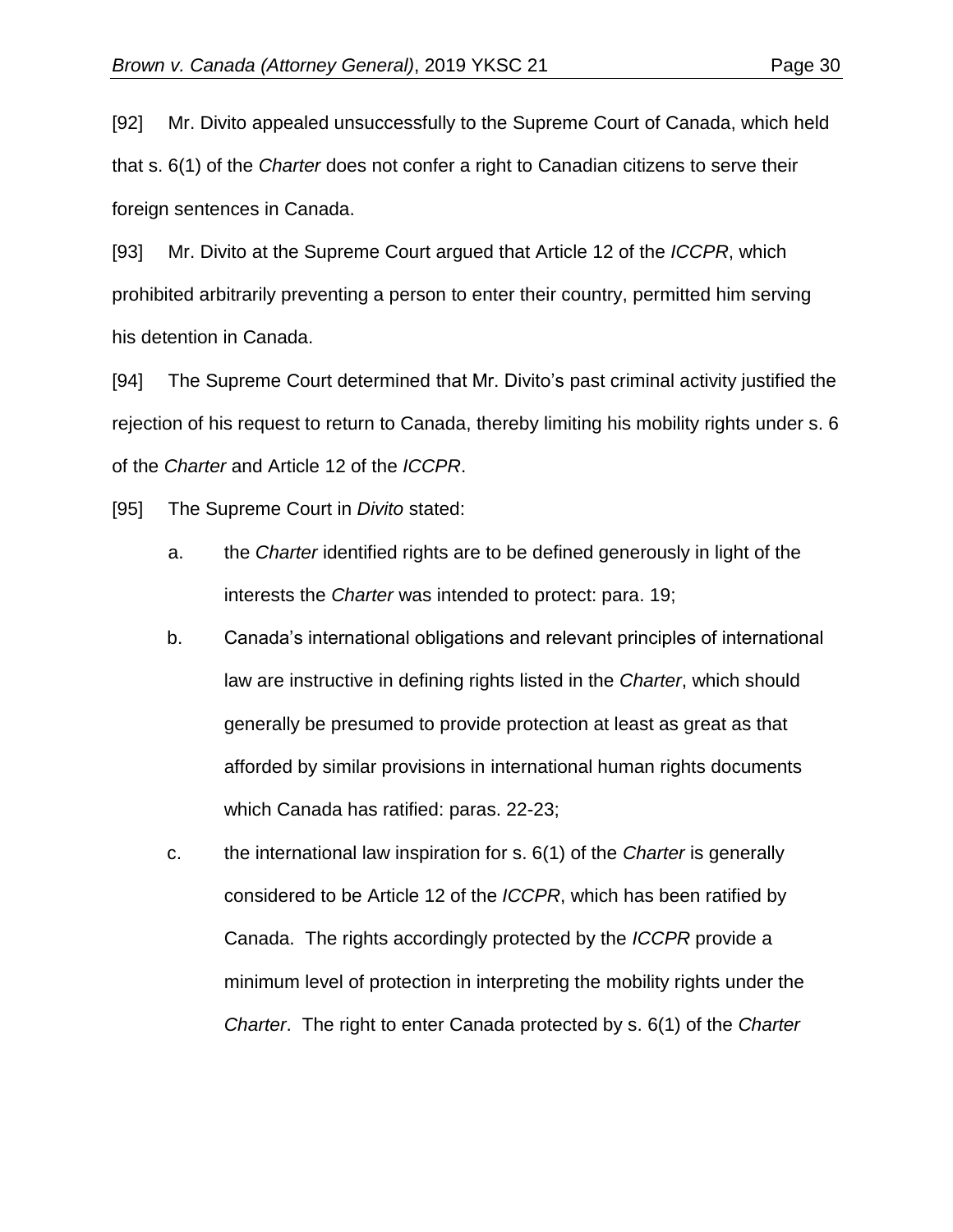should be interpreted in a way consistent with the broad protection under international law: paras. 24, 25 and 27;

d. the s. 6(1) mobility rights should be construed generously but not literally. Canadian citizens lawfully incarcerated in a foreign jurisdiction cannot leave their prison to come to Canada, absent the foreign prisoner transfer provisions in the *ITOA*. That potential transfer does not create a constitutionally protected right to leave a foreign prison and enter Canada, nor impose a duty on Canada to permit all citizens to serve their foreign sentences in Canada. The provisions of the *ITOA*, which make a transfer to Canada possible, do not as a result represent a breach of s. 6(1) of the *Charter*: para. 48.

[96] The minority in *Divito* held that ensuring the security of Canada and the prevention of terrorism offences were pressing objectives, which in some cases may be served by refusing a transfer based upon the factors listed in the *ITOA*, which were not arbitrary, unfair or irrational considerations. The *ITOA* legislation therefore constituted a reasonable limit on the s. 6(1) *Charter* mobility right of Canadian citizens incarcerated abroad pursuant to s. 1 of the *Charter*: paras. 74, 78 and 84.

[97] *Divito* supports the principle that rights listed in the *Charter* or in international conventions approved by Canada may not be absolute. Specifically, such rights may be qualified by legislation dealing with the rights or protection of the general public, sections of the public or may be protected under s. 1of the *Charter*. It is not therefore enough to only consider the articulated rights of Mr. Brown.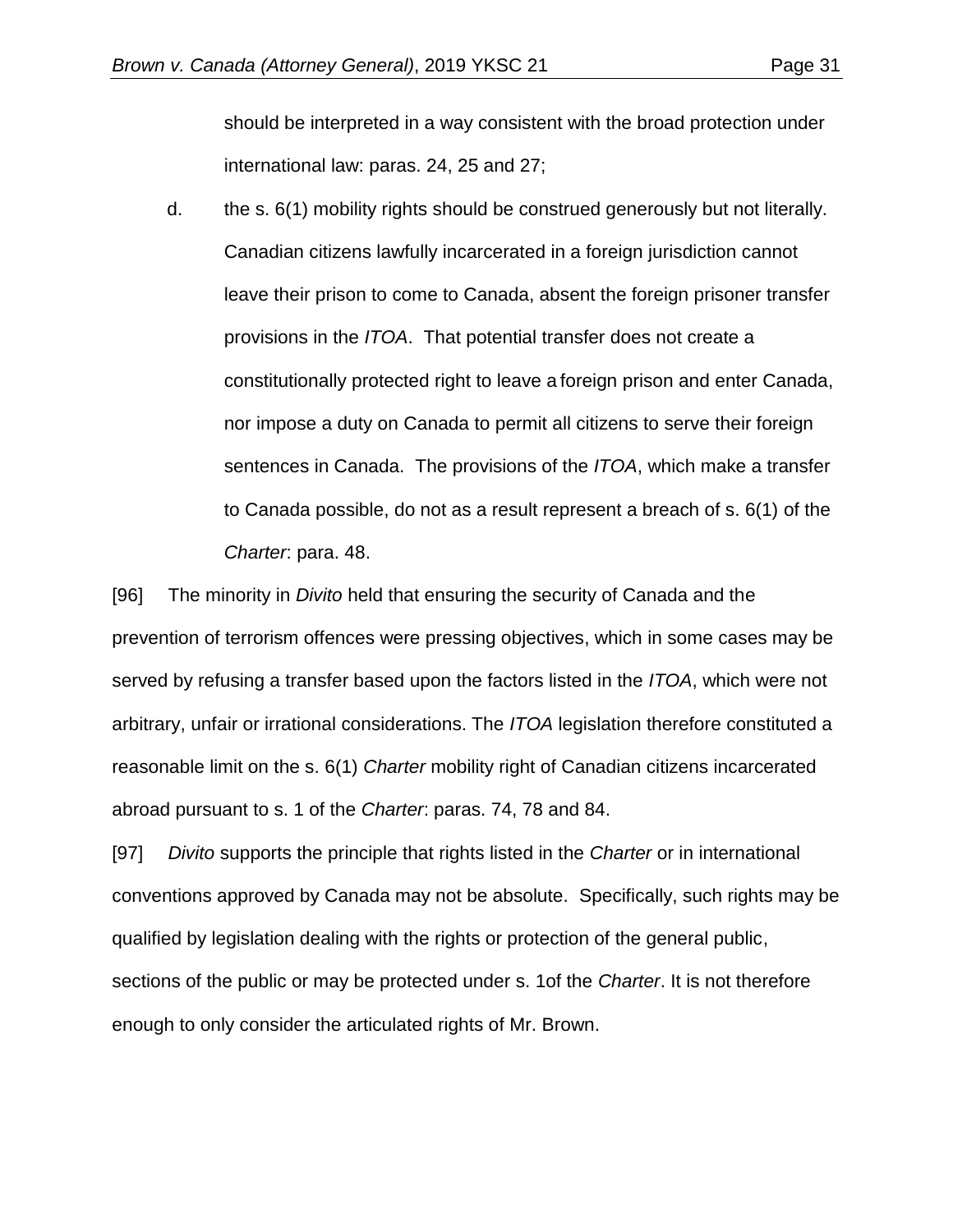[98] Mr. Sin in the case of *Sin v. Canada*, 2016 FCA 16 ("*Sin*"), applied to immigrate as an investor to Canada under the *Immigration and Refugee Protection Act* (the "*IRPA*"). The government terminated his application. He sued the Crown for damages for terminating his application for permanent residence in Canada. The *IRPA* states there was no right of recourse against Canada if an application was terminated. He argued however that that prohibition against suit must be read in light of foreign investment treaties and trade agreements, which Canada had signed.

[99] The proceeding by Mr. Sin, including the request for its pre-certification as a class action, was dismissed by the Federal Court, which he then appealed.

[100] The court in *Sin* relied upon *Baker v. Canada (Minister of Citizenship and Immigration)*, [1999] 2 S.C.R. 817("*Baker*"). The Supreme Court of Canada in *Baker*, at para. 69, notes that Canada has ratified certain conventions and international instruments which recognize the importance of children's rights and their best interests. The Supreme Court then states that international treaties and conventions are not part of Canadian law unless they have been implemented by statute and because the convention in that case had not been implemented by Parliament; its provisions therefore had no direct application within Canadian law.

[101] The above principle was reiterated in *Kazemi Estate v. Islamic Republic of Iran,* 2014 SCC 62 ("*Kazemi*"), wherein the Supreme Court, at para. 149, stated that an article in a treaty ratified by Canada does not automatically transform that provision into a principle of fundamental justice, as Canada is a duellist system in respect of treaty and convention law. This means that, unless a treaty provision expresses a rule of customary international law or a peremptory norm; such provision will only be binding in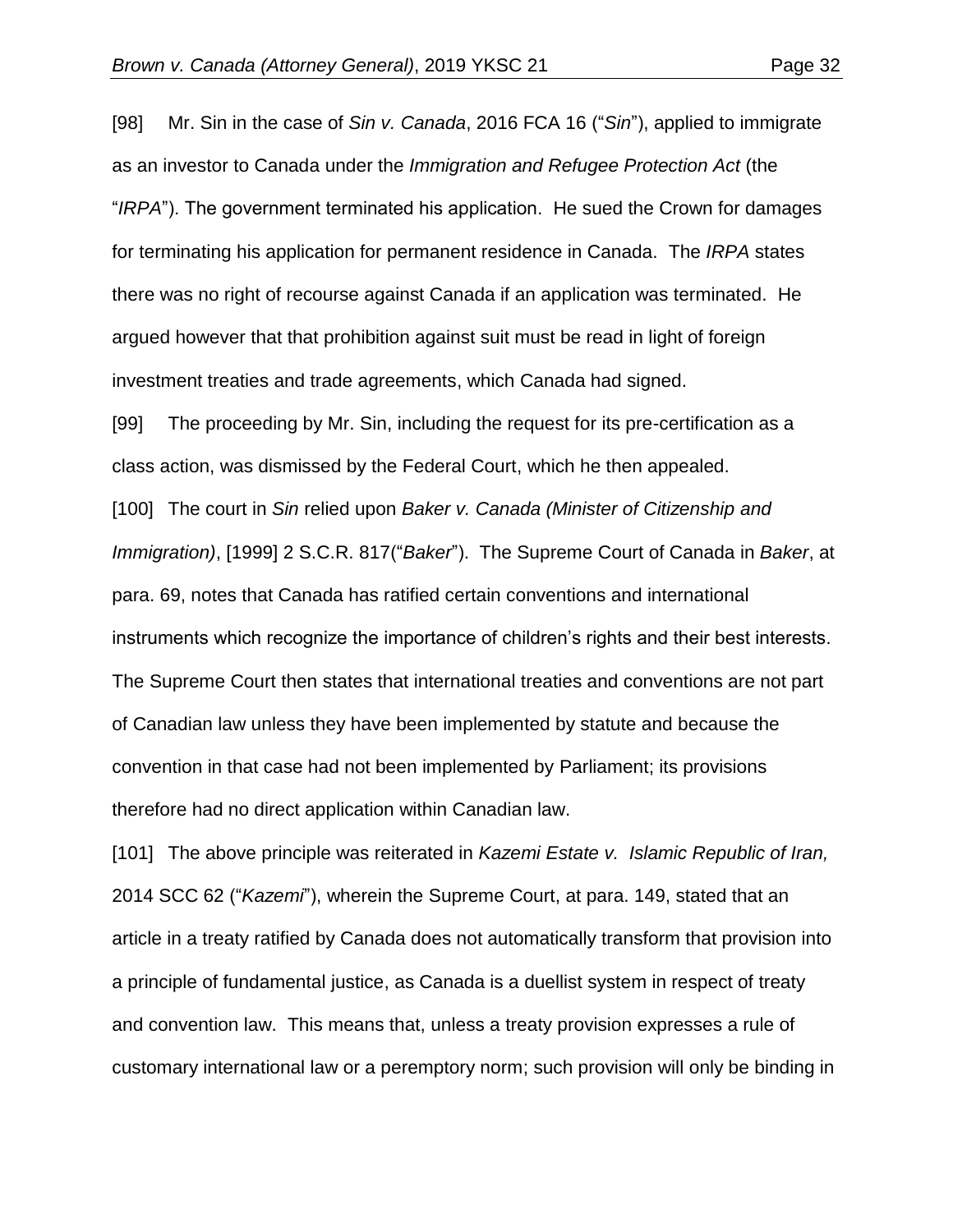Canadian law if it is given effect through Canada's domestic lawmaking process. The Supreme Court in *Kazemi* noted that the appellant in that case had not argued nor established that their interpretation of the relevant International covenant they relied upon, reflects customary international law or that it was incorporated into Canadian law through legislation.

[102] The Federal Court of Appeal in *Sin*, at para. 15, concluded that Mr. Sin:

a. did not argue that the Canada–Russia Foreign Investment Promotion and Protection Agreement treaties ("FIPA") reflects customary international law;

b. acknowledged FIPA had not been implemented by a statue department; and therefore concluded that:

- a. FIPA was not part of the domestic law of Canada;
- b. FIPA cannot amend an act of Parliament; and
- c. the prohibition against suing Canada contained in the *IRPA* should not therefore be read in the light of the FIPA relied upon by the appellant.

[103] The case of *d'Abadie v. Her Majesty the Queen*, 2018 ABQB 298 ("*d'Abadie*") has a number of similarities to Mr. Brown's proceeding. Mr. d'Abdie was stopped, questioned and charged for driving his motor vehicle without a license plate which simply carry a marking of "PRIVATE Non-Commercial Use Only".

[104] The Attorney General moved to strike the application as an abuse of process. The court struck the proceeding.

[105] Mr. d'Abadie sought: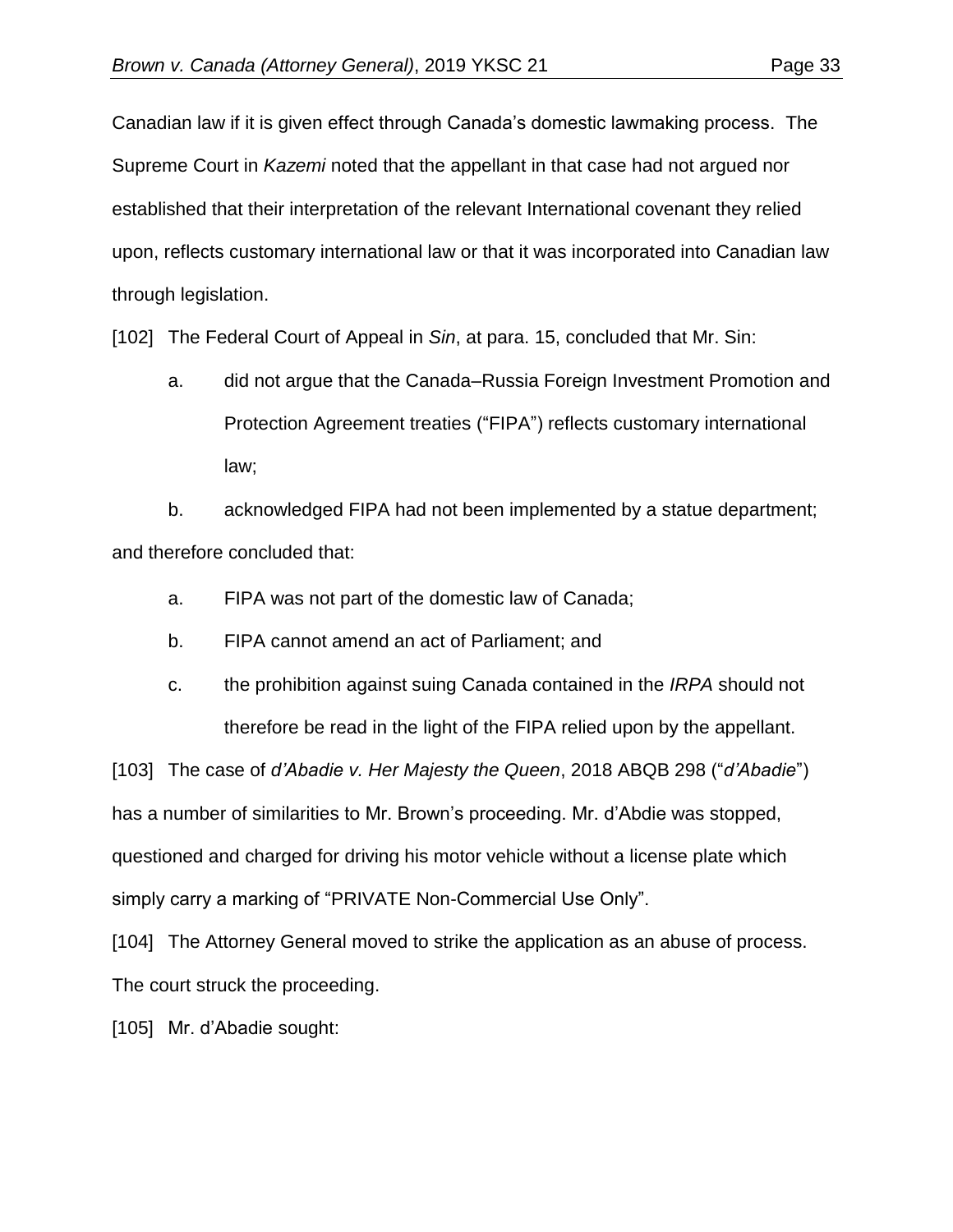- a. damages against the Receiver General regarding incidents where he was stopped in his vehicle by police and charged for driving without a license plate;
- b. acquittal of two Provincial Court charges; and
- c. an "Order to Safeguard Rights", namely the right to enjoy his life, liberty, enjoyment of use of property and not be arbitrarily detained and damaged by the Crown.
- [106] Mr. d'Abadie argued that:
	- a. he was free to ignore motor vehicle legislation because that is "slavery";
	- b. he was detained when stopped by police which breached his s. 10(c) *Charter* right of *habeas corpus* and his *Charter* s. 7 right to liberty as he was not engaged in a crime; and
	- c. the police seizure of his vehicle constituted theft of his property contrary to his property rights protected by s. 26 of the *Charter* and Article 17 of the *UDHR* which states that everyone has the right to own property and not be arbitrarily deprived of that property.

[107] Mr. d'Abadie, like Mr. Brown, applied to amend his Originating Application to correct the responding parties and add to the information therein. The court denied leave to amend the Application in concluding his proceeding, with or without an amendment, was hopeless and was initiated and continued in bad faith because:

a. the application was a prohibited collateral attack in a civil court of criminal proceedings: para. 39;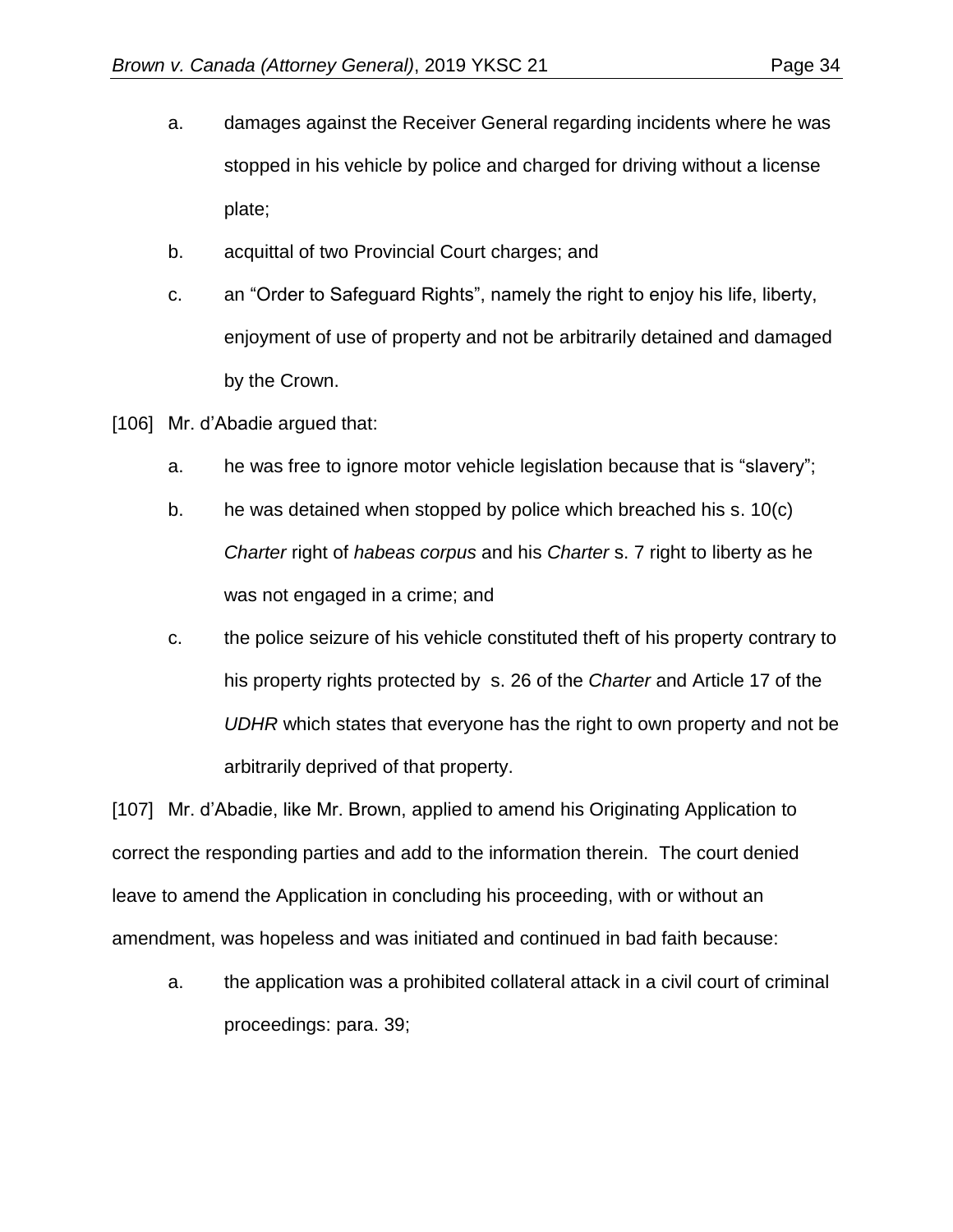- b. the plaintiff sued the wronged parties in not suing the police who had stopped him;
- c. the plaintiff had failed to provide adequate particulars for the alleged breach of his *Charter* rights: paras. 37 and 41;
- d. the proceeding is based on futile and abusive OPCA concepts which have no legal meaning: para. 43;
- e. the plaintiffs alleged immunity from legislation is an erroneous OPCA concept lacking legal merit: paras. 44-46; and
- f. the plaintiff's Application is an illegitimate attempt to set aside, to step outside of Canadian law and be exempt of penalties for engaging in illegal activity: para. 47.

[108] Mr. d'Abadie argued that the *UDHR*, the *ICCPR* and the *ICESCR* are binding authorities, which supersede and restrict state authority through the *Charter*: *d'Abadie*, para. 49.

[109] Like Mr. Brown, Mr. d'Abadie relied upon the Supreme Court's statement in *Divito,* at para. 50 that:

> As a treaty to which Canada is a signatory, the [*International Covenant on Civil and Political Rights*] is binding. As a result, the rights protected by the [*International Covenant on Civil and Political Rights*] provide a minimum level of protection in interpreting the mobility rights under the *Charter*. …

[110] The court in *d'Abadie* stated the above statement does not mean the Supreme Court thereby concluded that the *ICCPR* has a supra-constitutional status, but instead that Canadian domestic law should be interpreted in compliance with Canadian endorsed international treaties: *d'Abadie,* para. 51.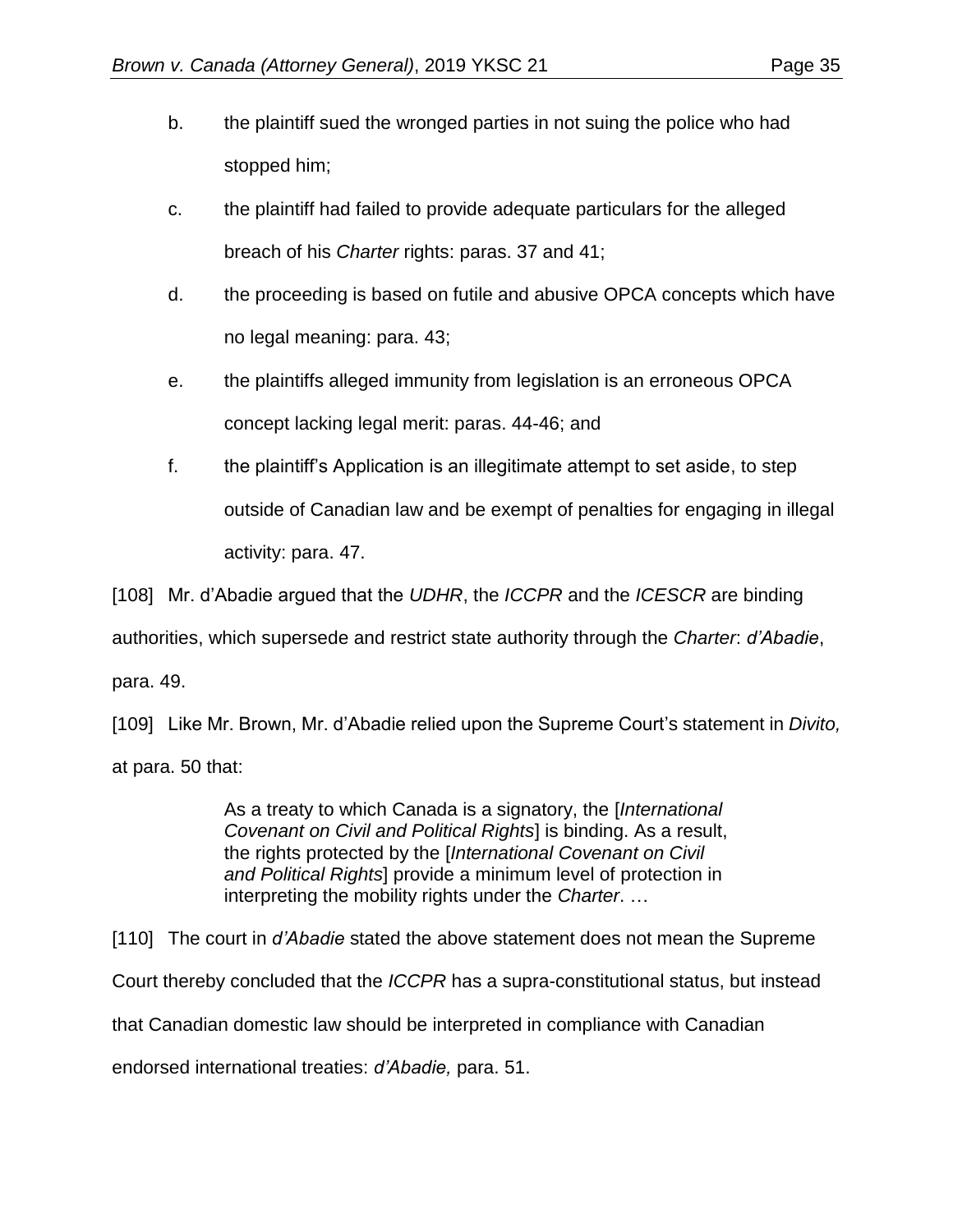[111] The court in *d'Abadie* stated the Supreme Court in *Divito* was interpreting s. 6(1) of the *Charter* which states that every Canadian citizen has the right to enter, remain in and leave Canada and concluded that Canada therefore had explicitly implemented this "mobility right" in its domestic apparatus and that the Supreme Court looked to the *ICCPR* Article 12 to better define what that right actually entailed.

[112] The court in *d'Abadie* concluded the *ICCPR* in itself means nothing and it is only because Canada enacted law that created a corresponding domestic right which implemented Article 12 of the *ICCPR*, that such Article 12 became relevant in Canadian courts: paras. 51-53.

[113] The courts in *Kazemi* and *Sin* concluded that the provisions of international conventions approved by Canada relied upon were not established to constitute law in Canada as:

- a. the covenant provision had not been enacted into law by Parliament; and
- b. like Mr. Brown in the present case, Mr. Kazemi did not submit nor establish that the international treaty and provisions therein relied upon reflected customary international law.

[114] As part of his "wheelbarrow deposit" of arguments in this case, Mr. Brown made no submission as to which of the international conventions and declaration rights he relies upon have been enacted into law in Canada.

[115] The Court concludes that:

a. the rights to life, liberty and security of the person, as referenced in Articles 8, 9, 17.1 of the *ICCPR*, Articles 1.1 of the *ICESCR* and Articles 6,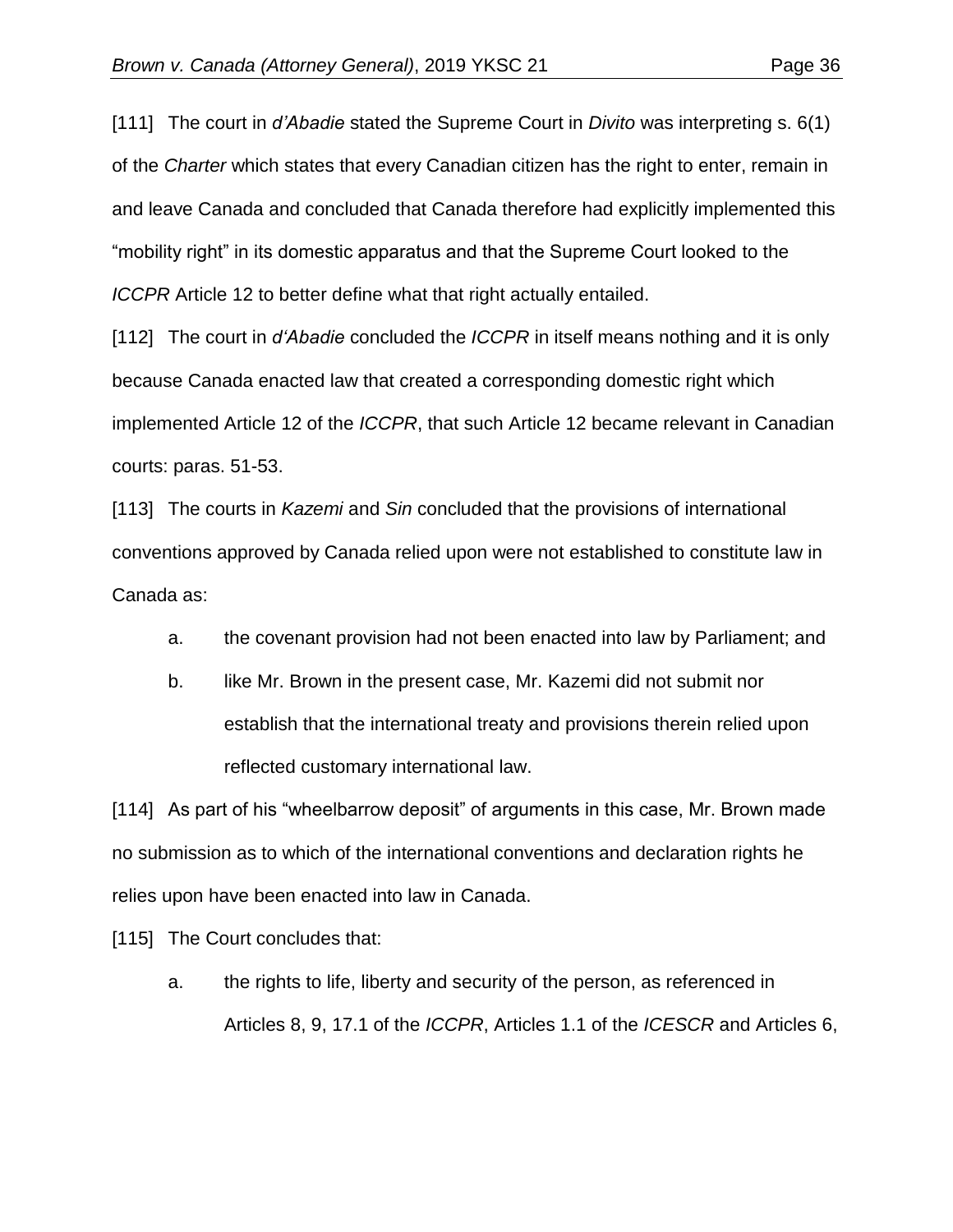9 and 12 of the *UDHR*, have been enacted into law in s. 7 of the *Charter* and s. 1(a) of the *Bill of Rights*;

- b. the rights against unreasonable seizure in s. 8 of the *Charter* and the right to enjoyment of property and not be deprived of it except by due process of law pursuant to s. 1(a) of the *Bill of Rights,* enacts into Canadian law the rights to dispose of one's wealth, to not be deprived of one's means of subsistence and to fully enjoy one's natural wealth pursuant to Articles 1.2 and 47 of the *ICCPR* and Articles 1.1 and 25 of the *ICESCR*, the right to pursue one's economic development in Article 1.1 of the *ICESCR* and to not be arbitrarily deprived of property in the *UDHR*; and
- c. the rights to liberty and against arbitrary detention and imprisonment and the right to seek judicial relief where a *Charter* right has been infringed, as provided in ss. 7, 9 and 24(1) of the *Charter* and s. 1(a) of the *Bill of Rights*, enacts into Canadian law the rights to liberty and judicial relief in relation to detention as provided in Articles 9, 12 and 17(2) of the *UNHR*, 9.1 of the *ICCPR* and 9.1 to 9.5 of the *DRRI*.

[116] The above Canadian enactments therefore, beyond any clarity provided by those international provisions, are the governing law of those subjects as to the issues in this case.

### **Failure To Plead Material Facts As To Alleged Breaches of Conventions**

[117] Some of the provisions of the international conventions and declarations relied upon by Mr. Brown have not been enacted into Canadian law, are not legally relevant or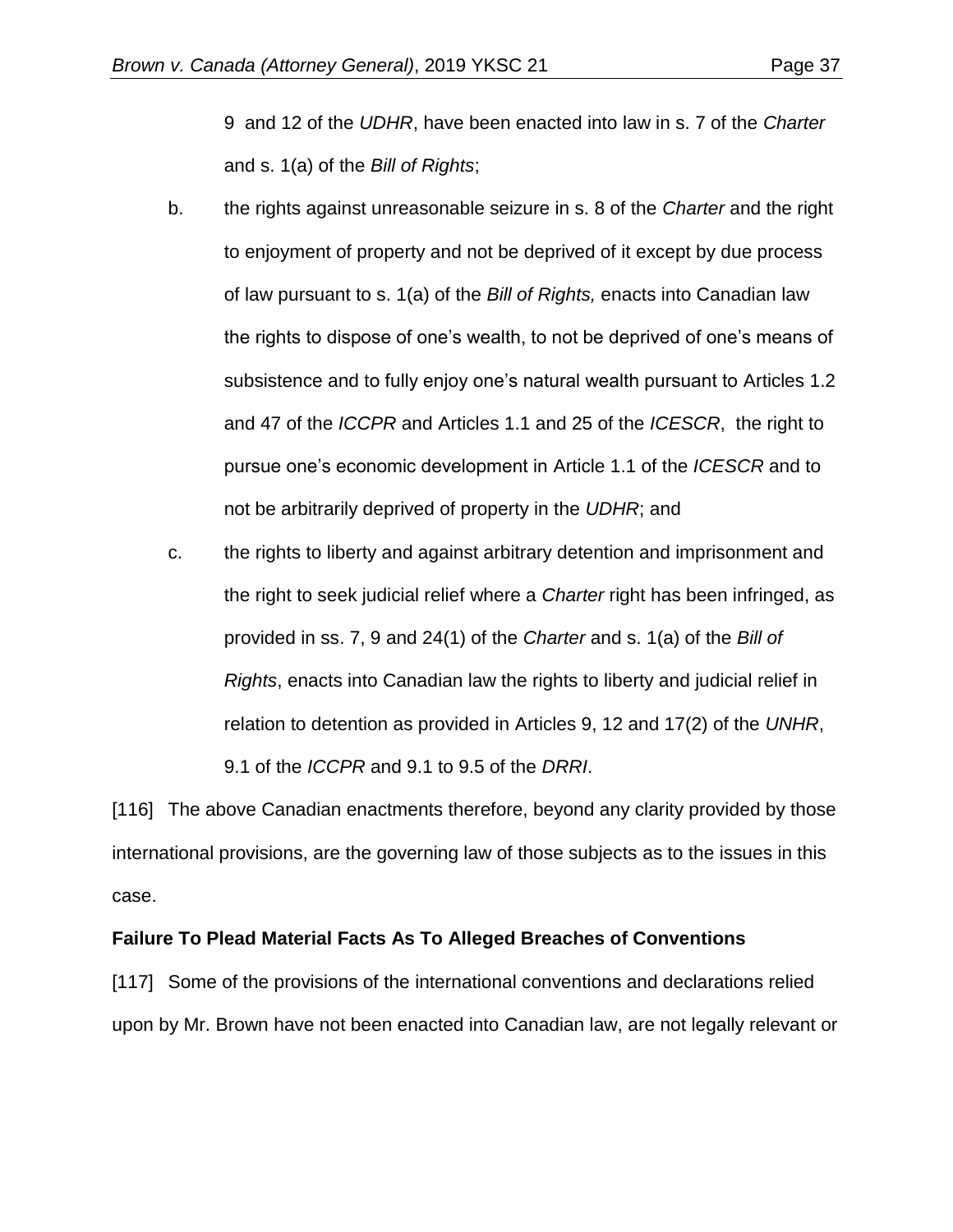lack material facts to support such reliance and allegations. Instances thereof include the following:

- a. the Respondents do not rely on these international conventions;
- b. there are no allegations to support that Mr. Brown is in a state of slavery, servitude or compulsory labour; and
- c. Mr. Brown has not been arrested or arbitrarily arrested without reason, been denied legal recognition as a person, nor is being subjected legally to discrimination or has suffered unlawful interference as to his privacy, his home or his family;

thus rendering Articles 5, 8, 9, 16, 17.1 and 17.2 of the *ICCPR* and Articles 6 and 9 of the *UDHR* irrelevant in this case.

[118] There are no facts alleged that:

- a. Mr. Brown's right to dispose of his natural wealth is infringed by obligations arising from international economic cooperation; and
- b. Canadian state governments have failed to enact legislation incorporating convention rights or exercised those rights in relation to Mr. Brown on a discriminatory basis or breached his right to have an adequate standard of living;

thus rendering Articles 1.2, 2.1, 2.2 and 11 of the *ICESCR* irrelevant in this case.

[119] There are no facts alleged in support of the bald allegations that:

- a. Mr. Brown has been denied the right to own property;
- b. He is not receiving just remuneration in his employment; or
- c. his home or family has been subjected to arbitrary interference;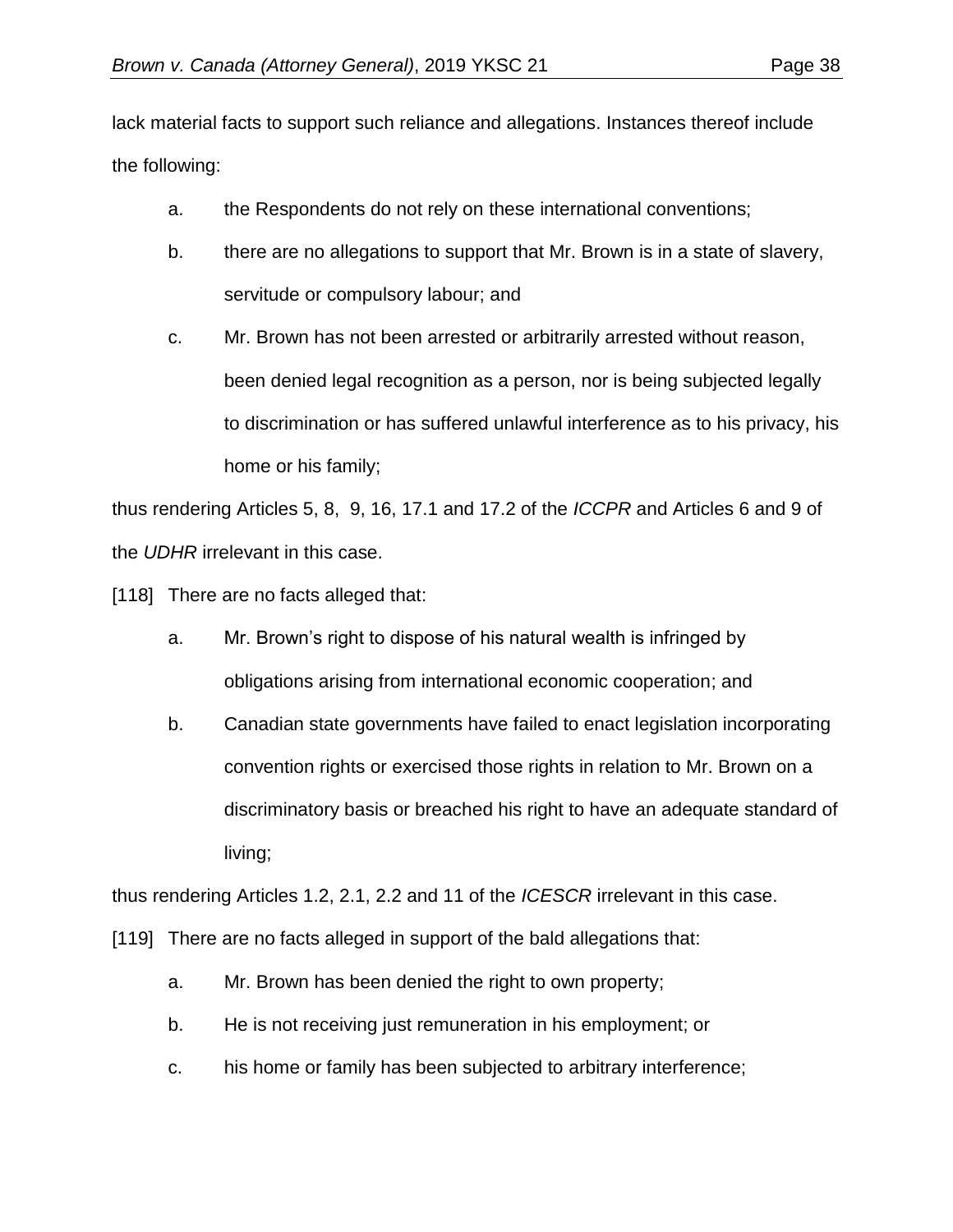thus rendering Articles 12, 17.1 and 23.3 of the *UDHR* irrelevant in this proceeding. [120] There are no allegations of fact to support the general allegations that Mr. Brown:

- a. has been denied the right to complain to government officials; or
- b. has been denied an effective judicial hearing or remedy for rights he alleges violation of;

thus rendering Article 9 of the *DRRI* irrelevant to this proceeding.

[121] There are no facts pleaded as to the alleged failure by the state to promote human rights through legislation, judicially and in education in Canada as required under Articles 14 and 15 of the *DRRI*; thus rendering those provisions irrelevant to this proceeding.

[122] The failure to plead material facts in support of the above alleged violations of international conventions contravenes the requirements of Rule 20(1), are intended to avoid Mr. Brown's legal obligation to pay child support, to delay or defeat the judicial enforcement thereof and are therefore struck.

### **Competing Rights Under International Conventions**

[123] Mr. Brown in citing rights from international conventions and declarations as stated, ignores the rights of his daughter and that child's mother as recipient payee of the child support ordered.

[124] Recognition in international conventions and declarations of the child's and mother's competing rights and the corresponding obligations of Mr. Brown to pay child support, contradicts his isolation of and dependence upon his rights regarding the Support Order and enforcement of that child support obligation.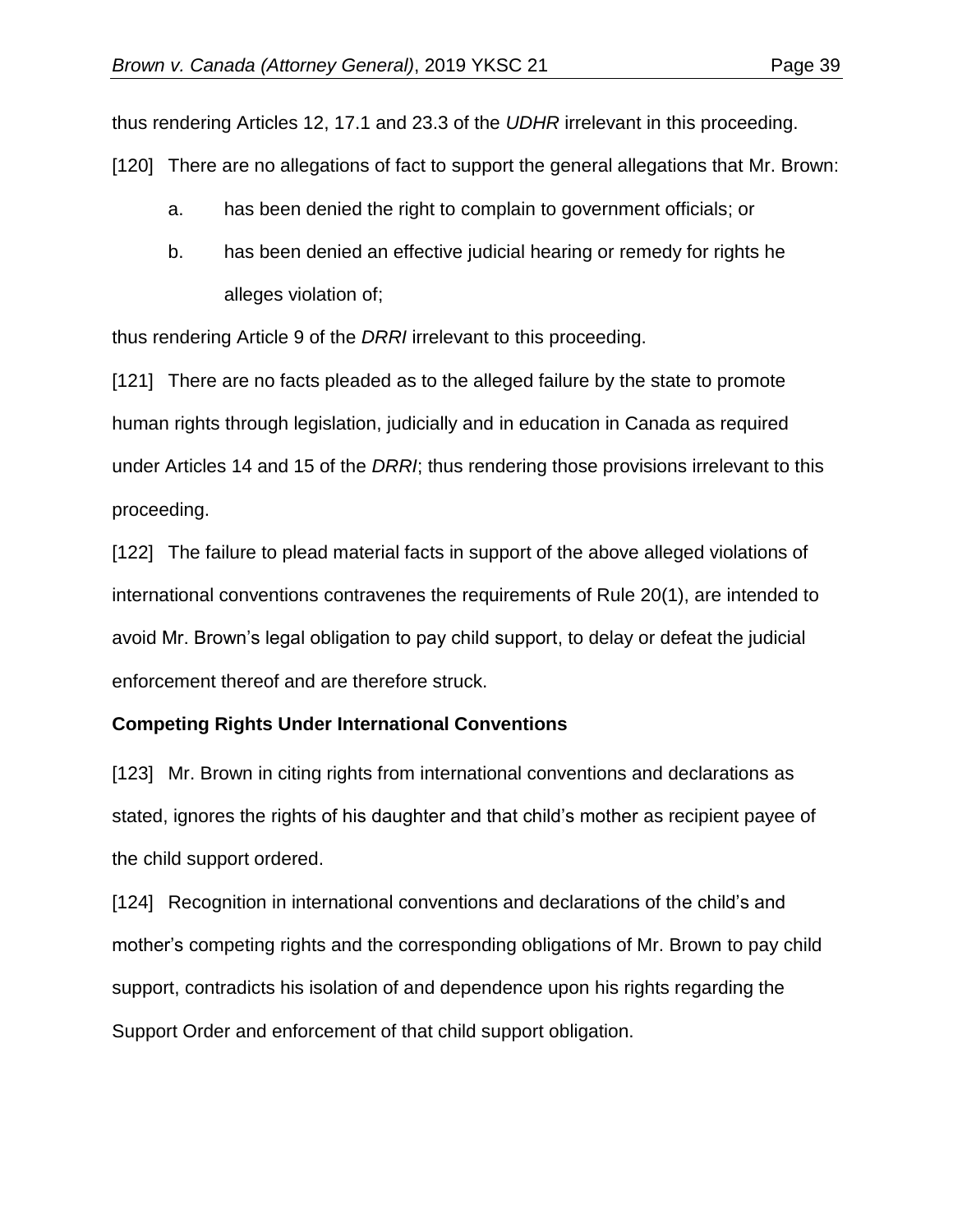[125] The recognition in international conventions of Mr. Brown's obligation to provide

child support informs the court in its consideration of the contested provisions of the

Yukon *MEA*.

[126] The *ICCPR* states the following in its preamble:

The States Parties to the present Covenant,

Considering that, in accordance with the principles proclaimed in the *Charter* of the United Nations, recognition of the inherent dignity and of the equal and inalienable rights of all members of the human family is the foundation of freedom, justice and peace in the world,

…

Considering the obligation of States under the *Charter of the United Nations* to promote universal respect for, and observance of, human rights and freedoms,

Realizing that the individual, having duties to other individuals and to the community to which he belongs, is under a responsibility to strive for the promotion and observance of the rights recognized in the present Covenant… (emphasis added).

[127] Mr. Brown omits to refer to and reconcile his rights with the following rights of his

daughter and his parental duty recognized in the *ICCPR*:

*Article 23*

1.The family is the natural and fundamental group unit of society and is entitled to protection by society and the State.

4. States Parties to the present Covenant shall take appropriate steps to ensure equality of rights and responsibilities of spouses as to marriage, during marriage and at its dissolution. In the case of dissolution, provision shall be made for the necessary protection of any children.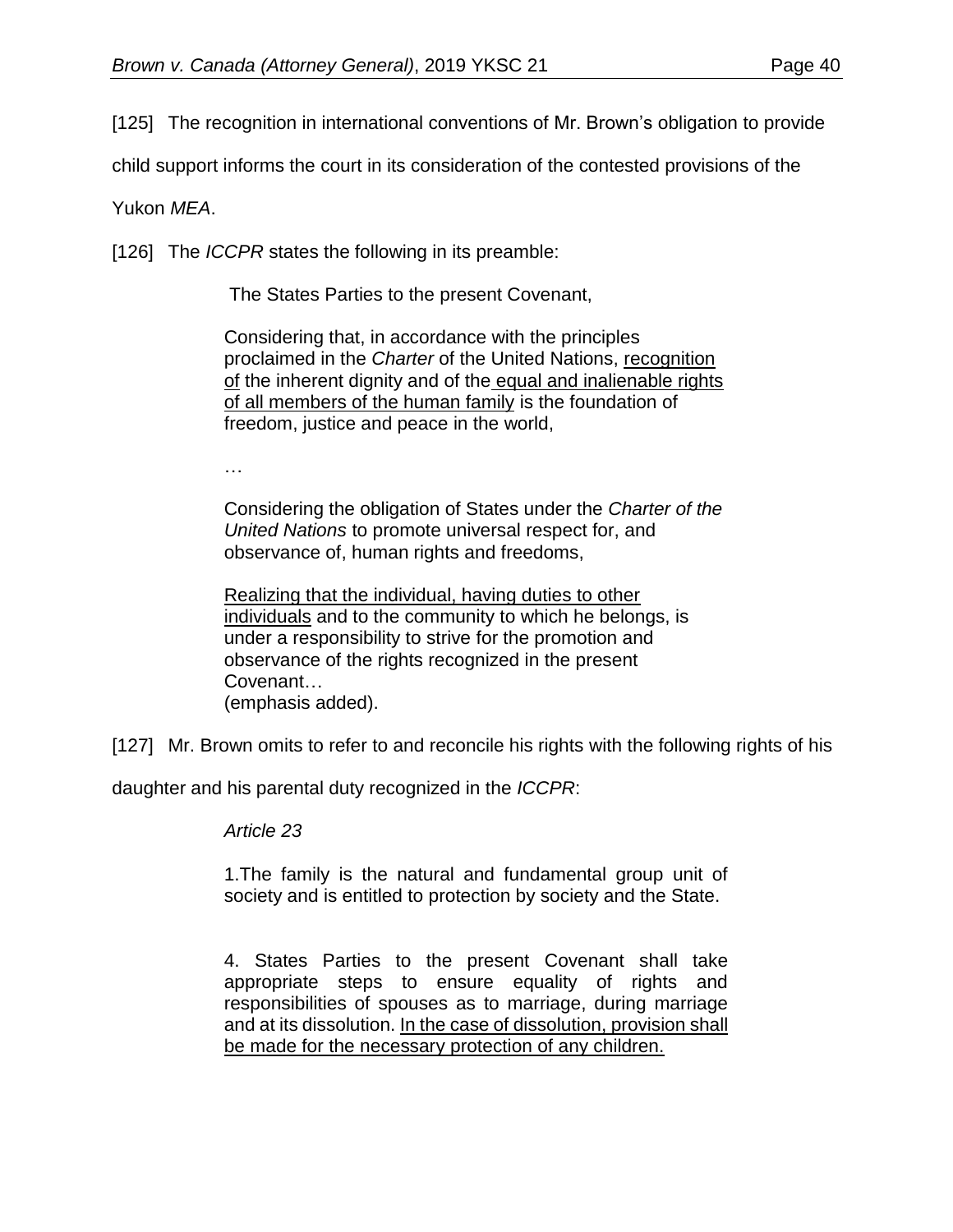### *Article 24*

1. Every child shall have, without any discrimination as to race, colour, sex, language, religion, national or social origin, property or birth, the right to such measures of protection as are required by his status as a minor, on the part of his family, society and the State (emphasis added).

[128] Food, clothing, accommodation and education are essential elements required by and for the protection of children. Mr. Brown agreed in the Support Order to financially contribute to the cost of these necessities. The *Divorce Act*, the *Ontario Family Law Act* and the Yukon *MEA* are Canadian legislation which incorporate the above international convention rights of dependent children and the corresponding support obligations of their parents.

[129] The Yukon *MEA* enforcement remedies are legislative tools to ensure Mr. Brown contributes towards the cost of these necessities in accordance with his daughter's above internationally recognized rights.

[130] The *UDHR* relied upon by Mr. Brown states that every person has the right to a standard of living adequate for their wellbeing and the entitlement of children to special care and assistance and that they enjoy all social programs. That is the very care of this child that the Yukon *MEA* is intended to ensure is provided and not ignored. (emphasis added)

[131] Mr. Brown further omits to mention and reconcile his obligations for his daughter as contained in the United Nations Convention on the Rights of the Children,

("*UNCRC*") which Canada also ratified. That convention contains the following provisions: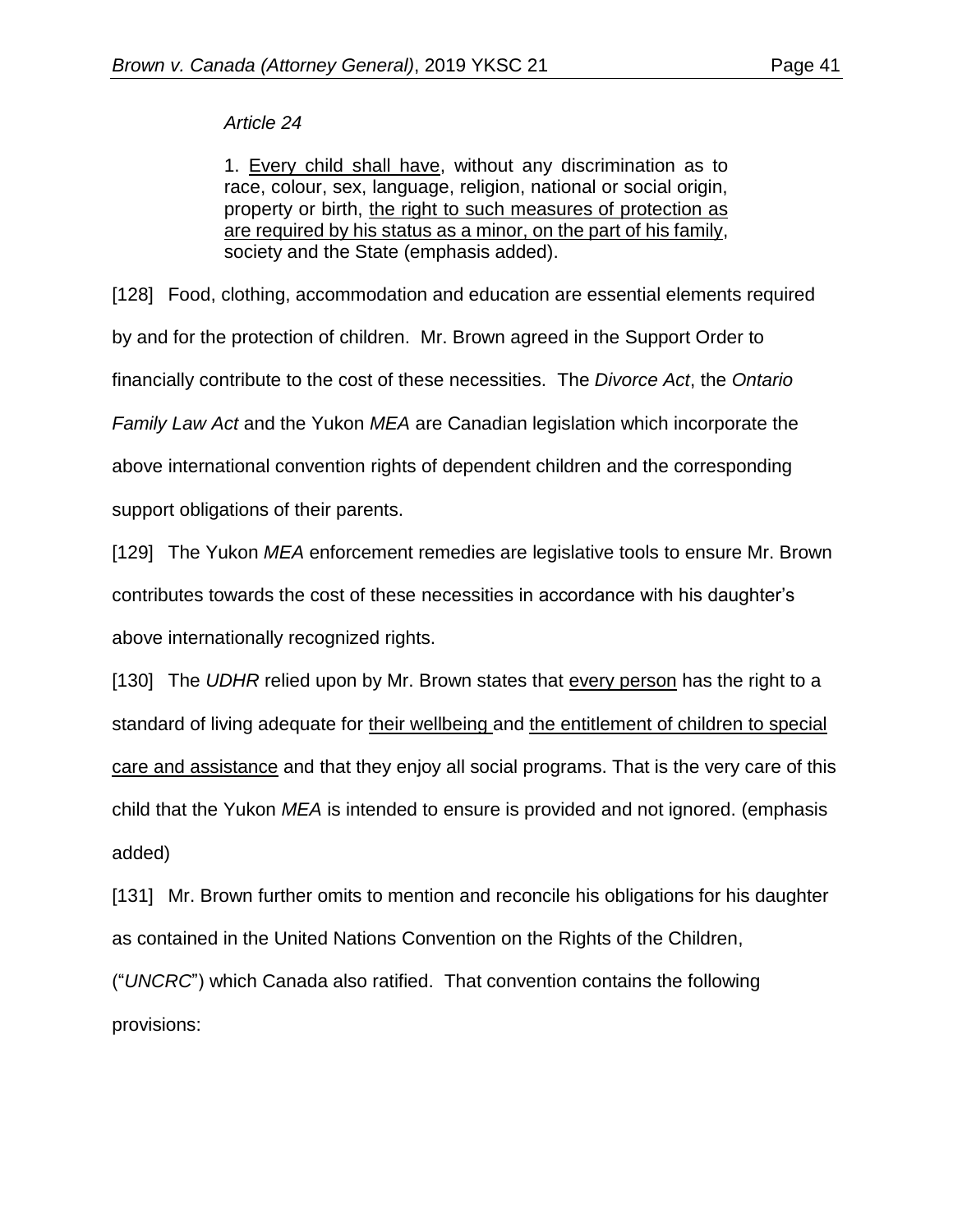# *Article 3*

1. In all actions concerning children, whether undertaken by public or private social welfare institutions, courts of law, administrative authorities or legislative bodies, the best interests of the child shall be a primary consideration.

2. States Parties undertake to ensure the child with such protection and care as is necessary for his or her well-being, taking into account the rights and duties of his or her parents, legal guardians, or other individuals legally responsible for him or her, and, to this end, shall take all appropriate legislative and administrative measures.

*Article 27*

1. States Parties recognize the right of every child to a standard of living adequate for the child's physical, mental, spiritual, moral and social development.

2. The parent(s) or others responsible for the child have the primary responsibility to secure, within their abilities and financial capacities, the conditions of living necessary for the child's development.

…

4. States Parties shall take all appropriate measures to secure the recovery of maintenance for the child from the parents or other persons having financial responsibility for the child, both within the State Party and from abroad. In particular, where the person having financial responsibility for the child lives in a State different from that of the child, States Parties shall promote the accession to international agreements or the conclusion of such agreements, as well as the making of other appropriate arrangements. (emphasis added)

[132] The obligation under these international conventions and declarations requiring

parents like Mr. Brown to financially support their children have been enacted in Canada

as indicated at the Federal, Provincial and Territorial levels.

[133] The Yukon *MEA* and its remedies are the very kind of legislative action

envisaged and required in Articles 3(1) and (2) and 27(4) of the *UNCRC* which thereby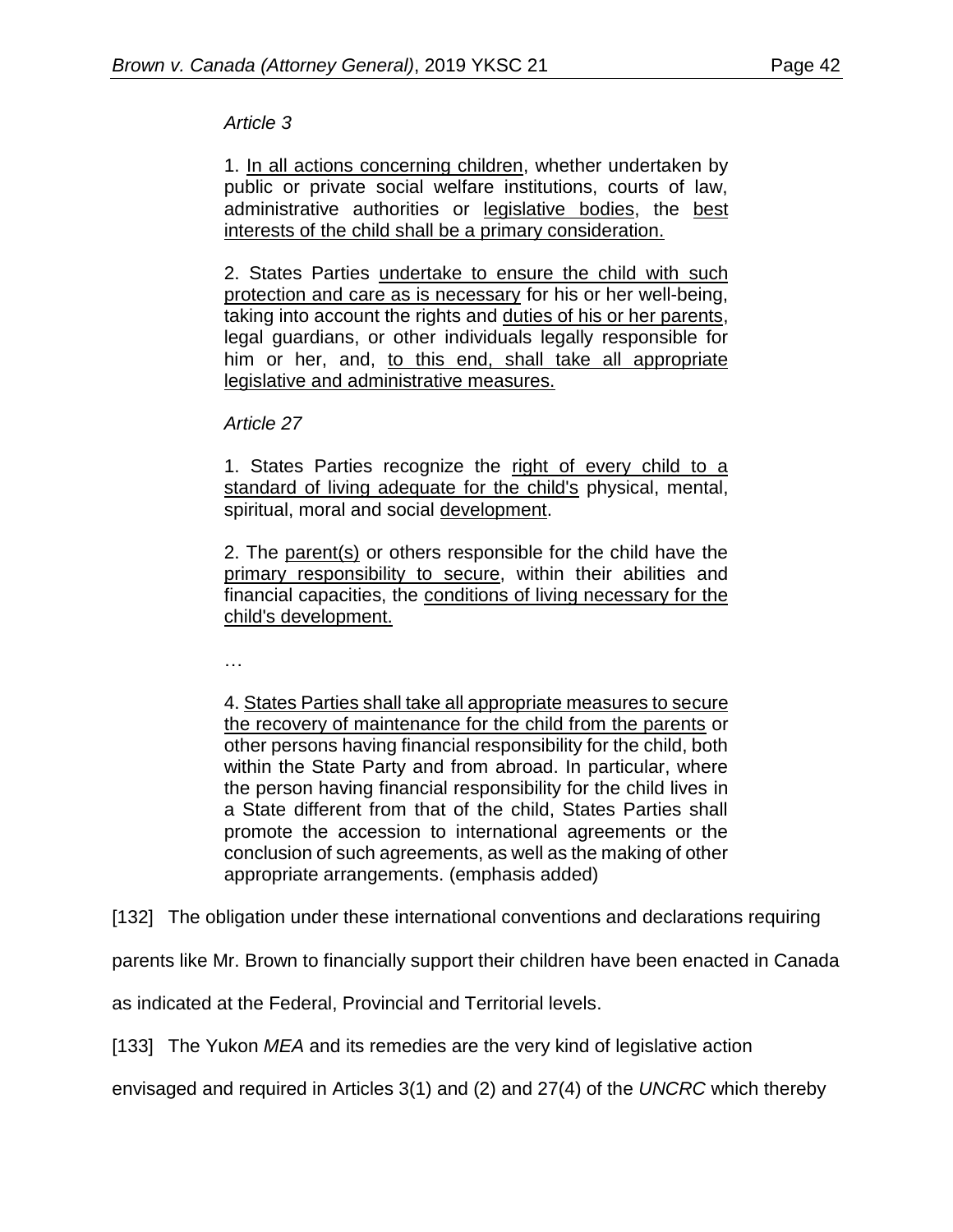supports the challenged *MEA* provisions and enlightens the court's interpretation of Mr. Brown's *Charter* rights as to the challenged sections.

[134] The father in *Curle v. Curle*, 2014 ONSC 1077, issued a civil claim against the mother in addition to their family law proceeding. The court struck the civil proceeding as containing no reasonable cause of action and held the father was a vexatious litigant due to a list of enumerated vexatious traits including the numerous prior proceedings and ignoring adverse rulings, which were measures intended to wear down his opponent. Mr. Brown's default in paying the Support Order is his attempt to breach and ignore the Support Order ruling.

[135] Like Mr. Brown, Mr. Curle presented himself as a split/dual person and alleged that he had not waived his full legal and equitable title. He alleged, like Mr. Brown, violation of his rights under international law including, the *ICCPR*, the *UDHR* and the *United Nations Declaration of Human Rights* and the *Vienna Declaration and Programme of Action*.

[136] The court in dismissing the civil action held that the claim disclosed no cause of action as the family law issues of custody and property were governed by domestic statutory law such as the *Children's Law Reform Act* or the *Divorce Act* and not by the common law or international law: para. 14.

[137] Mr. Brown's reliance upon the selective sections from the *ICCPR*, the *ICESCR*, the *UDHR* and the *DRRI* misstate those as his absolute rights by omission and presents his rights as determinative. He fails to acknowledge and balance his rights with the rights of his daughter and his obligation to support that child as contained in the above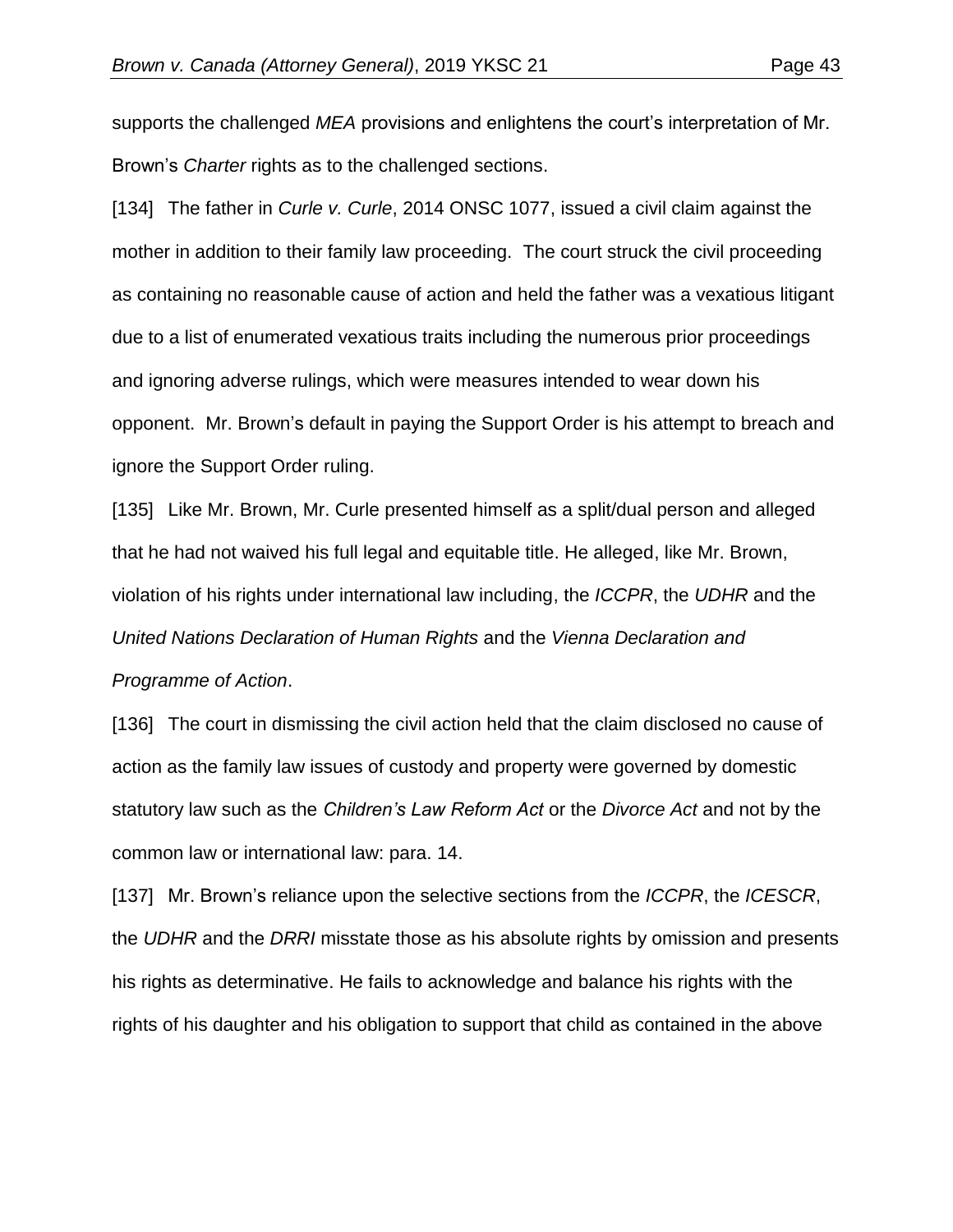[138] Mr. Brown's arguments based on the international convention provisions relied upon in seeking to set aside the Support Order and for a declaration of invalidity of the support enforcement provisions of the Yukon *MEA* are incorrect and have no legal merit.

### **Charter Rights**

[139] Sections 24(1) of the *Charter* and 52(1) of the *Constitution Act* form the basis to seek relief for an infringed *Charter* right.

[140] Section 24(1) in the case of a breach or denial of a *Charter* right, entitles a person to seek a judicial remedy, which the court considers appropriate and just in the circumstances.

[141] Section 24(1) relates to unconstitutional acts of government agents operating under lawful schemes.

[142] Section 52(1) provides that the *Constitution of Canada* is the supreme law of this country and that any law that is inconsistent with the provisions of the Constitution is of no force and effect.

[143] Section 52(1) relates not to actions by government agents but rather, if established, where a law violates the *Charter,* in which case the court shall so declare thereby rendering that law null and void: *R. v. Ferguson*, 2008 SCC 6, para. 35.

[144] The pleadings of Mr. Brown ignore this distinction between s. 24(1) of the *Charter* and s. 52(1) of the *Constitution Act*, 1982.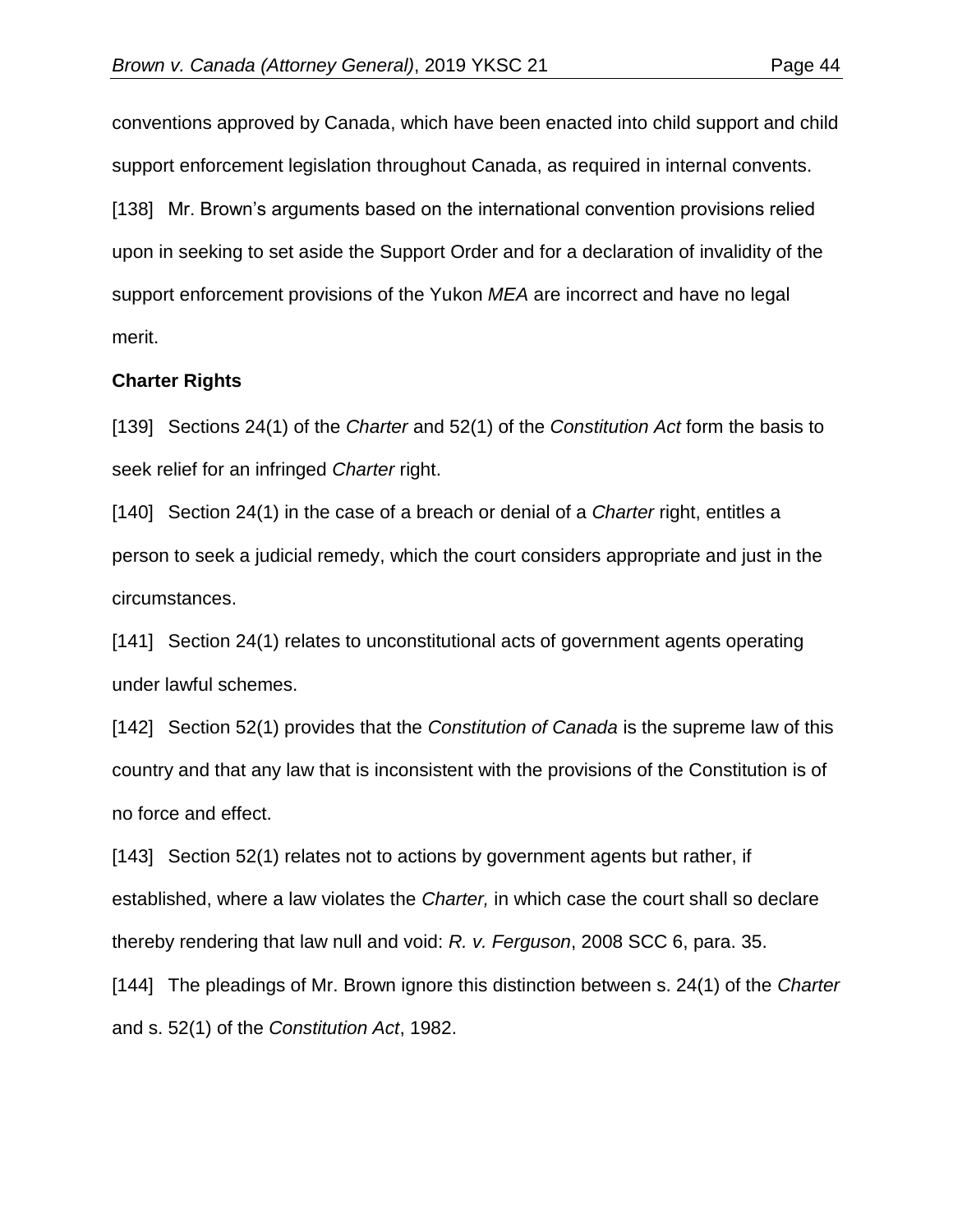[145] The court in *A.N.B. v. Alberta (Minister of Human Services)*, 2013 ABQB 97

("*A.N.B.*"), as to the rights under the *Charter* quote s. 1 of the *Charter* which states:

*The Canadian Charter of Rights and Freedoms* guarantees the rights and freedoms set out in it subject only to such reasonable limits prescribed by law as can be demonstrably justified in a free and democratic society. (emphasis added)

[146] The court in *A.N.B.* based on s. 1, stated that *Charter* rights in Canada are not absolute as Mr. Brown submits, and are subject to legal limitations and sanctions unless he can demonstrate those limitations are unconstitutional: *A.N.B.,* paras. 96 and 97.

[147] Mr. Brown's challenges based upon his rights pursuant to the *Charter*, the

*Constitution* and the *Bill of Rights* are incorrectly presented as absolute rights and

ignore several qualifiers in such legislation, just as he did in his reliance upon rights in

international conventions and declarations.

[148] Mr. Brown's reliance upon the s. 7 *Charter* right to life, liberty and security of the person, states "except in accordance with the principles of natural justice".

[149] The right against seizure under s. 8 of the *Charter* relied upon, prohibits "unreasonable" seizure.

[150] The s. 9 *Charter* right prohibits "unreasonable" detention or imprisonment.

[151] The declaration of invalidity sought by Mr. Brown of the potential remedies under ss. 23 to 26 and 28 of the *MEA* are governed by s. 52(1).

[152] There is no legal basis as claimed under s. 52(1), to overturn the Support Order or its deposit in the opening of a Yukon court file. That court order and its filing in a new Yukon court file are not legislation, which is the subject of s. 52(1).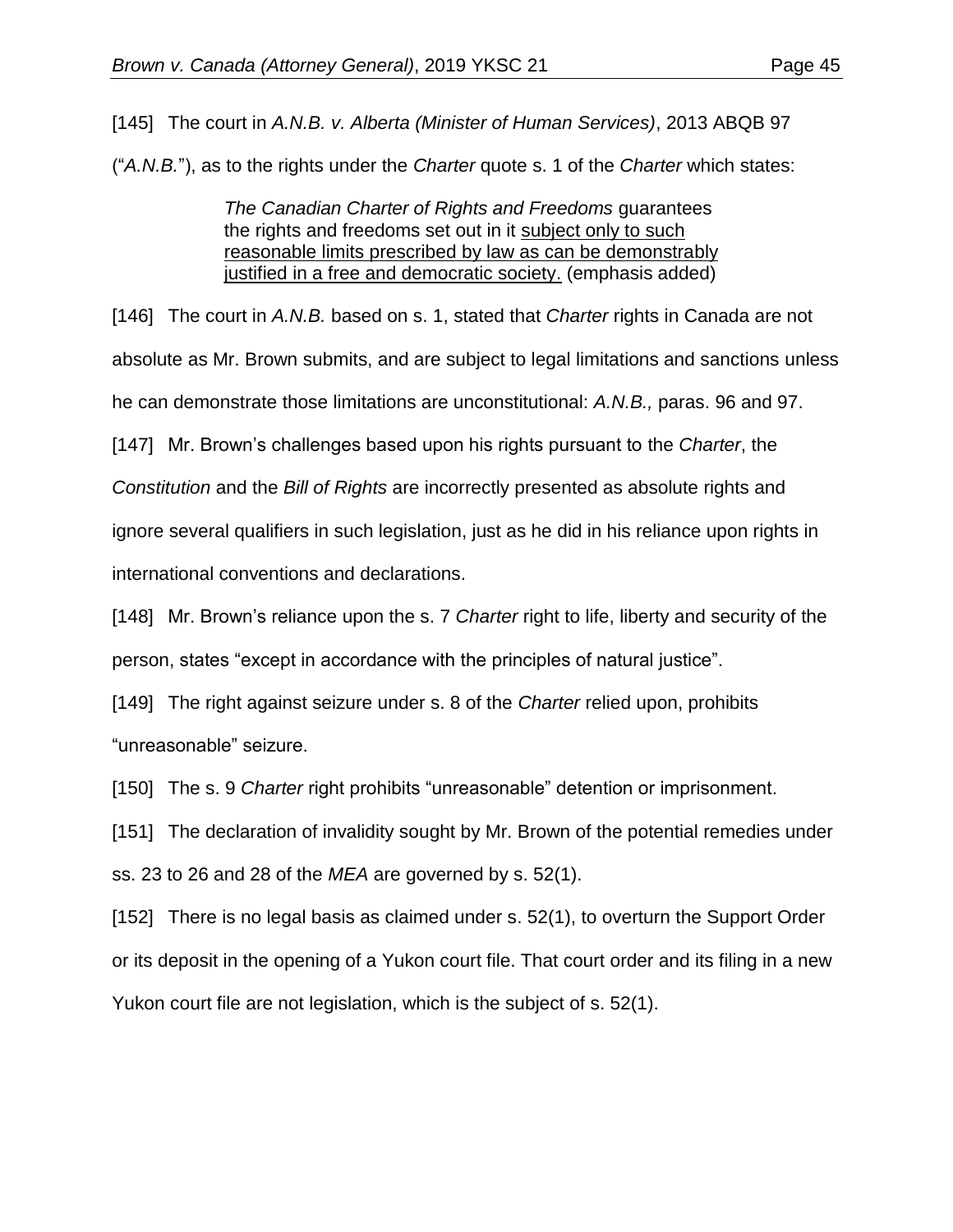#### *Yukon Maintenance Enforcement Act* **(***MEA***)**

[153] Mr. Brown seeks an order invalidating ss. 13, 14, 23 to 26, 28 and 29 of the Yukon *MEA* in reliance upon numerous provisions in the *Charter*, the *Bill of Rights*, the *ICCPR*, the *ICESCR* and the *DRRI*.

[154] The Yukon MEA contains provisions to prevent undue hardship. A court has jurisdiction under s. 32 to order a stay of enforcement proceedings if satisfied that such proceedings would cause unjustifiable hardship on the payor. Section 32 accordingly permits protection of payors against unjustifiable hardship and balances the above enforcement remedies.

[155] Mr. Brown does not seek a declaration of invalidity of the remedy to seek the appointment of a receiver under s. 27. If appointed, a court would determine the receiver's powers to realize against the debtor's assets, which normally includes possession and sale thereof which is a similar result to execution for the benefit of a judgment creditor under the *Execution Act*.

[156] It is relevant that recovery of court-ordered support arrears through the exercise of one of the Yukon MEA remedies in issue is for the exclusive benefit of and payment to the support payee. Monies recovered pursuant to these remedies are not for the benefit of or retained by the state and are not in payment of a fine or penalty imposed by the state.

[157] Monies recovered are applied in satisfaction of a judgment made under child support legislation and not merely under the Yukon *MEA*.

[158] Mr. Brown's request for a declaration of invalidity of ss. 23 to 26, if successful, would result in claimants with a court ordered child support, being unable to enforce that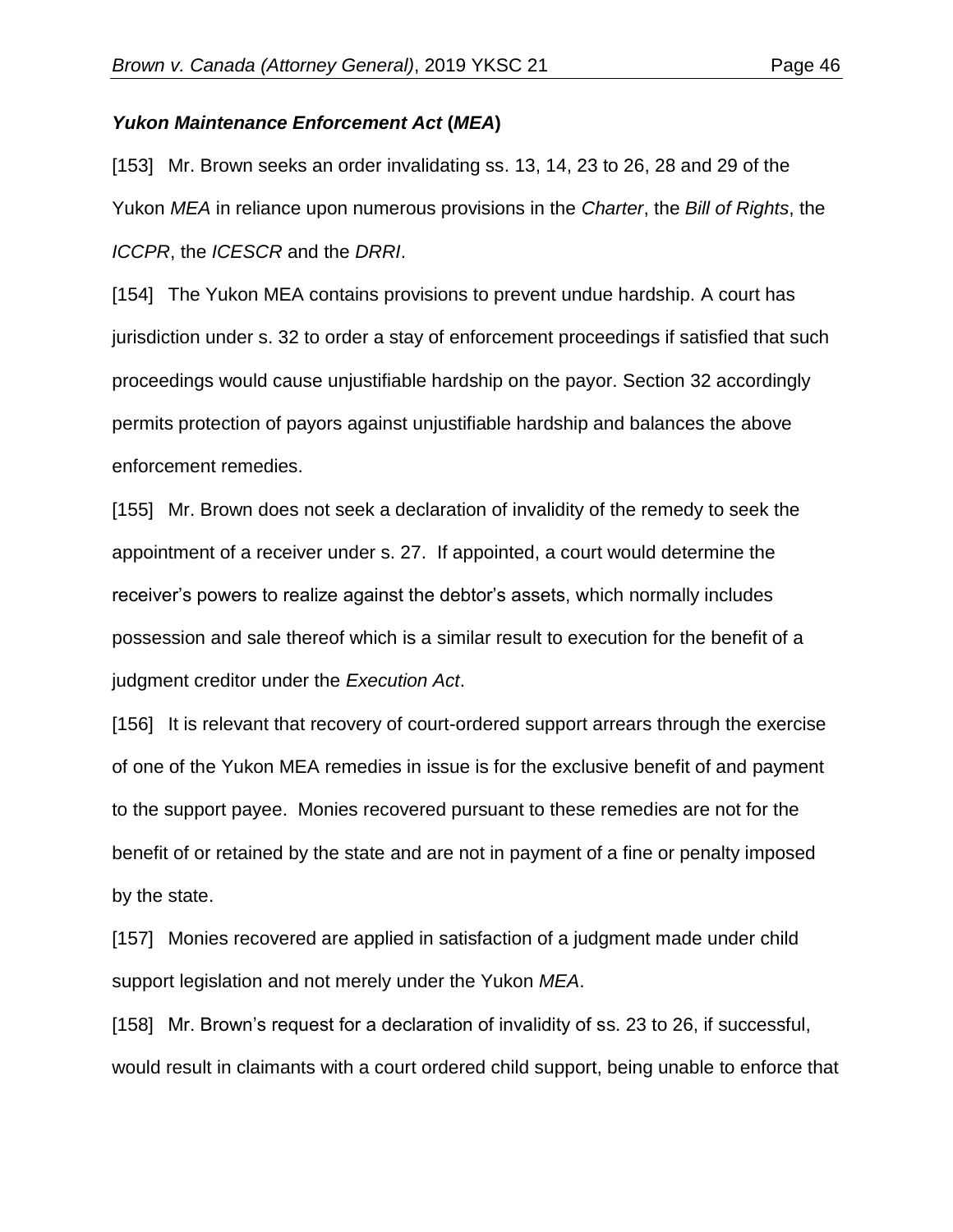right through the Director, even though such creditor parent, like any other judgment creditor, could recover payment directly under the Yukon *Garnishee Act* and the *Execution Act*. There is no rationale justifying such an inequitable result through the use of the *Charter,* the *Bill of Rights*, or otherwise.

### **Garnishment of Wages**

[159] Section 24(1) accordingly is only relevant as to the garnishment under the *Garnishee Act* initiated by the Yukon MEP of a portion of Mr. Brown's salary in payment of his court ordered child support.

[160] Sections 13 and 14 of the Yukon *MEA* grant the MEP Director the right to seek garnishment for the same liability on behalf of the payee. Mr. Brown does not seek a declaration of invalidity of any provision of the Yukon *Garnishee Act*. Any financial or rights impairment arising upon garnishment in this case arises pursuant to the *Garnishee Act* which is not challenged, which s. 13 of the Yukon *MEA* makes available to the MEP Director's office.

### **Economic Interests Not Protected**

[161] A number of courts have determined that one's economic interests are not protected by the *Charter*, including the s. 7 *Charter* right to life, liberty and security of the person which Mr. Brown relies upon: *Siemens v. Manitoba (Attorney General)*, 2003 SCC 3, paras. 45 and 46; *Irwin Toy Ltd. v. Quebec (Attorney General)*, [1989] 1 S.C.R. 927; *Godbout v. Longueuil (City)*, [1997] 3 S.C.R. 844, para. 66; A *& L Investments Limited v. Ontario (Minister of Housing)* (1997), 152 D.L.R. (4th) 692 (O.N.C.A.), para. 29; *United Taxi Drivers' Fellowship of Southern Alberta v. Calgary (City of)*, 2002 ABCA 131, paras. 128, 143 to 145, 147 and 149; *R. v. Werhun*, [1991] 2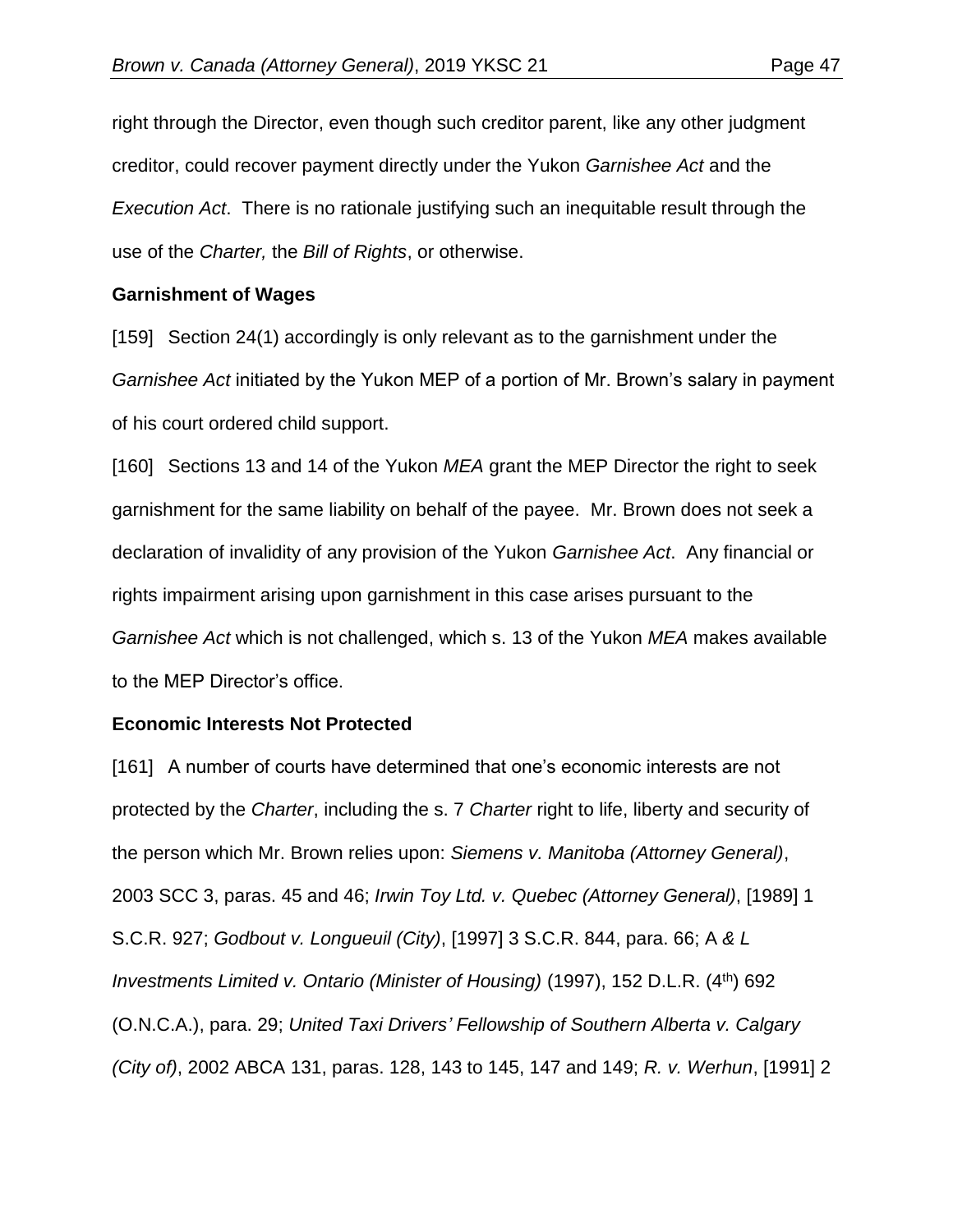W.W.R. 344 (M.B.C.A.); and *d'Abadie v. Her Majesty the Queen*, 2018 ABQB 298, para. 53.

[162] The majority in *B.C. Teachers' Federation v. Vancouver School District* No. 39, 2003 BCCA 100, held that economic interests, including matters related to employment, are not interests which engage the life, liberty and security of the person provisions under s. 7 of the *Charter*: *Willow v. Chong*, 2013 BCSC 1083 ("*Willow*"), para. 81. [163] The court in *d'Abadie* held there is no domestic right to property or economic

activities and interests: para. 53.

#### **Garnishment and s. 7 of the** *Charter*

[164] In *Gilliland v. Walker,* [1985] 19 C.R.R. 340 (O.N. Prov Ct. (Fam. Crt.))

("*Gilliland*"), the respondent argued that the order sought for child support under *The Reciprocal Enforcement of Maintenance Orders Act, 1982,* of Michigan infringed s. 7 of the *Charter* as it restricted his rights to the free use and enjoyment of his earnings, leading to an intrusion on his lifestyle. Mr. Brown makes the same argument.

[165] The Court in *Gilliland* acknowledged that the *Charter* infringed to a certain extent on the respondent's s. 7 rights, but held that the proceedings resulting in the order complied with the principles of fundamental justice. As a result, the mechanisms provided by the *Act* did not infringe his rights.

[166] Similar garnishment provisions under the Alberta *Maintenance Enforcement Act* were found not to be constitutionally invalid in *Millar v. Millar* 2000 ABCA 100 *("Millar")* para. 10-16 and 18.

[167] The debtor under a Manitoba maintenance order in *Sen v. Sen,* 87 Man.R. (2d) 237 (M.B.Q.B.) unsuccessfully challenged the constitutional validity of the *Manitoba*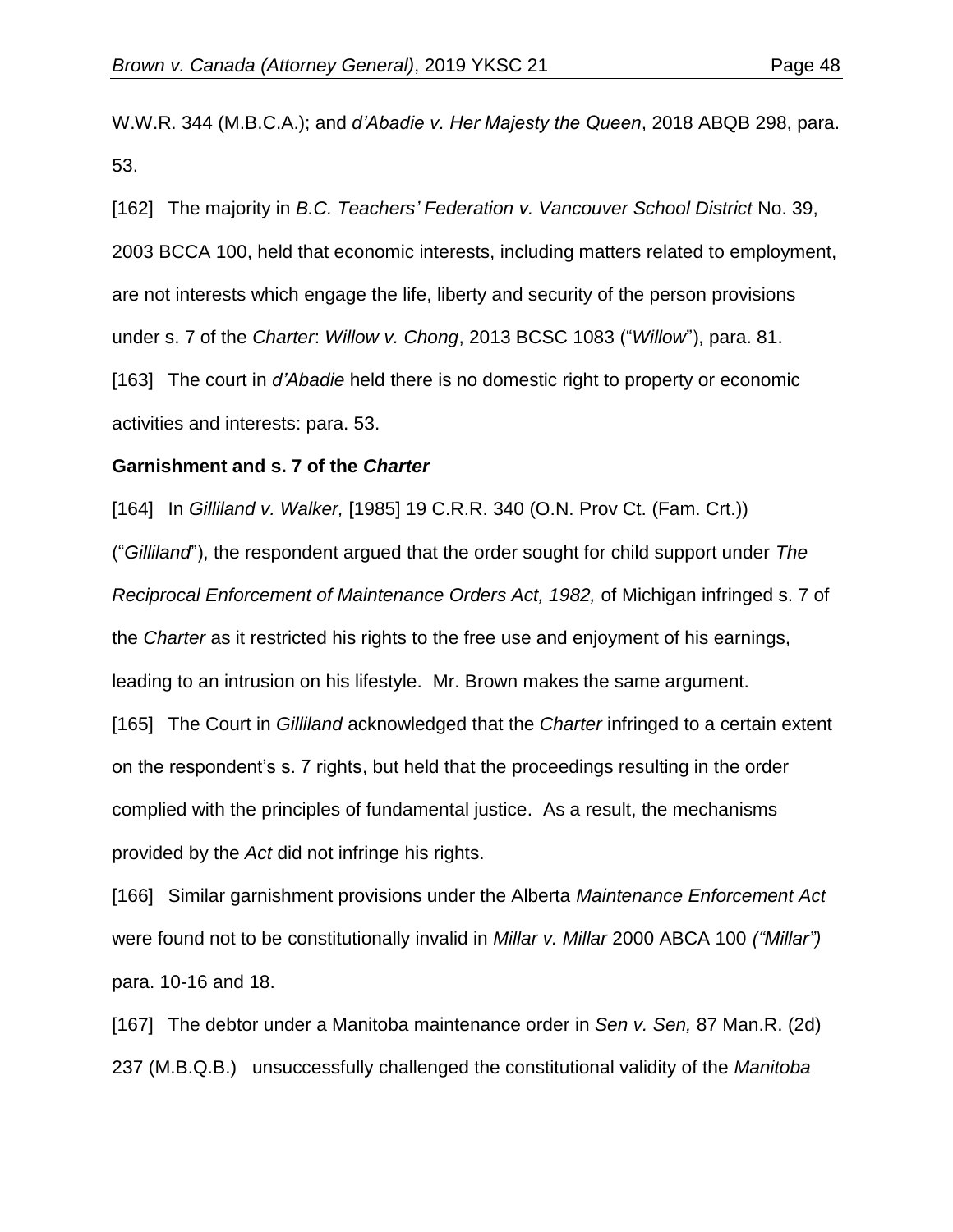*Family Maintenance Act* pursuant to ss. 7, 9, 11(c) and 13 of the *Charter*. The court held the *Act* did not breach the *Charter* and stated that legislation "provides a comprehensive and balanced procedure" to ensure the payment of support such as the time frame in which the ability to pay is determined, the debtor's opportunities to challenge the arrears and the opportunity to make arrangements to pay such arrears. Sections 14, 20, 21, and 22 of the Yukon *MEA* contain such measures.

[168] The court in *Sin* concluded that had it found the *IRPA* legislation did breach *Charter* rights, it would have found those breaches permissible as being consistent with the principles of natural justice under s. 1 of the *Charter*.

[169] The garnishment pursuant to ss. 13 and 14 of the Yukon *MEA* of a portion of Mr. Browns' wages involve economic interests which are not *Charter* protected rights and constitute no *Charter* violation. His claims as a result of that garnishment is therefore dismissed for these reasons.

### **Execution and** *Charter* **s. 8**

[170] Mr. Brown also alleges that the potential of filing execution as to any support arrears and the resulting possible sale of his real and personal property would violate his s. 8 *Charter* right against seizure of property.

[171] The absence of *Charter* protection as to his economic interests based on the above jurisprudence applies equally to Mr. Brown's economic interest in the event of the execution against his real and personal property pursuant to ss. 23, 24, 25 and 26 of the Yukon *MEA* for outstanding child support.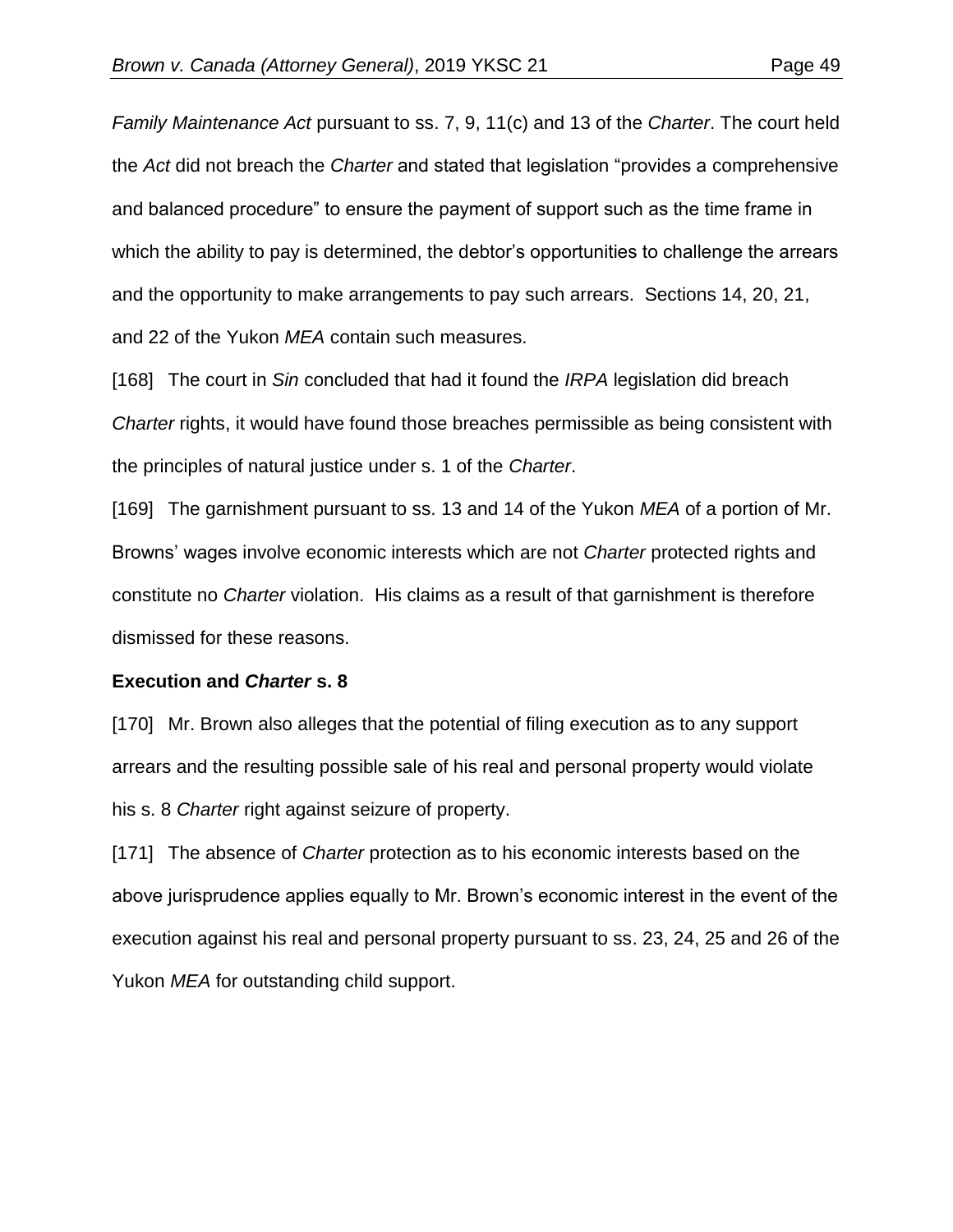[172] In *Millar*, the appellant like Mr. Brown sought to have provisions of the Alberta

*Maintenance Enforcement Act* declared unconstitutional pursuant to multiple sections of

the *Charter*, including the s. 8 right against seizure.

[173] Although the Court of Appeal in *Millar* did not make a determination, it doubted

that garnishment of wages under that comparable support legislation constituted

"seizure" under s. 8 of the Charter and stated:

[11] Section 13 provides for the issuance of a continuing garnishee. Even adopting the broadest definition of the term "seizure", I doubt that garnishment falls within its scope. In *Thomson Newspapers Ltd. v. Canada (Director of Investigation & Research)*, [1990] 1 S.C.R. 425 (S.C.C.) at p. 505, La Forest J. considered the nature of a seizure and stated: "... the essence of a seizure was the taking of a thing from a person by a public official without that person's consent". A continuing attachment or garnishee does not involve the taking of any "thing" from a person. Rather, it is a court order which directs a third party who owes money to the judgment debtor to make the payment to the Court or, in this case, to the Director, rather than to the judgment debtor.

[12] Moreover, it is doubtful whether s. 8 of the *Charter* applies to procedures adopted by the courts or by legislation for the enforcement of civil judgements, or tax assessments which, under the relevant legislation, have the effect of judgments. In *TransGas Ltd. v. Mid-Plains Contractors Ltd.* (1993), 101 D.L.R. (4th) 238 (Sask. C.A.), the Saskatchewan Court of Appeal refused to extend the protection of s. 8 of the *Charter* to a garnishee issued by Revenue Canada, pursuant to ss. 224(1.2) of the *Income Tax Act***,** S.C. 1970-71-72, c. 63, for the purpose of collecting taxes withheld by the debtor but not remitted. The debtor, Mid-Plains Contracting, was not involved in the proceedings. The validity of the legislation was attacked by TransGas, the holder of a fund established under the *Builders Lien Act*, s.s. 1984-85-86, c. B-7.1, and other creditors of Mid-Plains who invoked s. 8 of the *Charter* and the distribution of legislative power. The appeal to the Supreme Court of Canada was dismissed," substantially" for the reasons given by Tallis J.A.: *TransGas Ltd. v. Mid-Plains Contractors Ltd.* (1994), 120 D.L.R. (4th) 715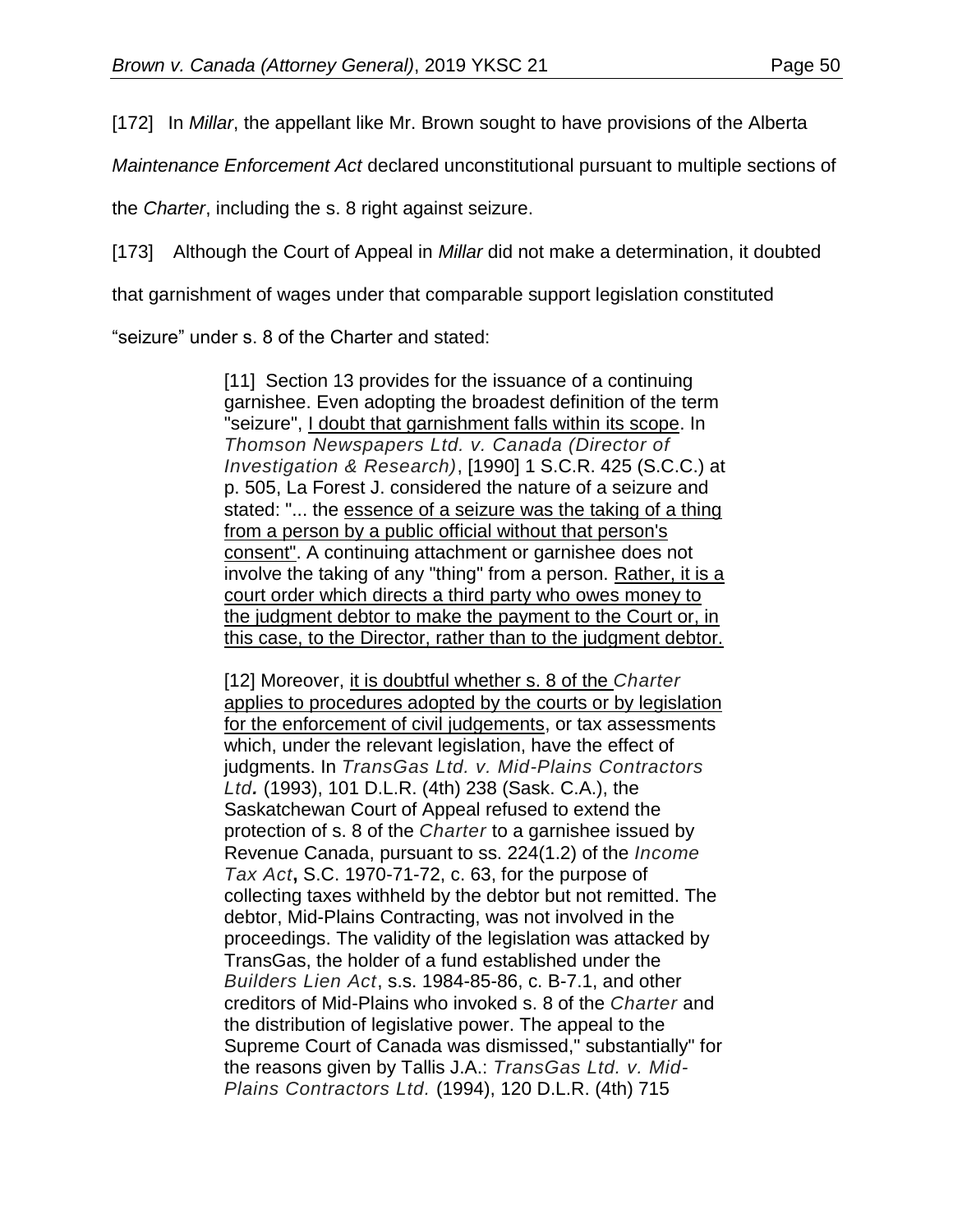(S.C.C.), but it is not clear that s. 8 was considered by the Supreme Court. (Contra: see the British Columbia Court of Appeal in *British Columbia (Deputy Sheriff, Victoria) v. Canada* (1992), 90 D.L.R. (4th) 680 (B.C. C.A.) at p. 692 where, in obiter, the B.C.C.A. commented that s. 8 applied to enforcement proceedings under the *Income Tax Act*.) (emphasis added)

[174] The registration of a writ of execution against the real or personal property of a debtor similarly does not constitute taking that property from Mr. Brown. If such property is sold under execution, that sale occurs as part of a legislated process to satisfy a court determined debt owing by the judgment debtor and the payment thereof to the judgment creditor, not to the state. The state as to s. 8 of the *Charter* is not seizing property or its proceeds for itself.

[175] A potential execution against Mr. Brown's property resulting in the seizure of his property in satisfaction of arrears of court ordered child support is authorized by the Yukon *MEA* and the *Execution Act*. Such seizure is reasonable in principle given the adequate protections afforded to Mr. Brown in relation thereto under the Yukon *MEA*. A complete analysis cannot be concluded as no such execution has occurred. Whether any future seizure will be reasonable or excessive cannot now be determined.

[176] The potential registration and exercise of execution against property pursuant to ss. 13, 14 and 23 to 26 of the Yukon *MEA* are not a breach of Mr. Brown's s. 8 *Charter* right against seizure for the reasons articulated in *Millar*, paras. 11 and 12.

### **International Conventions**

[177] There are no factual allegations to support contravention of Mr. Brown's rights under international conventions as to his rights to:

a. to own or dispose of property;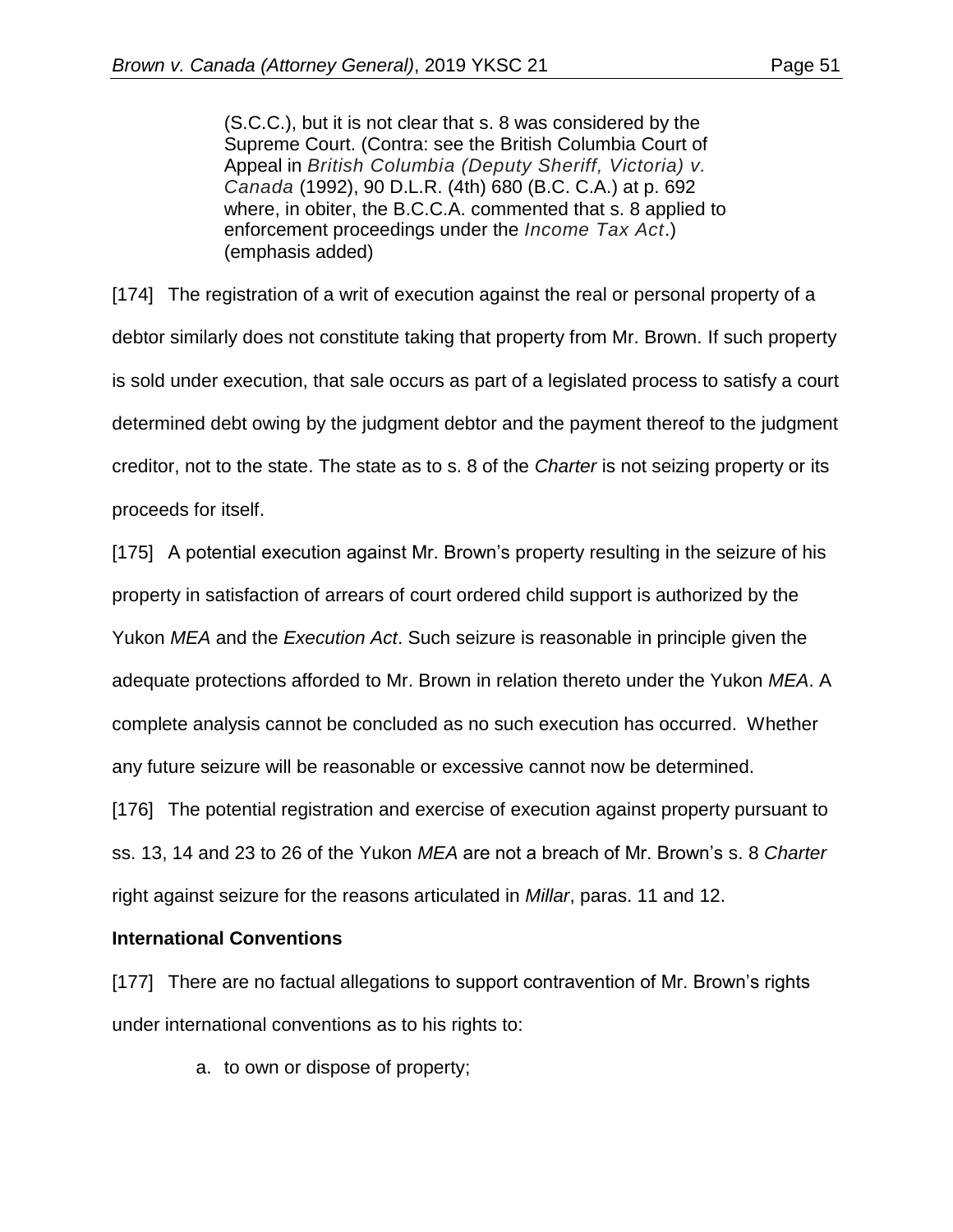- b. to be employed;
- c. to earn an income; and
- d. to not be held in servitude.

[178] Mr. Brown's reliance in isolation upon his such rights under such conventions are not supported by the required allegations of fact in his challenge as to the validity of ss. 23 to 26 of the Yukon *MEA*.

[179] The potential execution against his property pursuant to the Yukon *MEA* does not violate his rights under international convention, and as to s. 8 of the *Charter*, are fundamentally just and are protected pursuant to s. 1 of the *Charter*.

[180] Mr. Brown has failed to establish violation of his *Charter* rights under s. 24(1) as to ss. 13 and 14 of the Yukon *MEA*. He has in addition failed under s. 52(1) to establish a *Charter* violation by ss. 23 to 26 of the Yukon *MEA* and is not therefore entitled to a declaration of invalidity as to those remedies.

### **Restriction, Suspension or Loss of Driver's Licence**

[181] The right of the Director to seek the restriction or cancellation of Mr. Brown's driver's licence under s. 29 of the Yukon *MEA* may only occur after a 21-day notice and Mr. Brown's failure to make satisfactory arrangements to comply in payment of the Support Order.

[182] The impairment of his driving privileges may be limited to permit Mr. Brown to drive for employment purposes under s. 29(4) of the Yukon *MEA*, thereby preventing a resulting risk of impairment of his employment and source of income.

[183] The right to drive a motor vehicle is not a right protected by the s. 7 *Charter* right to liberty and security of the person as argued by Mr. Brown: *Buhlers v. British*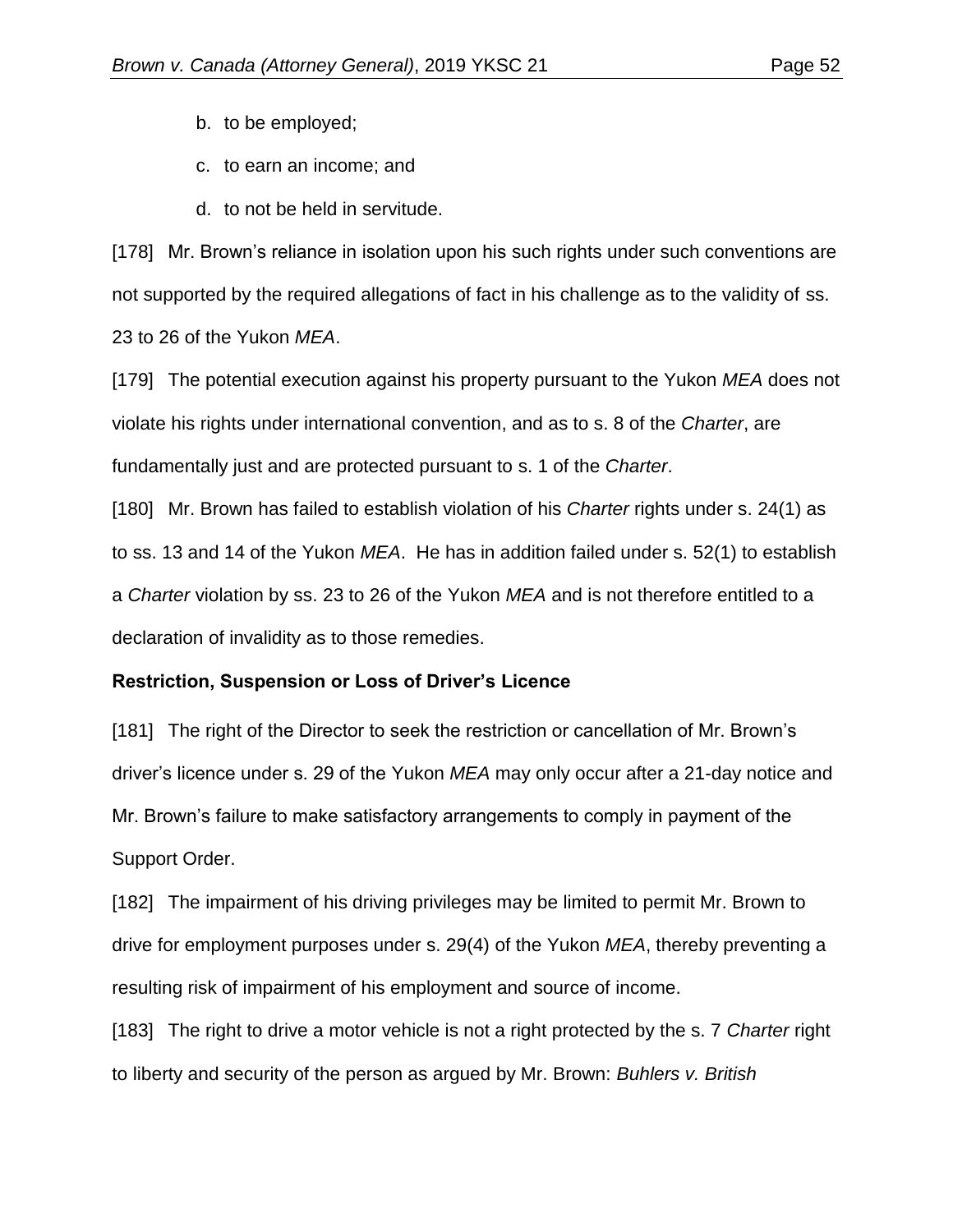*Columbia (Superintendent of Motor Vehicles)*, (1999) 170 D.L.R. (4th) 344 (B.C.C.A.) ("*Buhlers*"), leave to appeal refused, 181 D.L.R. (4<sup>th</sup>) 7.

[184] The argument that interference with his use of motor vehicles breached his *Charter* rights pursuant to rights specified in the *UDHR*, the *ICCPR* and the *ICESCR* was rejected, as occurred in numerous previous decisions cited therein: *Buhlers* at paras. 85 to 90.

[185] *Westendorp v. Westendorp* (2000), 8 R.F.L. (5th) 225 (O.N.S.C.), involved an application to strike the driver licence cancellation and suspension provisions of the Ontario *Family Responsibility and Support Arrears Enforcement Act* following nonpayment of support. The Court held that those legislative cancellation and suspension provisions did not violate s. 7 of the *Charter* as that legislation provided a procedural code in the event that the individual was faced with possible suspension of his or her driver's licence. The Yukon *MEA* contains similar procedural code protection. [186] Mr. Brown has not met his onus under s. 52(1) to establish that he has any *Charter* right to a driver's licence, or that any potential restriction as to that licence pursuant to s. 29 of the Yukon *MEA*, violates his *Charter* rights and must therefore be declared invalid.

[187] Mr. Brown did not address and did not meet his onus to demonstrate that the balancing of s. 7 interests, namely his interests and those of society, struck by s. 29 of the Yukon *MEA,* violates s. 7 of the *Charter*: *R. v. Mills*, [1999] 3 S.C.R. 668 ("*Mills*"), paras. 65 and 66.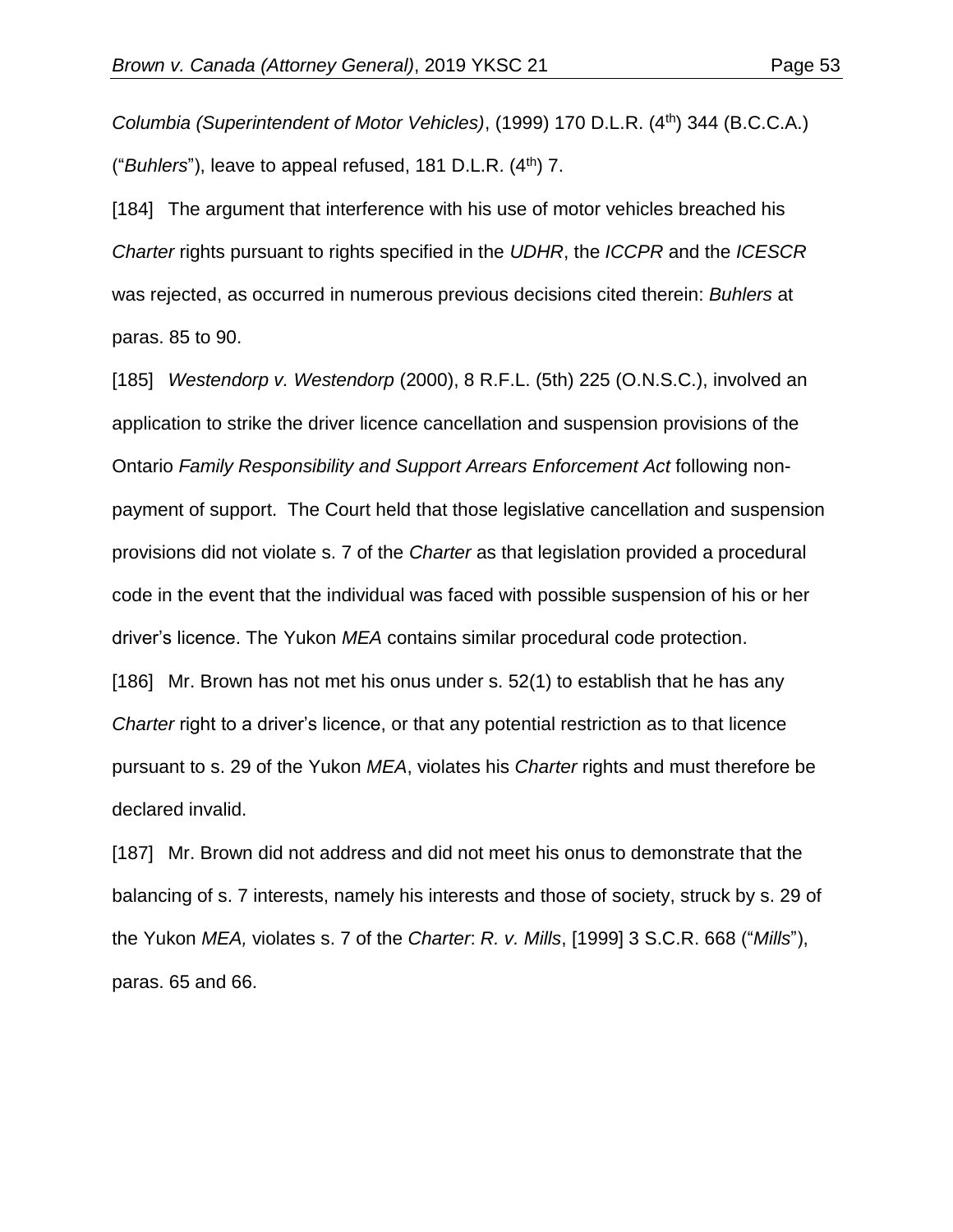[188] The court for the above reasons cannot therefore conclude that s. 29 of the Yukon *MEA* risks violation of his *Charter* rights requiring a declaration of invalidity under s. 52(1).

# **Potential of Incarceration Up To 90 Days**

[189] A defaulting payor of child support with capacity to pay that support is on a default hearing potentially at risk of imprisonment continuously or intermittently for up to 90 days pursuant to s. 28(6)(g) of the Yukon *MEA*.

[190] The possibility of imprisonment engages the s. 7 *Charter* right of liberty which is not to be deprived except in accordance with the principles of fundamental justice and the s. 8 right to not be imprisoned arbitrarily: *Mills*, para. 62.

[191] Mr. Brown once again did not address the onus and balancing of his and society's interests pursuant to s. 7.

[192] Imprisonment which could result on a show cause hearing or default proceeding pursuant to s. 28(6)(g) is not imposed for the purpose of redressing the wrong done to society at large. It is imposed to maintain internal discipline within the limited sphere of ensuring that family debtors obey court orders to support their children or spouses. It in that sense is not "a true penal consequence".

[193] Factors which distinguish this potential imprisonment from those involving a true penal consequence include:

- (a) default proceedings under the Yukon *MEA* are not instituted by way of an information;
- (b) there is no prosecutor. The parent of the dependent child, or a *MEA* officer on their behalf, is the person bringing Mr. Brown to court;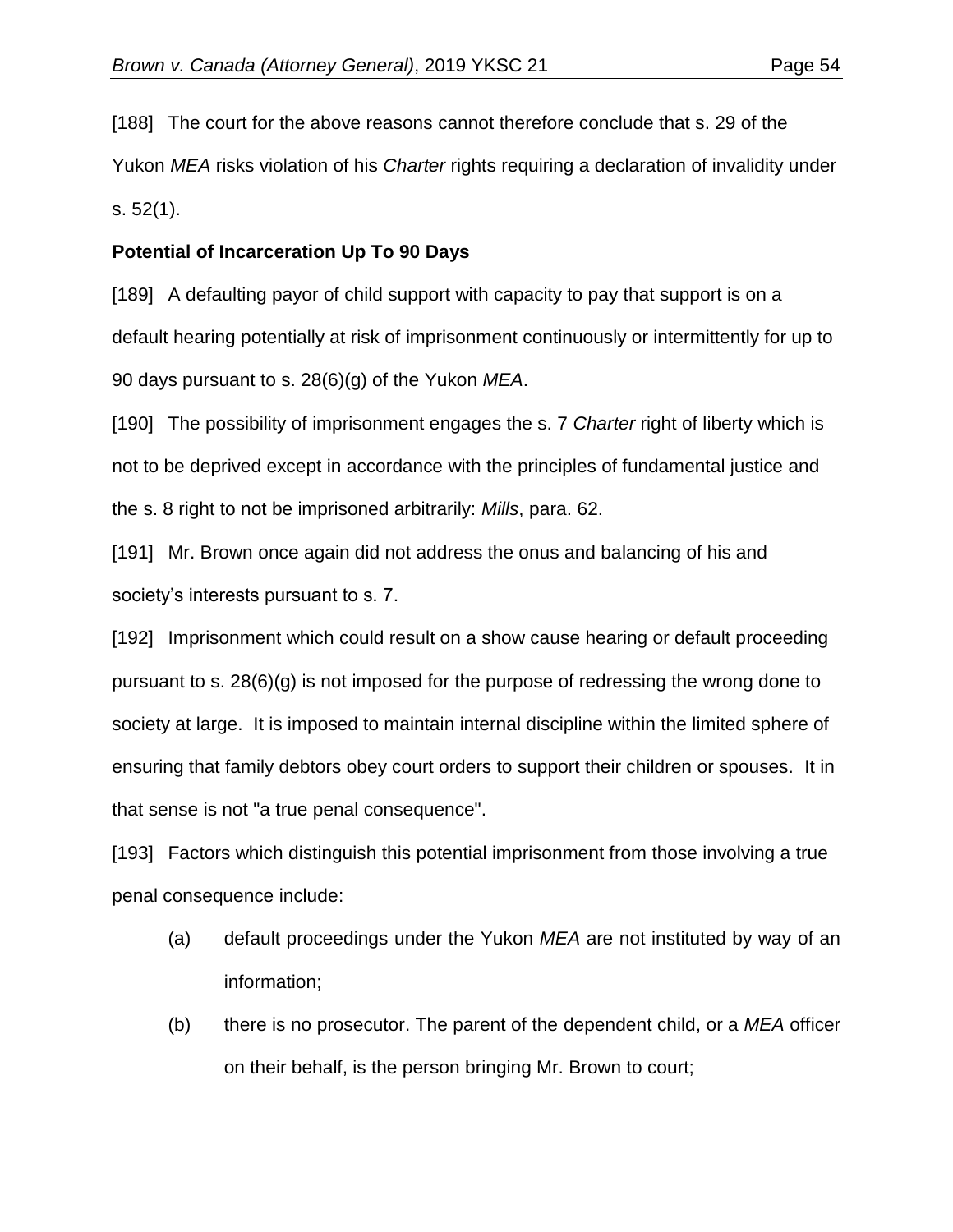- (c) such default proceedings relate to an alleged private, civil debt. Support arrears are not owed to society. When paid, the support is paid to the parent with the dependent child and not to society at large;
- (d) the Support Order in issue was made pursuant to Minutes of Settlement and consent order agreed to by Mr. Brown;
- (e) the possibility of time in jail has a grave personal consequence, but does not carry the social stigma and ostracism which attaches to incarceration after committing a criminal offence;
- (f) imprisonment under s. 28(6)(g) or (h) of the Yukon *MEA* does not result in a criminal record; and
- (g) imprisonment in this default proceeding is not intended as punishment, but rather as a coercive method of compelling compliance with a support obligation as determined by court order.

[194] The obvious intent of the statute is that debtors will pay their support obligation rather than go to jail. Section 11(8) of the *Support and Custody Orders Enforcement Act*, 1985, S.O. 186, c. 55 provides that serving time in custody does not discharge arrears which are owing: *Mancuso v. Mancuso* [1991] O.J. No. 1291 ("*Mancuso*"). [195] The following decisions explain some of the factors to consider in determining whether legislative provisions are in breach of the s. 7 *Charter* right of liberty "except in

accordance with the principles of fundamental justice".

[196] The court in *Callison v. Callison* (1989), 36 B.C.L.R. (2d) 37 (B.C.S.C.), p. 44 stated:

> The "process" ..., is not, in light of the basic tenets of our legal system, fundamentally unjust. The alleged contemnor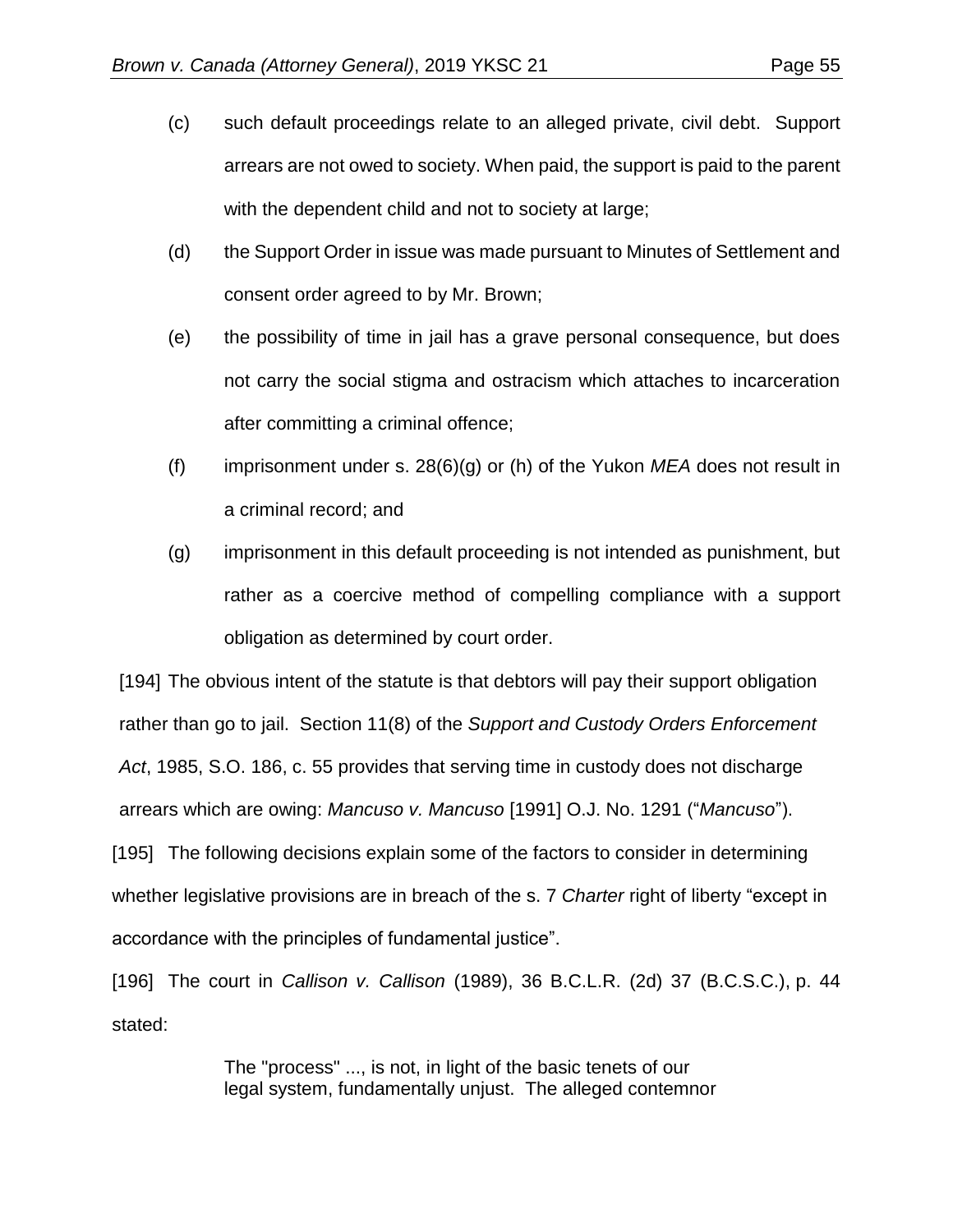is given notice of the application to have him found in contempt. He is given time to prepare the case on his own behalf. He can bring any evidence that he wishes to the attention of the court. He is made aware of the case that he is expected to meet. He can seek leave to introduce viva voce evidence or leave to cross-examine on any affidavits. As such, the modified summary process does not, of itself, violate s. 7 of the *Charter*.

[197] In *Schnell v. Schnell*, [\[1988\] 3 W.W.R. 447,](http://www.lexisnexis.com/ca/legal/search/runRemoteLink.do?linkInfo=F%23CA%23WWR%23sel1%251988%25vol%253%25year%251988%25page%25447%25sel2%253%25&A=0.5724571021564093&bct=A&risb=21_T28339477549&service=citation&langcountry=CA) at p. 457- 458, a judge of the

Manitoba Queen's Bench (Family Division) ruled that the Manitoba enforcement

provisions provided procedural and substantive fairness:

Section 30 of the *Act* mandatorily provides that there be a show cause hearing. The hearing would consist in enquiries being made of the summonsed spouse to find out why the order in question was not being observed. The hearing must scrupulously observe the procedures of fairness consisting of a full ape impartial hearing and submissions of the parties or their representatives.

After such an inquiry into the circumstances of the person in default the judge or master may make an order imprisoning that person for a period not exceeding 30 days. This decision is not arbitrary but based upon a reasoned response to the evidence and submissions of the parties, all of which accord with the "basic tenets of our legal system": Lamer J. in Re B.C. *Motor Vehicle Act*, at p. 503.

This decision would be subject to review and redress, including the right of appeal ... In short, the enforcement proceedings are to be conducted in a full, fair and impartial manner, all of which would equate to and fulfil the requirements of fundamental justice.(emphasis added)

[198] In *Fedorychka v. Fedorychka* [\(1985\), 44 R.F.L. \(2d\) 458,](http://www.lexisnexis.com/ca/legal/search/runRemoteLink.do?linkInfo=F%23CA%23RFL2%23sel1%251985%25vol%2544%25year%251985%25decisiondate%251985%25page%25458%25sel2%2544%25&A=0.4871241533184748&bct=A&risb=21_T28339477549&service=citation&langcountry=CA) at p. 461, a

Saskatchewan Unified Family Court Judge reached the same conclusion as follows:

[9] … I do not find that any rule of fundamental justice is violated where a person ordered by the court to pay maintenance does not do so, and is obliged to give his reasons for not doing so in circumstances where he alone knows what the reasons are. In many of these cases, the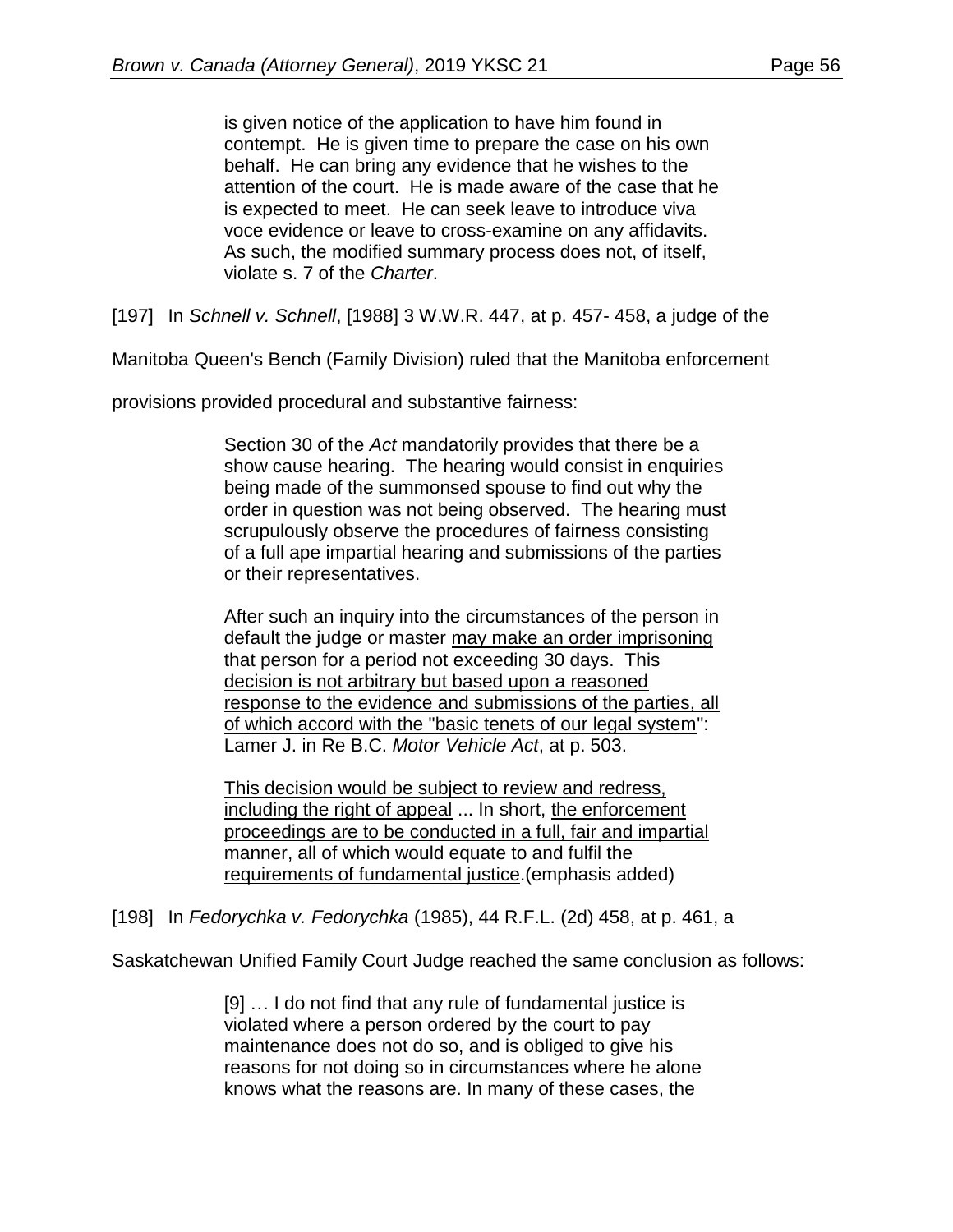parties live in different provinces and it is nearly impossible for the spouse in whose favour the maintenance order was made to find out what the income of the debtor spouse is or what his reasons are for not paying. In civil proceedings, a defendant will have judgement against him in many cases if he omits to appear or defend. In the show cause proceedings the applicant alleges arrears and that they have not been paid. Why should not the applicant succeed if the respondent does not explain his/her alleged contempt? It is not a part of the *Queen's Bench Act* that he/she must do so beyond a reasonable doubt, it is a question only of the preponderance of evidence. I therefore rule that s. 39.1 of the *Queen's Bench Act* and Pt. 49A of the Rules of Court do not violate s. 7 of the *Charter*.(emphasis added)

[199] In *Allen v. Morrison* [\(1986\), 4 R.F.L. \(3d\) 113](http://www.lexisnexis.com/ca/legal/search/runRemoteLink.do?linkInfo=F%23CA%23RFL3%23sel1%251986%25vol%254%25year%251986%25decisiondate%251986%25page%25113%25sel2%254%25&A=0.4446490915226311&bct=A&risb=21_T28339477549&service=citation&langcountry=CA) (O.N. Dis.Ct.) at 142, the court stated:

In a "show cause" proceeding, the debtor must establish inability to pay and must make full disclosure. More is required than a mere showing of inconvenience or difficulty, and it is not sufficient to assert circumstances that, on a variation application, would produce a reduction in quantum. Payment of support is a moral and social duty, and where there is default, contumacious conduct may be punished by imprisonment. ... Further, read in its statutory context, s. 29 is primarily an enforcement provision, and the sanction imposed should not be to vindicate the dignity of the court, but, rather, should be remedial and coercive in nature. As courts have stated, the days of the debtor's prison are long gone, and the basis of the incarceration provision is the debtor's contemptuous behaviour in wilfully violating a court order. For this reason, it seems to me that the retention of imprisonment has been grounded, at least in large measure, on the premise that the debtor "carries the keys of his prison in his own pocket". [emphasis added]

[200] Section 29 of the *MEA* contains similar procedural to safe guard the interests of

Mr. Brown in the event a default hearing occurs. The court however will examine

whether possible imprisonment for up to 90 days under the *MEA* ordered at a default

hearing is protected under s. 1 of the *Charter.*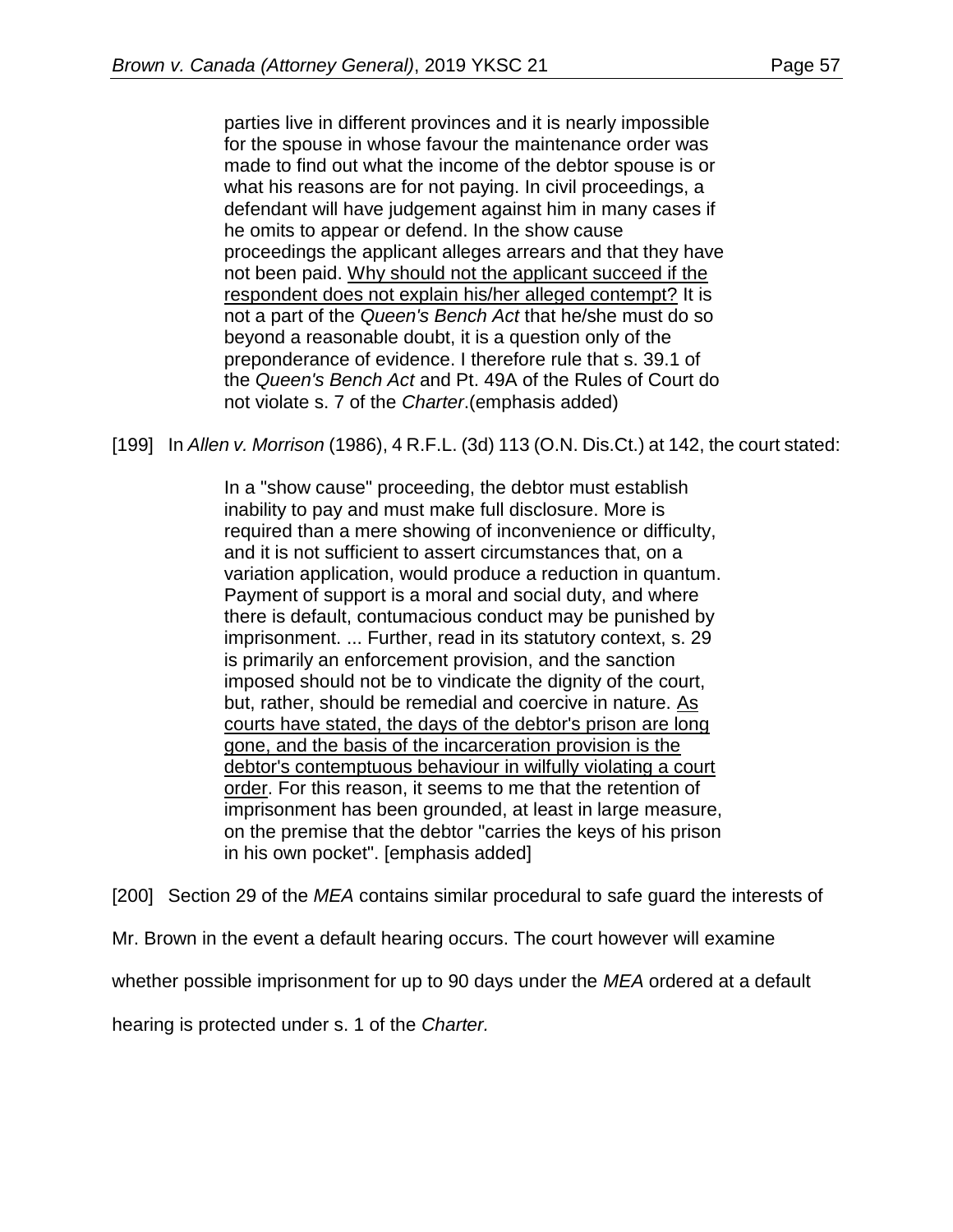# **Section 1 of the** *Charter*

[201] Section 1 of the *Charter* states that *Charter* rights are guaranteed but subject to reasonable limits which are demonstrably justified.

[202] The Supreme Court in *R. v. Oakes*, [1986] 1 S.C.R. 103 ("*Oakes*"), provides the framework to analyze whether legislative provisions contravene *Charter* rights in a justified or unjustified manner.

[203] The Supreme Court in *Oakes* held that:

- a. Section 1 of the *Charter* has two functions:
	- first, it constitutionally guarantees the rights and freedoms thereafter articulated in the *Charter*; and
	- **-** second, it states explicitly the exclusive justificatory criteria against which limitations on those rights and freedoms must be measured. Accordingly, any s. 1 inquiry must be premised on an understanding that the impugned limit violates constitutional rights and freedoms: para. 63;
- b. the values and principles of a free and democratic society are the genesis of the rights guaranteed by the *Charter* and the ultimate standard against which a limit on a right must be shown, despite its effect, to be reasonable and demonstrably justified: para. 64;
- c. the rights guaranteed by the *Charter* are not, however, absolute. It may become necessary to limit rights in circumstances where their exercise would be inimical to the realization of collective goals of fundamental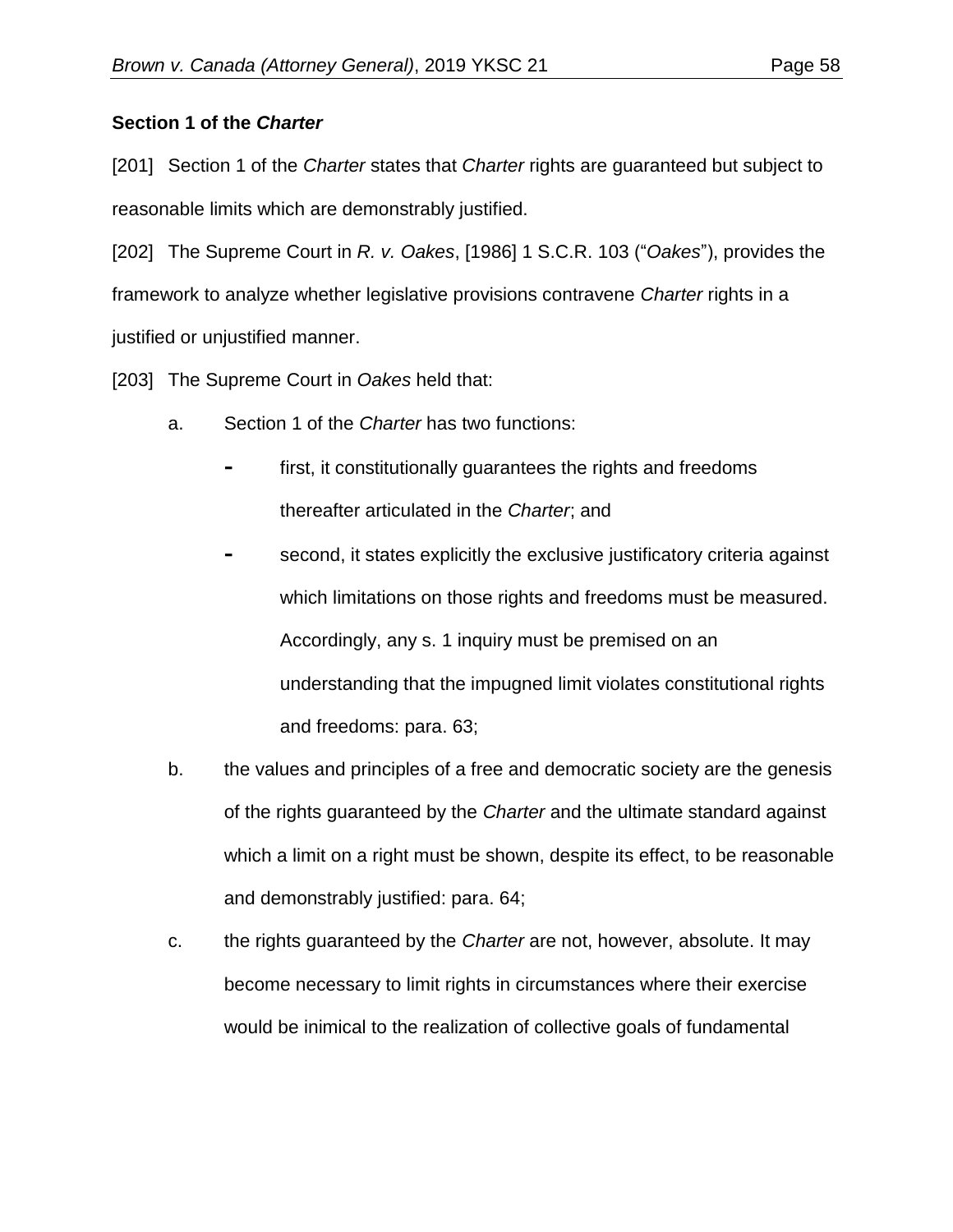importance. For this reason, s. 1 provides criteria of justification for limits on the rights guaranteed by the *Charter*: para. 65;

- d. the onus of proving that a limit on a right guaranteed by the *Charter* is reasonable and demonstrably justified rests upon the party seeking to uphold the limitation. Limits on the rights enumerated in the *Charter* are exceptions to their general guarantee. The presumption is that the rights are guaranteed unless the party invoking s. 1 can bring itself within the exceptional criteria, which justify their being limited. The onus of justification is on the party seeking to limit: para. 66;
- e. the standard of proof under s. 1 is the civil standard, namely, proof by a preponderance of probability: para. 67;
- f. invoking s. 1 for the purpose of justifying a violation of the constitutional *Charter* protected rights requires a very high degree of probability commensurate with the occasion: para. 68;
- g. evidence is normally required to prove the constituent elements of a s. 1 inquiry and should be cogent, persuasive and make clear the consequences of imposing or not imposing the limit. There may however be cases where certain elements of the s. 1 analysis are obvious or selfevident such that evidence is not required: para. 68;
- h. to establish that a limit is reasonable and demonstrably justified, two central criteria must be satisfied. First, the objective responsible for a limit on a *Charter* right must be sufficiently important to warrant overriding a constitutionally protected right. It is necessary that an objective at a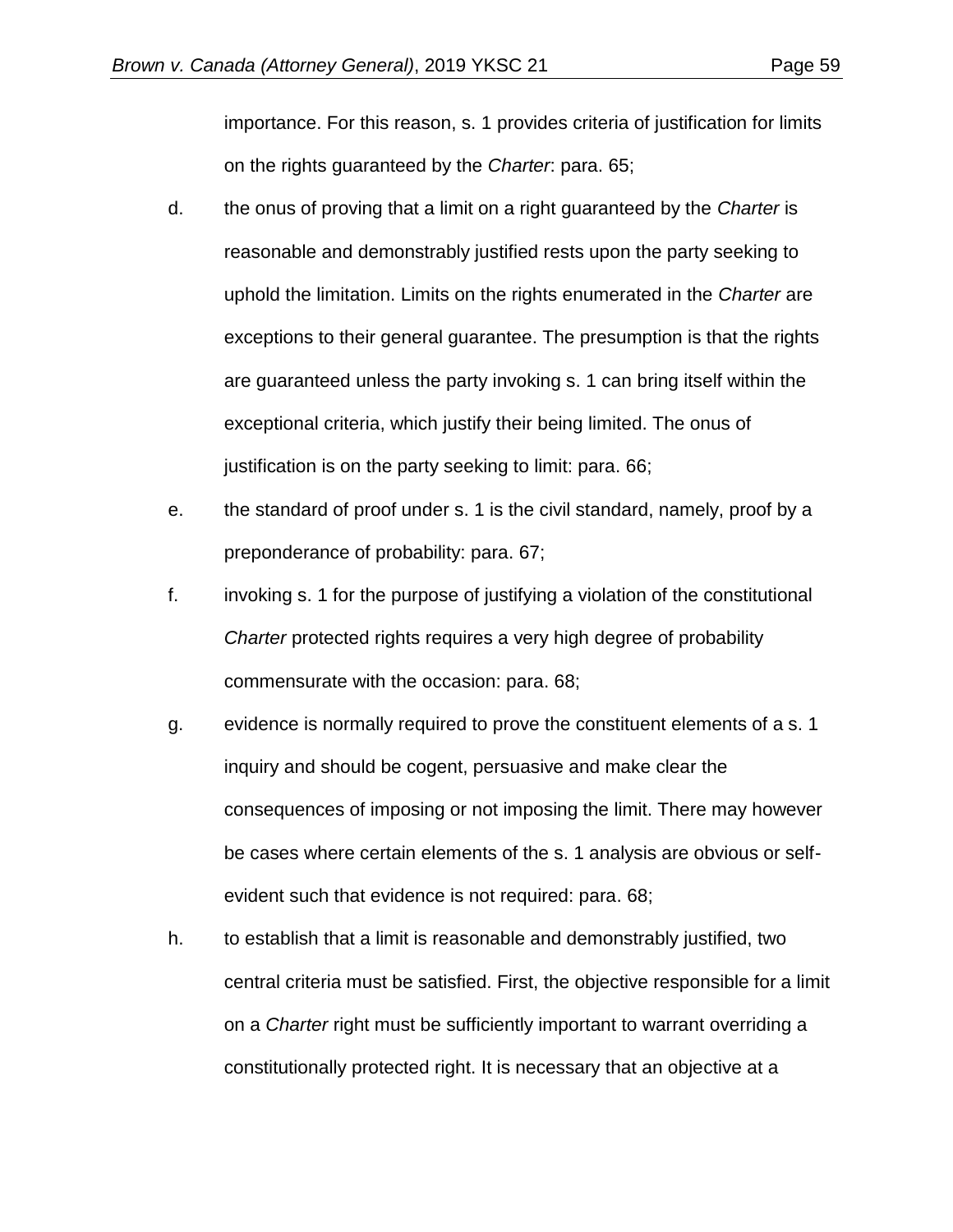minimum relate to concerns, which are pressing and substantial in a free and democratic society before it can be characterized as sufficiently important: para. 69;

- i. second, once a sufficiently significant objective is recognized, then the party invoking s. 1 must show that the means chosen are reasonable and demonstrably justified, which involves a proportionality test which will vary depending on the circumstances in each case. Courts will be required to balance the interests of society with those of individuals and groups, which involves three components. First, the measures adopted must be designed to achieve the objective and not be arbitrary, unfair or based on irrational considerations. They must be rationally connected to the objective. Second, the means should impair the right in question as little as possible. Third, there must be a proportionality between the effects of the measures responsible for limiting the *Charter* right and the objective, which has been identified as of "sufficient importance": para. 70; and
- j. with respect to the third component of proportionality, the general effect of any measure impugned under s. 1 will be the infringement of a *Charter* right or freedom which is why resort to s. 1 is necessary. Even if an objective is of sufficient importance and the first two elements of the proportionality test are satisfied, it is still possible that the measure will not be justified by the purposes it is intended to serve due to the severity of the deleterious effects of a measure on individuals or groups. The more severe the deleterious effects, the more important the objective must be if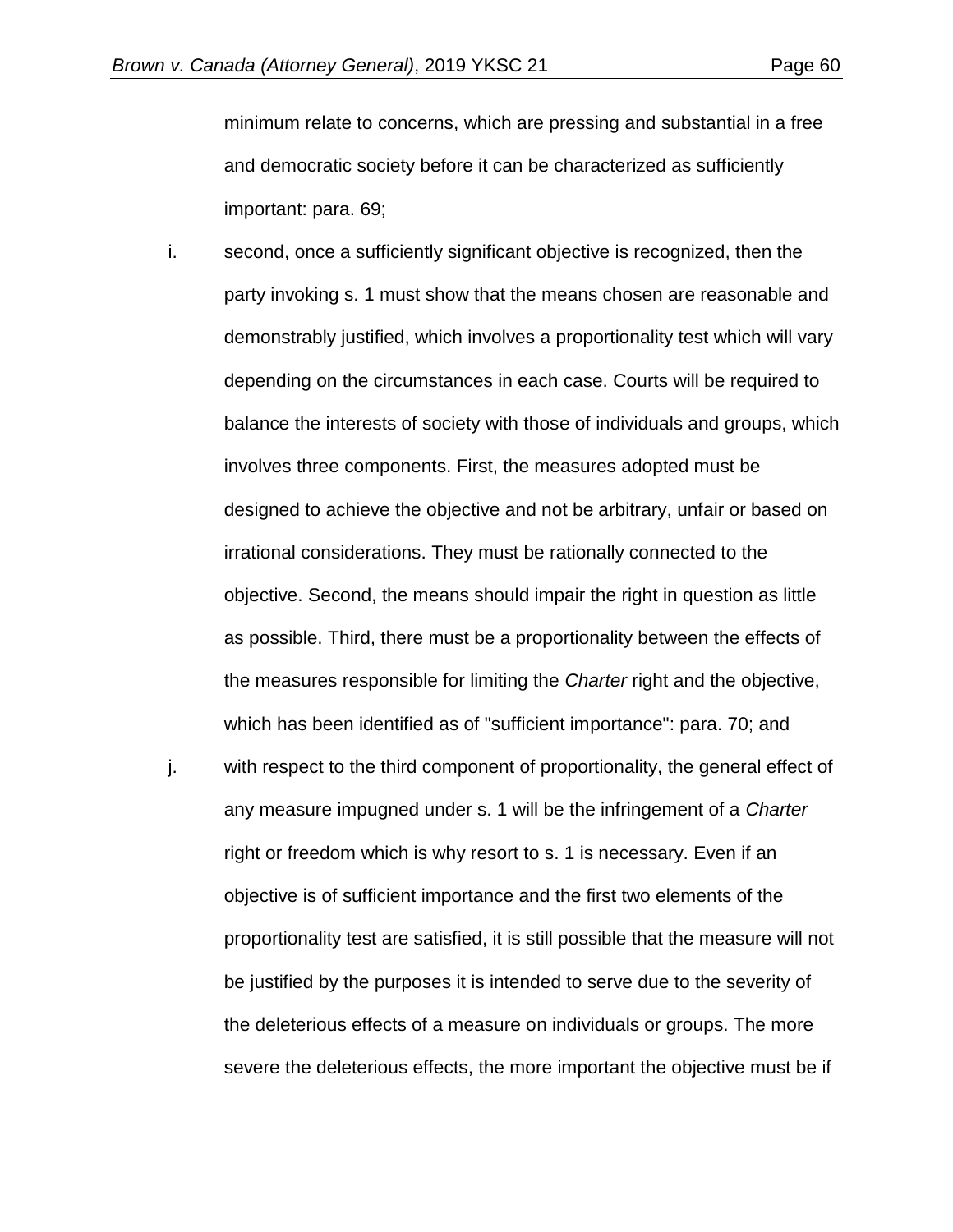the measure is to be reasonable and demonstrably justified in a free and democratic society: para. 71.

[204] The minority in the Supreme Court in *Divito* agreed with the majority's dismissal of the appeal but held that the appellant's mobility rights were engaged: para. 53.

[205] The minority held that:

- a. the Minister's refusal of consent to serve the balance of the sentence in Canada limited the citizens right to enter Canada guaranteed by s. 6(1) of the *Charter*, however those legislative provisions empowering the Minister to agree or disagree to the sentence being served in Canada were a justifiable limitation of the s. 6(1) mobility right under s. 1 of the *Charter*: para. 54;
- b. as held in *Oakes*, to meet the constitutional justification requirements under s. 1, the legislative provisions which limit *Charter* rights must be reasonable limits prescribed by law and demonstrably justified in a free society. The party invoking s. 1 must demonstrate that:
	- (1) the infringing provision relates to a pressing and substantial objective;
	- (2) there is a rational connection between the objective and the infringement of the right;
	- (3) the chosen means interfere as little as possible with the protected right; and
	- (4) the salutary effects of the measures outweigh their deleterious effects: para. 68;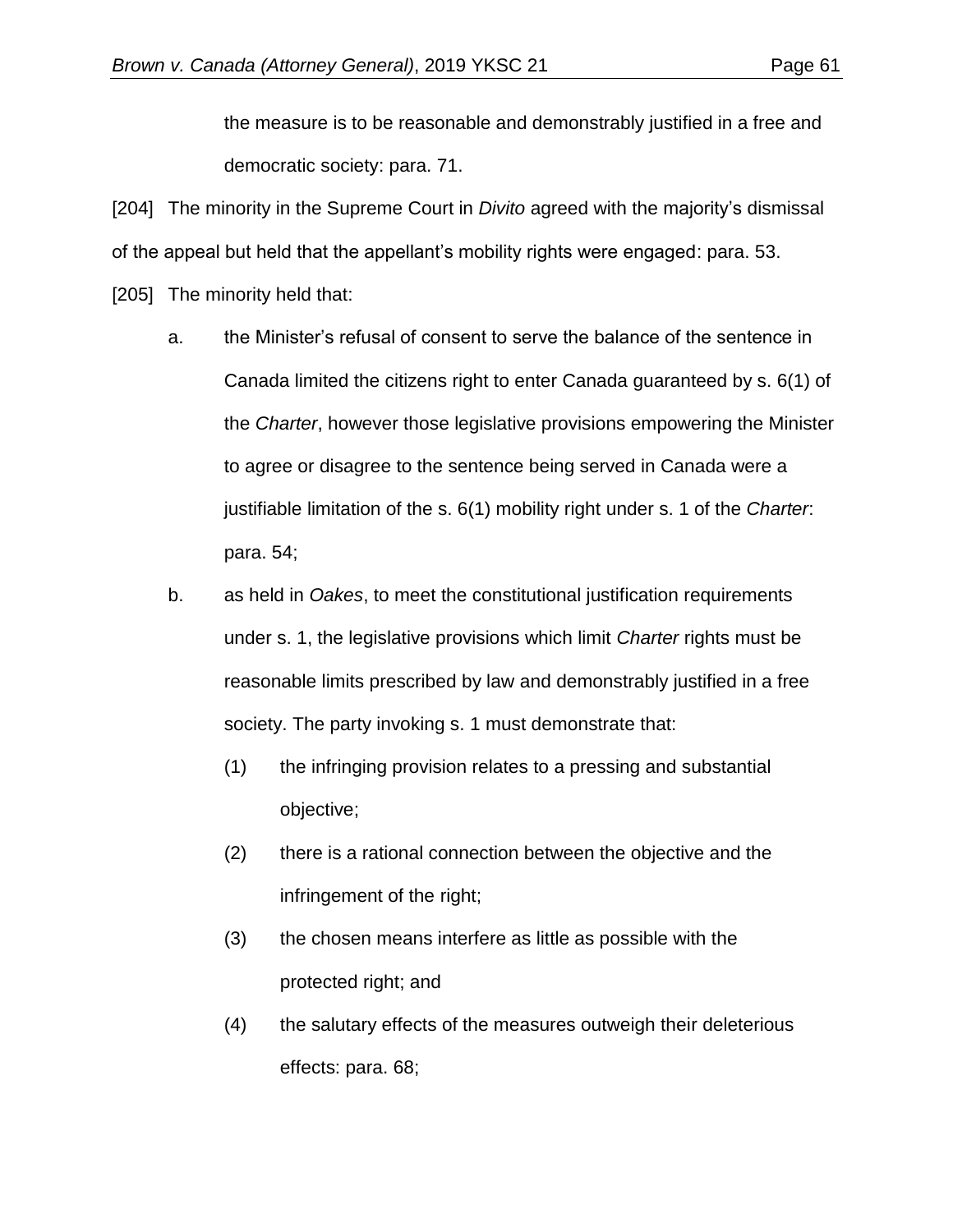c. ensuring the security of Canada and the prevention of terrorism offenses were pressing objectives which may be served by refusing a transfer based upon the factors listed in the *IOTA*. The *IOTA* legislation therefore constituted a reasonable limit on the s. 6(1) *Charter* mobility rights of Canadian citizens incarcerated abroad: paras. 74, 78 and 84.

[206] The substantial and pressing objectives in the present case are the rights and need of dependent children to receive financial support from their parents, the common default is that obligation and the need to dissuade and remedy such defaults. [207] As demonstrated by Mr. Brown's conduct in attempting to shield his assets against execution and the extremes advanced in this proceeding, some parents will go to any length to avoid payment of child support, which risks impairment to dependent and defenseless children. Potential imprisonment for 1-to-90 days should deter the risk from arising and deter avoidance when default occurs. That rationally connects the objective to the infringement and limits the infringement appropriately such that the salutary effects exceed the deleterious effects.

[208] There are further reasons why incarceration under s. 28(6) for up to 90 days is demonstrably justified in a democratic society.

[209] Section 28 of the Yukon *MEA* provides for a hearing after a payor has defaulted as to court ordered support. Issues on that hearing include ability to pay the ordered support and whether there are in fact arrears owing. The court may order payment unless satisfied the payor is unable to make such payments and may determine any variation application to vary court ordered support.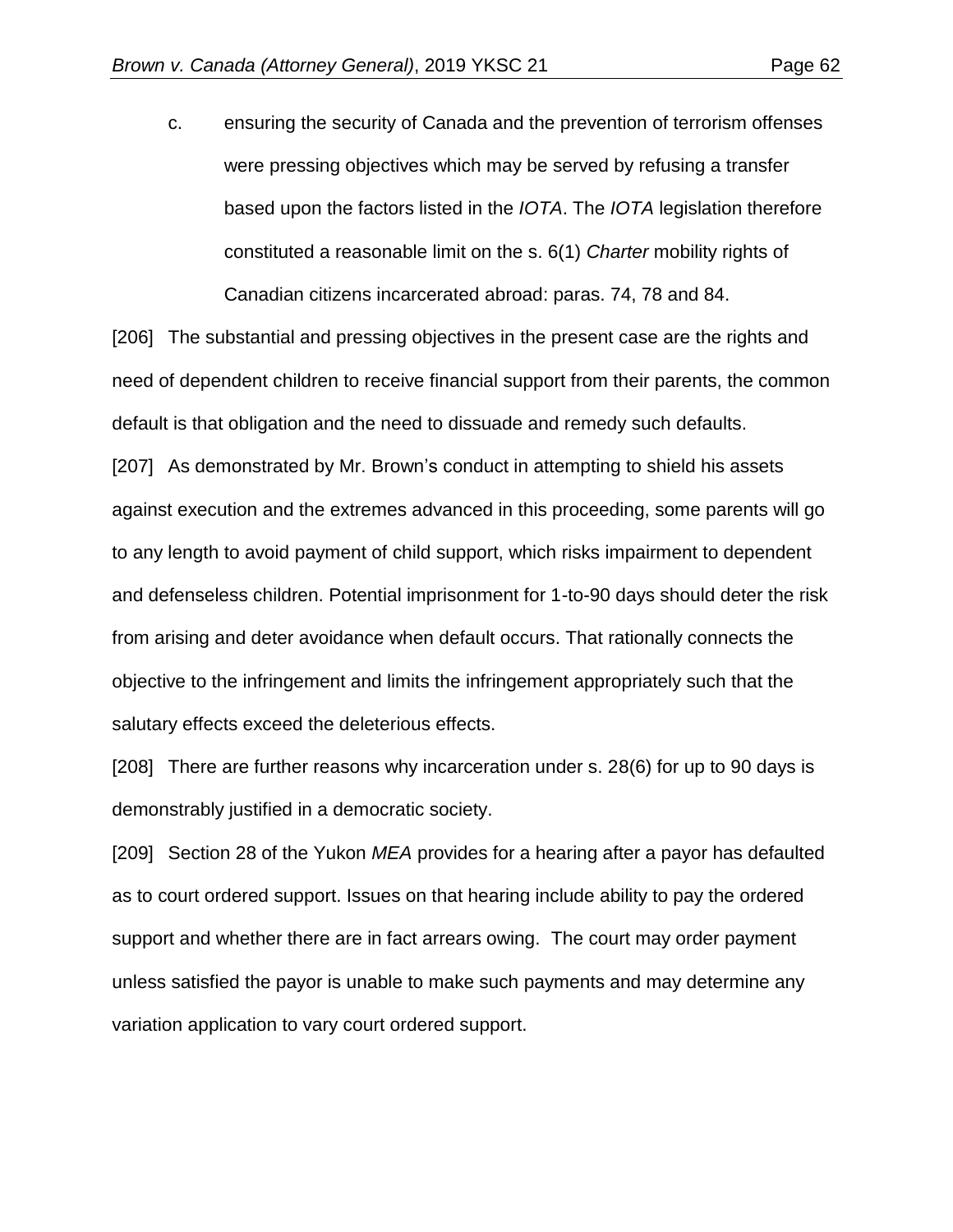[210] The provisions of enforcement under the Yukon *MEA* do not involve public prohibitions. The loss of liberty which could occur in a default proceeding would not be as a result of the exercise of the prosecutorial power of the State.

[211] While the community has a general concern that support orders be obeyed, such matters are of a private, domestic nature, intended primarily to regulate conduct within a limited sphere of activity.

[212] Not all imprisonment constitutes a true penal consequence. While incarceration for default in paying support constitutes a loss of liberty, it is not a true penal consequence.

[213] *Mancuso*, involved constitutional challenges under ss. 7 and 11(c) and (d) of the *Charter* by a support payor on a default hearing under the Ontario *Support and Custody Orders Enforcement Act*, 1985, S.O. 186, c. 55. That legislation included jurisdiction to order detention for up to 90 days.

[214] The court in *Mancuso* held that:

- a. Imprisonment which can occasionally result from a default proceeding is not imposed for the purpose of redressing the wrong done to society at large. It is imposed to maintain internal discipline within the limited sphere of ensuring that family debtors obey court orders to support their children or spouses. It is not "a true penal consequence".
- b. Factors which distinguish this from ones carrying a true penal consequence include:
	- i. default proceedings are not instituted by way of an information;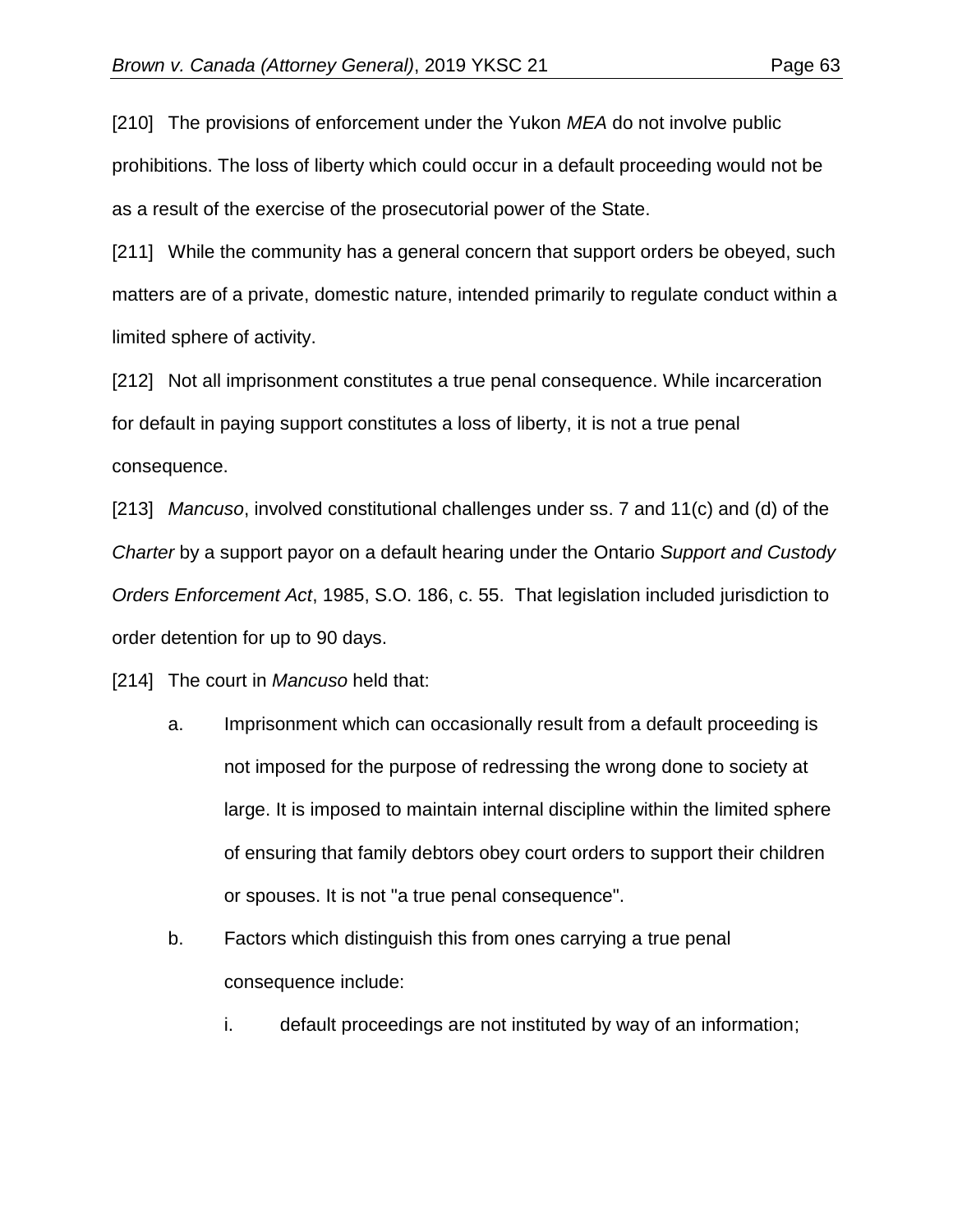- ii. there is no prosecutor. The parent of the dependent child, or a MEA officer on their behalf, is the person bringing Mr. Brown to court;
- iii. who has brought the respondent to court; and
- iv. default proceedings relate to an alleged private, civil debt. Arrears are not owed to society. When paid, the support is paid to the parent with the dependent child and not to society at large.

[215] The following substantive and procedural provisions applicable to s. 28 default examination and orders ensure that Mr. Brown will be dealt with in a manner which protects his rights and result in fundamental justice:

- a. notice of the hearing and a statement of arrears must be served under s. 28 on Mr. Brown who is required to file a financial statement and appear in court;
- b. at the default hearing, Mr. Brown has the opportunity to establish inability to pay and contest the statement of arrears which provides protection to debtors not normally available in other civil suits at this stage of proceedings;
- c. there are several orders a Court can make under s. 28 which do not involve imprisonment. A debtor accordingly has full opportunity to satisfy the court that such other dispositions should be used rather than imprisonment;
- d. s. 28(10) enables the court to vary the original order made under s. 28(6) if there is a material change in Mr. Brown's circumstances. This provides added protection;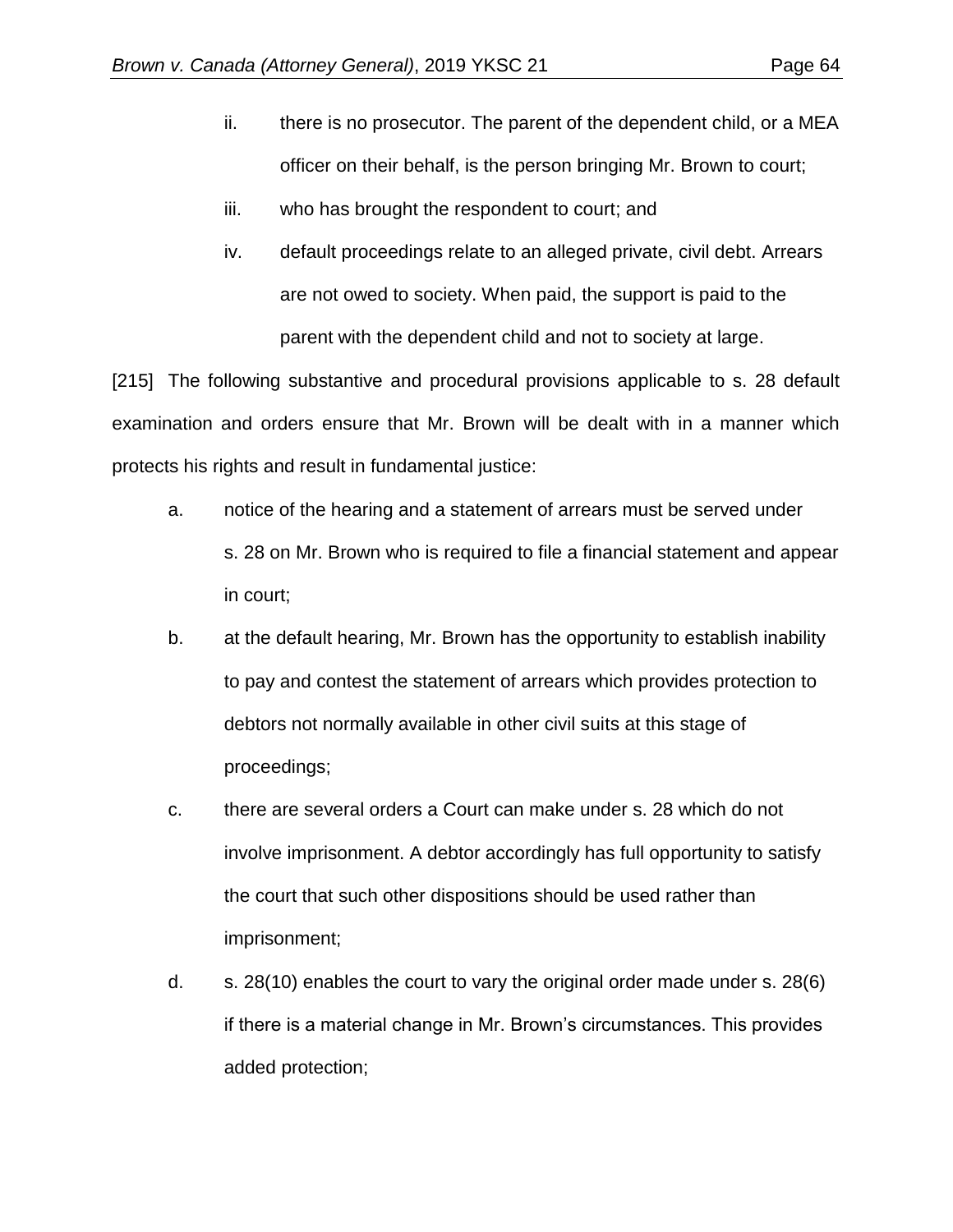- e. Mr. Brown has the right to file evidence, cross-examine and argue his case at the default hearing; and
- f. independent of s. 28, Mr. Brown has the right to seek a variation of the Support Order on the basis of changed circumstances including inability to pay thereby affording him greater protection in such circumstances.

[216] The above procedures and protections afford Mr. Brown substantive and procedural due process resulting in fundamental justice as required by s. 7 of the *Charter*.

[217] Possible incarceration pursuant to s. 28(6)(g) of the Yukon *MEA* is in accordance with the principles of fundamental justice pursuant to s. 7 of the *Charter* and is a reasonable limitation on the rights of Mr. Brown pursuant to s. 1 of the *Charter*. [218] Mr. Brown further submits the possibility of imprisonment for non-payment of

child support violates Article 11 of the *ICCPR* and is therefore invalid.

[219] Article 11 of the *ICCPR* states:

No one shall be imprisoned merely on the ground of inability to fulfil a contractual obligation.

[220] The Support Order is not a contract. The obligation to pay child support thereunder is not a contractual obligation.

[221] The right to liberty pursuant to Article 11 of the *ICCPR* in any event has been enacted in Canada by s. 7 of the *Charter* which governs.

[222] Section 28(6)(g) of the Yukon *MEA* is not constitutionally invalid under s. 7 of the

*Charter*. Alternatively, it is a reasonable limit of that right pursuant to s. 1 of the *Charter*.

# **Canadian Bill of Rights**

[223] With regards to the *Canadian Bill of Rights*, S.C. 1960, c. 44, Mr. Brown: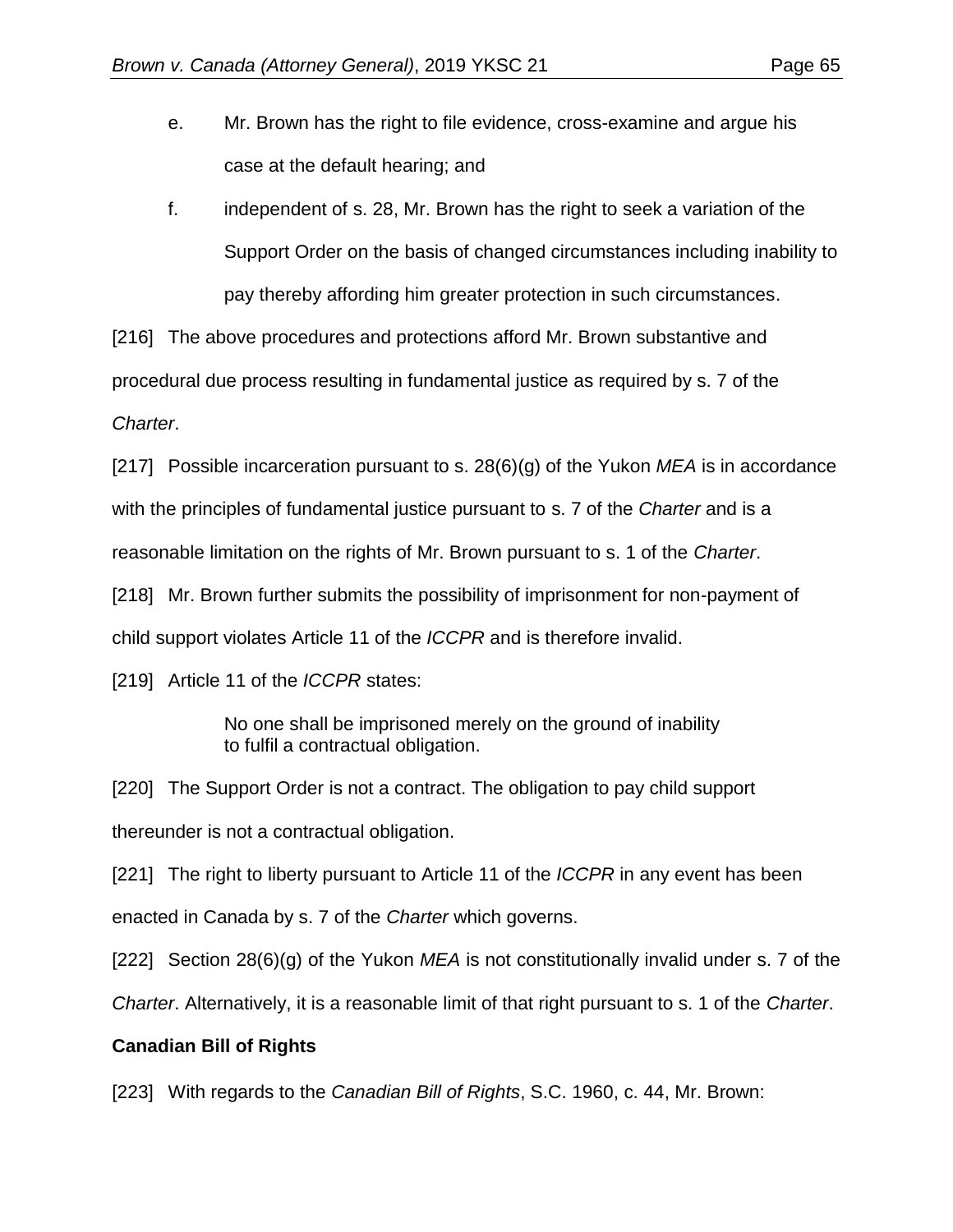- a. alleges violations of his right to equity before and protection of the law under s. 1(b); and
- b. seeks a declaration as to s. 2 thereof because the Yukon *MEA* does not

state it operates notwithstanding the *Bill of Rights* and is therefore of no

force and effect.

[224] Subsections 1(a) and (b) of the *Bill of Rights* state:

It is hereby recognized and declared that in Canada there have existed and shall continue to exist without discrimination by reason of race, national origin, colour, religion or sex, the following human rights and fundamental freedoms, namely,

(a) the right of the individual to life, liberty, security of the person and enjoyment of property, and the right not to be deprived thereof except by due process of law; (b) the right of the individual to equality before the law and the protection of the law;

[225] The *Canadian Bill of Rights* has been interpreted as simply recognizing and

declaring existing rights: *Oakes*, para. 39.

[226] There is no merit to Mr. Brown's argument regarding the *Bill of Rights* for the

following reasons:

- a. the *Bill of Rights* only applies to federal laws and does not extend to provincial or territorial legislatures and authorities;
- b. the non-exercise by Parliament of the notwithstanding provision in s. 2 as to Federal legislation is irrelevant to provincial and territorial legislation; and
- c. the *Bill of Rights* only protects rights as they existed in 1960 prior to its passage: Robert J. Sharpe & Kent Roach, the *Charter of Rights and*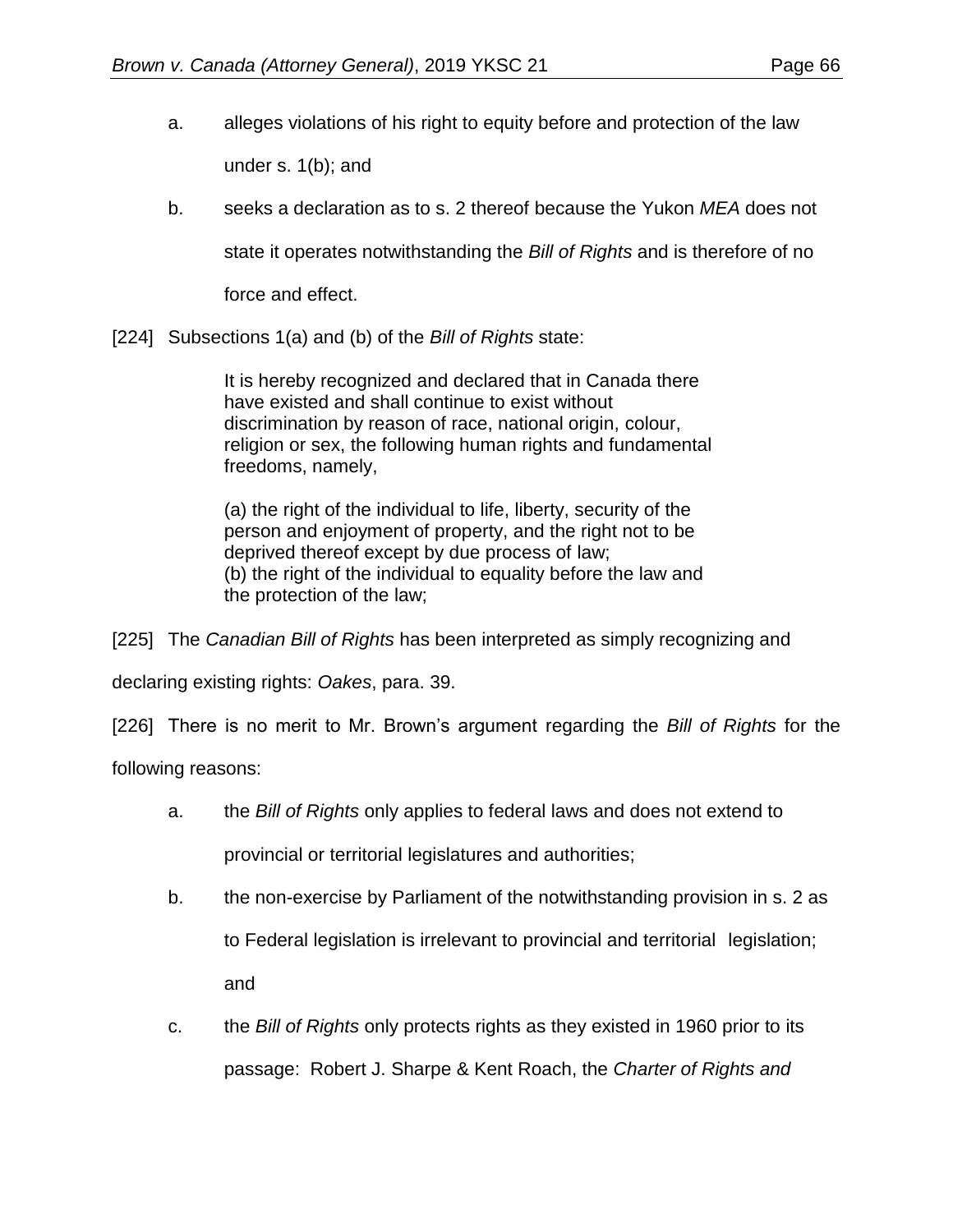*Freedoms*, 6th ed. (Toronto: Irwin Law, 2017), at p. 17 [Sharpe and

Roach]; *Hogg*, *supra*, note 3, at 35.2.

[227] Mr. Brown cannot obtain a declaration of invalidity of this Yukon *MEA* legislation on the basis of its violation of his rights protected by the *Canadian Bill of Rights.* 

# **Ms. Kulin**

[228] This proceeding as against Ms. Kulin is dismissed. The claims against her relate to her actions as an employee in the MEP office wherein she:

- a. was assigned the request from FRO to collect the child support ordered to be paid to that Ontario agency;
- b. opened a MEP file in her office and the Yukon court wherein she deposited the Support Order;
- c. wrote to Mr. Brown directing his payment of the monthly child support as ordered to MEP; and
- d. sent a garnishment notice or order to Mr. Brown's employer.

[229] Corporate officers and employees have no personal liability unless it is shown that their actions are tortuous or exhibit a separate identity or interest from that of the employer so as to make such act or conduct their own. The pleadings must contain allegations of fact to suggest the individual defendant did something independent from the corporation or that he or she was acting outside the scope of their employment: *Willow,* paras. 86 and 87; *ScotiaMcLeod Inc. v. Peoples Jewellers Ltd.* [\(1995\), 26 O.R.](http://www.lexisnexis.com/ca/legal/search/runRemoteLink.do?linkInfo=F%23CA%23OR3%23sel1%251995%25vol%2526%25year%251995%25decisiondate%251995%25page%25481%25sel2%2526%25&A=0.34317912139613993&bct=A&risb=21_T28559028386&service=citation&langcountry=CA) [\(3d\) 481](http://www.lexisnexis.com/ca/legal/search/runRemoteLink.do?linkInfo=F%23CA%23OR3%23sel1%251995%25vol%2526%25year%251995%25decisiondate%251995%25page%25481%25sel2%2526%25&A=0.34317912139613993&bct=A&risb=21_T28559028386&service=citation&langcountry=CA) (O.N.C.A.); *Morriss v HMTQ*, [2001 BCSC 281;](http://www.lexisnexis.com/ca/legal/search/runRemoteLink.do?linkInfo=F%23CA%23BCSC%23sel1%252001%25onum%25281%25year%252001%25decisiondate%252001%25&A=0.03661818663785266&bct=A&risb=21_T28559028386&service=citation&langcountry=CA) and *Rafiki Properties Ltd. v Integrated Housing Development Ltd.* [\(1999\), 45 B.L.R.](http://www.lexisnexis.com/ca/legal/search/runRemoteLink.do?linkInfo=F%23CA%23BLR2%23sel1%251999%25vol%2545%25year%251999%25decisiondate%251999%25page%25316%25sel2%2545%25&A=0.9198891307849577&bct=A&risb=21_T28559028386&service=citation&langcountry=CA) (2d) 316 (B.C.S.C.).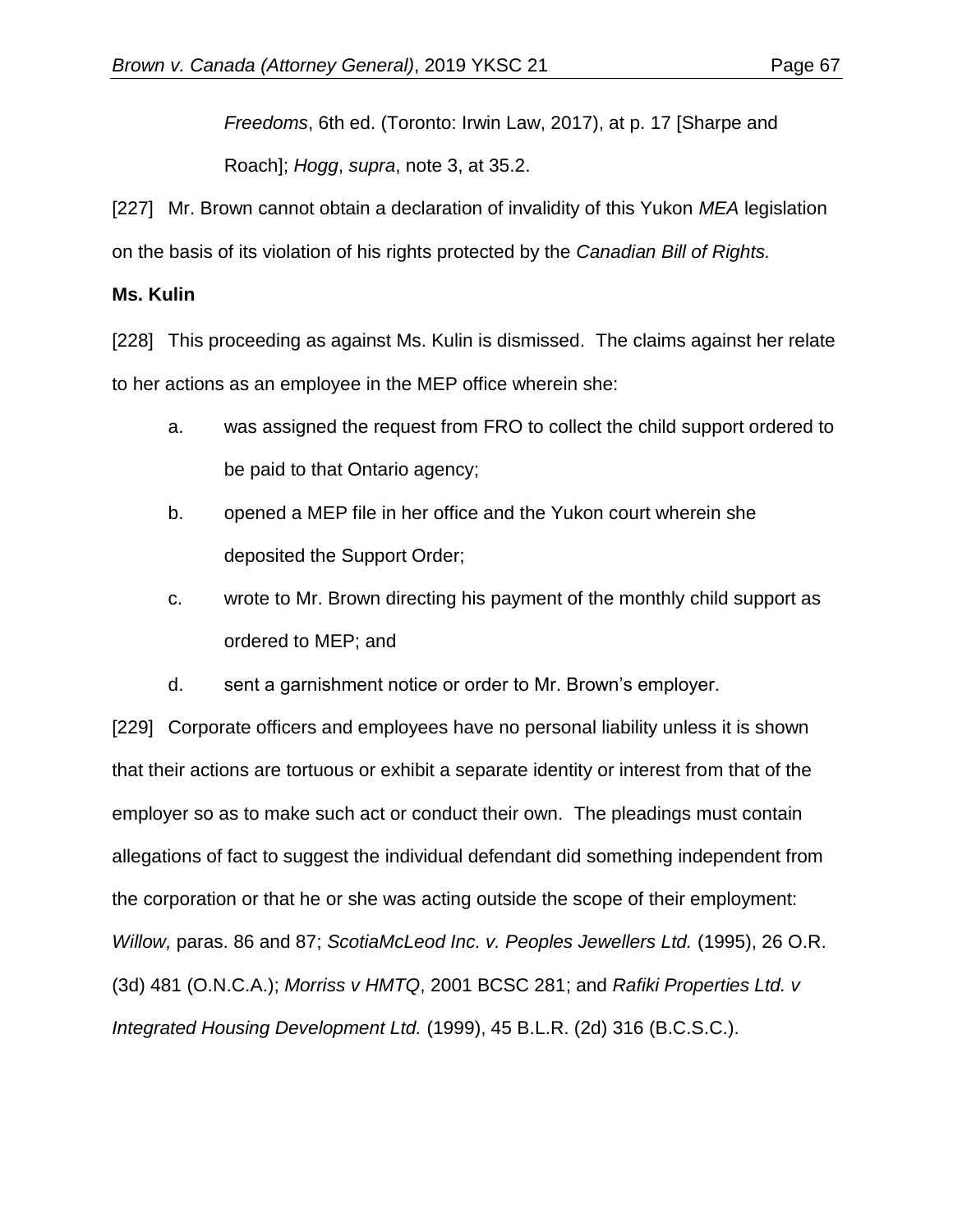[230] Mr. Brown pleads nothing as to Ms. Kulin acting independent of MEP or outside the scope of her employment.

[231] Perhaps in recognition of the above principle, Mr. Brown in argument acknowledged he now limits the relief sought against Ms. Kulin to an apology.

# *CRIMINAL CODE OF CANADA*

[232] Mr. Brown relies upon several sections of the *Criminal Code* in support of his position that enforcement of the Support Order via garnishment of his wages is illegitimate and unconstitutional.

[233] Mr. Brown has not been charged with an offence under the *Code.* The *Code* is not relevant legislation as to the obligation to pay child support or as to the right to garnish wages to collect payment of the Support Order. These are the only actions that have occurred in this case.

[234] Mr. Brown pursuant to s. 15 of the *Code* has not been charged or convicted of an offence. His failure to the Support Order is not "an act or omission in obedience to the laws for the time being made and enforced by persons in *de facto* possession of the sovereign power".

[235] Mr. Brown incorrectly relies upon s. 794(1) of the *Code* which states:

No exception, exemption, proviso, excuse or qualification prescribed by law is required to be set out or negatived, as the case may be, in an information.

[236] There is no factual allegation of any "information" charging Mr. Brown with a criminal offence in this case.

[237] Section 8(3) of the *Code* states: "Every rule and principle of the common law that renders any circumstance a justification or excuse for an act or a defence to a charge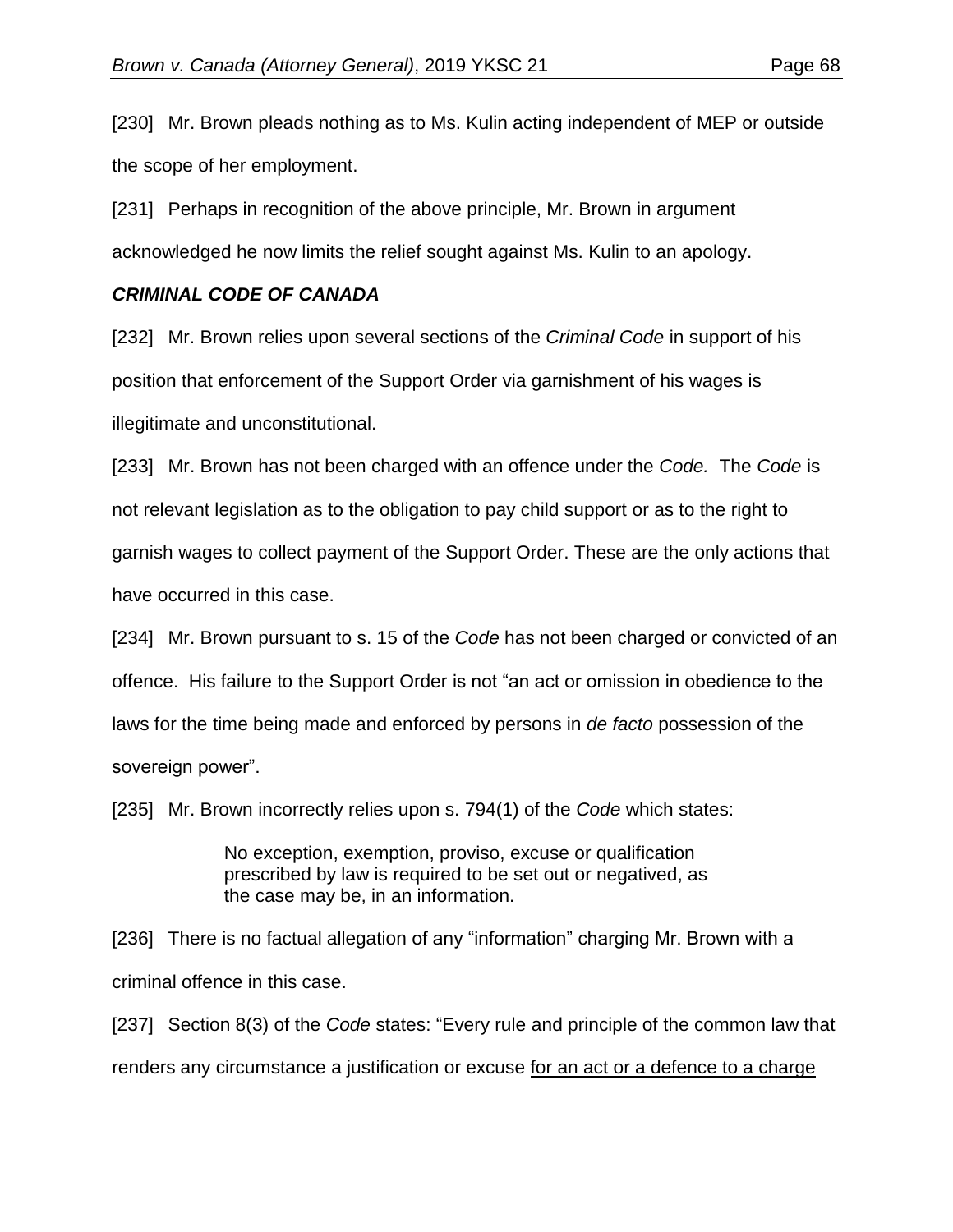continues in force and applies in respect of proceedings for an offence under this *Act* or any other *Act of Parliament* ..." (emphasis added). Section 8(3) is irrelevant as there is no allegation of a criminal charge.

[238] Section 126 of the *Code* relates to wilfully doing anything or omitting to do anything that Parliament forbids or requires. That is irrelevant to this proceeding. Territorial legislation is in issue in this case.

[239] Section 127 of the *Code* creates an offence for everyone who disobeys a lawful order, other than an order for the payment of money. The Support Order is such an exception.

[240] Mr. Brown's reliance upon the above provisions of the *Code* are irrelevant to this proceeding.

### **OPCA Litigation**

[241] Mr. Brown's pleadings reflect that he is without doubt an OPCA litigant. The indicia thereof include:

- a. his use of alternate names, entities and invalid security interests from and to himself in an attempt to distance and protect his assets against execution, are intended to defeat his obligation to comply with legislative child support obligations and legislative enforcement measures;
- b. his presentation and reliance upon multiple, voluminous and often incoherent arguments of little or no legal merit aimed at defeating and avoiding compliance with legislative requirements which undoubtedly result in extensive time and cost to opposing parties in review and preparation and further clog the court system;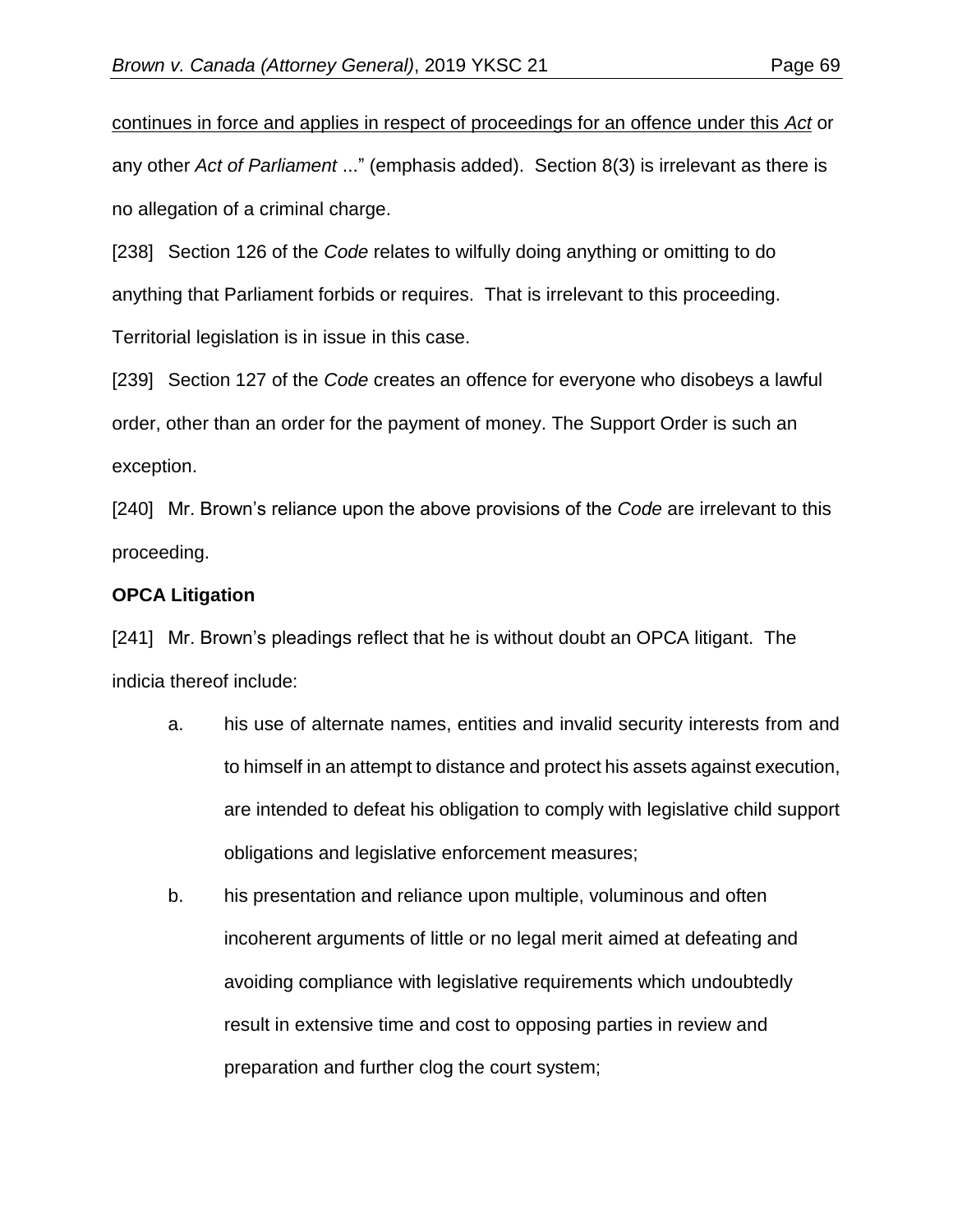- c. his invalid argument that the "failure" to answer by affidavit his staged questions and statements constituted Yukon MEP's agreement by estoppel to his propositions and thereby prohibit the Yukon from denying his propositions and legal interpretations. Such are common OPCA tactics to impose a unilateral agreement on a target by claiming that the failure to refuse or refute the "agreement" constitutes an obligation: *Meads*, para. 474;
- d. his demand that the Yukon MEP officers prove their authority to him failing which, such state authority are deemed to lack jurisdiction and legal standing, as rejected in the *Law Society of British Columbia v. Dempsey*, 2005 BCSC 1277 (B.C.S.C.), affirmed 2006 BCCA 161 and *Meads*, para. 489;
- e. his argument that the respondent governments are corporations whose rights thereby are limited to those of a corporation: *Meads*, para. 384;
- f. he has no obligations other than by way of contracts he has agreed to and entered into;
- g. his use of the double/split personality concept: *Meads*, paras. 417- 422; and
- h. his use of birth certificate documentation and the creation of a trust in favour of himself as beneficiary of the reinvested trust: *Meads,* paras. 435-438.

[242] Mr. Brown in argument reinforced this conclusion when he tried to explain that: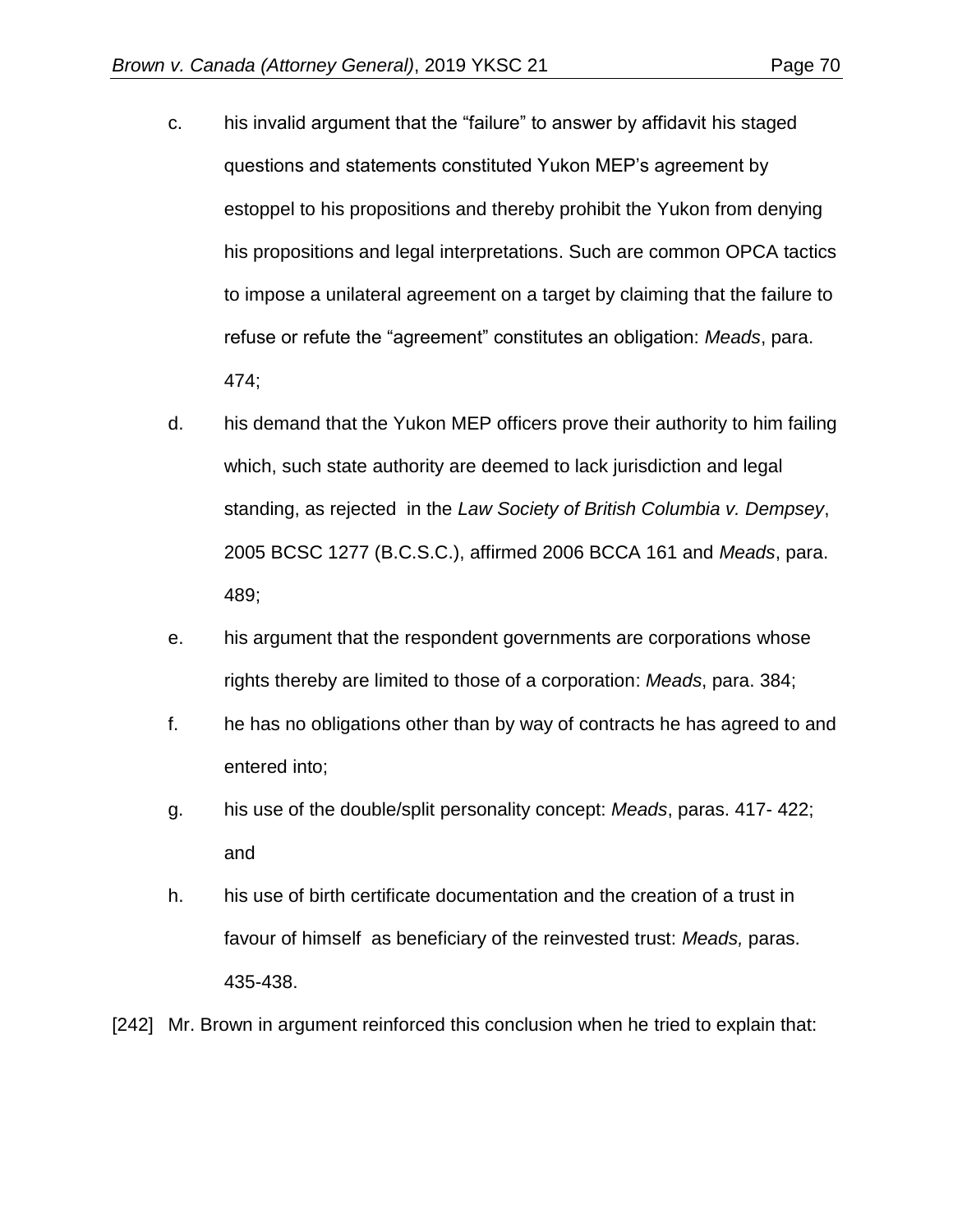- a. an "individual" is a living natural person, whereas the terms "person" in the *Charter* and "everyone" in the Criminal Code refer to artificial entities or persons, such as corporations;
- b. his statement of live birth evidences that he is a natural person whereas his Birth Certificate refers to an artificial entity or person;
- c. artificial persons are governed by statute. Natural persons are not governed by statute;
- d. a natural person is governed by the laws of nature, such as do not kill another person, and only some of this natural law is contained in legislation; and
- e. he as a natural person is not governed by legislation regulating an artificial person.

[243] The petitioner's submission that the *ICCPR* permits him to choose not to be recognized as any class of person and therefore free of all government obligation and legislation, is a meaningless OPCA "strawman" or divided/split person scheme: *Meads* paras. 326-330 and 445-447.

[244] The above noted OPCA arguments and tactics of Mr. Brown form the foundation of his proceeding and are illogical, incorrect and have no legal merit.

[245] The court in *Meads*, at paras. 624 and 625, stated:

a. the debate as to OPCA concepts and variations thereof is over as Provincial and Federal Courts of Appeal have uniformly upheld trial decisions in rejecting such concepts;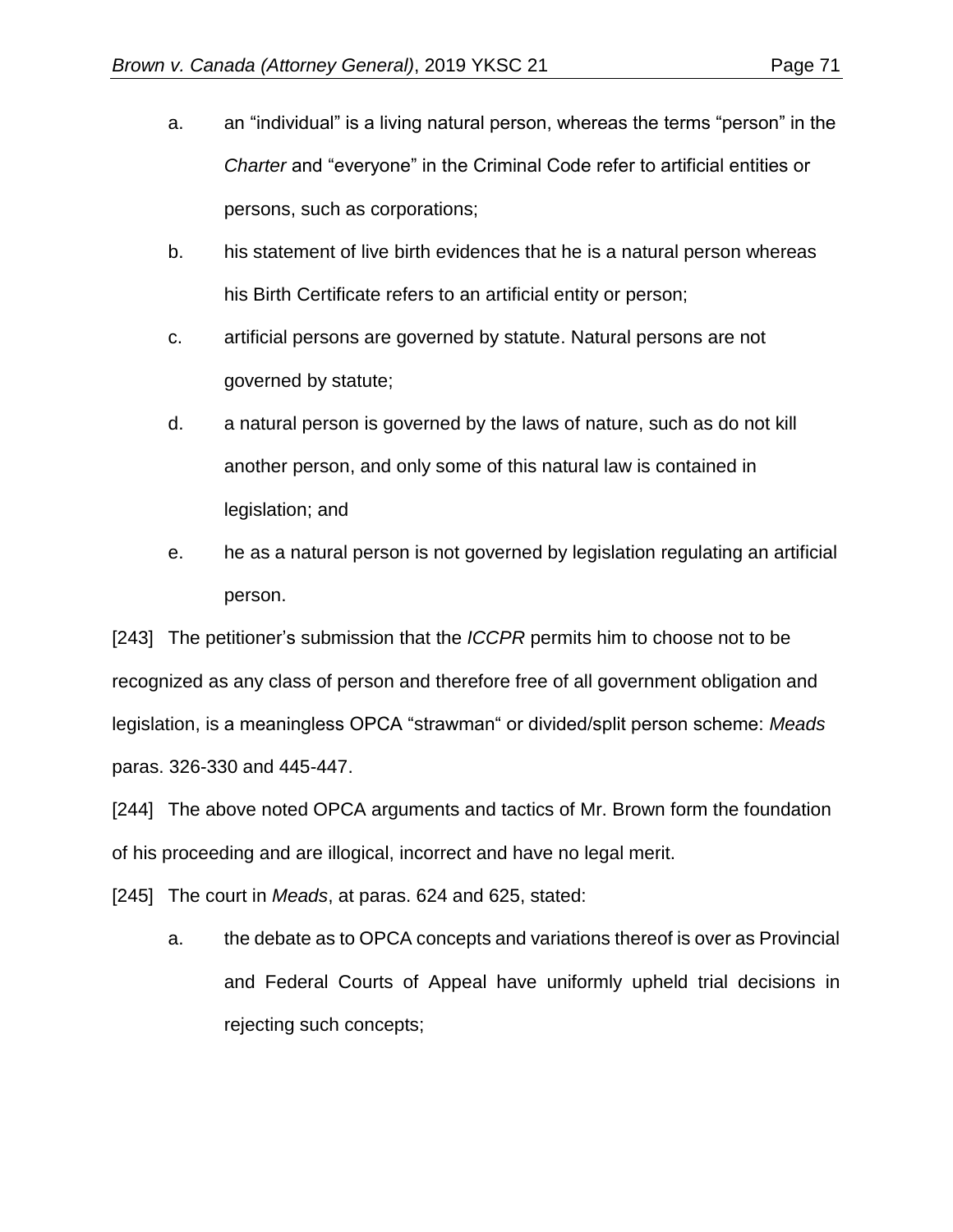- b. such OPCA arguments and concepts should be disposed of in as direct a manner as possible so that the rights of those targeted by the OPCA schemes are protected; and
- c. in order to minimize misuse and waste of court and state resources and to signal that these schemes do not work and that the misuse of court procedures and processes in this manner will not be tolerated.

[246] Independent of the issues of abuse of process and vexatious litigation, this finding that Mr. Brown in this proceeding is an OPCA litigant does not determine whether the challenged legislation is unconstitutional. That must be determined on the basis of law: *B.(A.N.) v. Hancock*, 2013 ABQB 97 ("*B.(A.N.*")), para. 19.

# **Abuse of Process, Vexatious and Rule 20(26)**

[247] The Supreme Court in *Toronto (City) v. C.U.P.E.*, Local 79, 2003 SCC 63 ("*Toronto*") paras. 35 and 37, stated that:

- a. abuse of process at common law is a proceeding unfair to the point that it is contrary to the interests of justice;
- b. courts have an inherent discretion to prevent an abuse; and
- c. an abuse of process may be established where the proceeding is:
	- i. oppressive or vexatious; and
	- ii. violates fundamental principles of justice underlying the community sense of fair play and decency.

[248] The Supreme Court in *Toronto* held that the abuse of process doctrine:

a. evokes also the public interest in a fair and just trial process and the proper administration of justice; and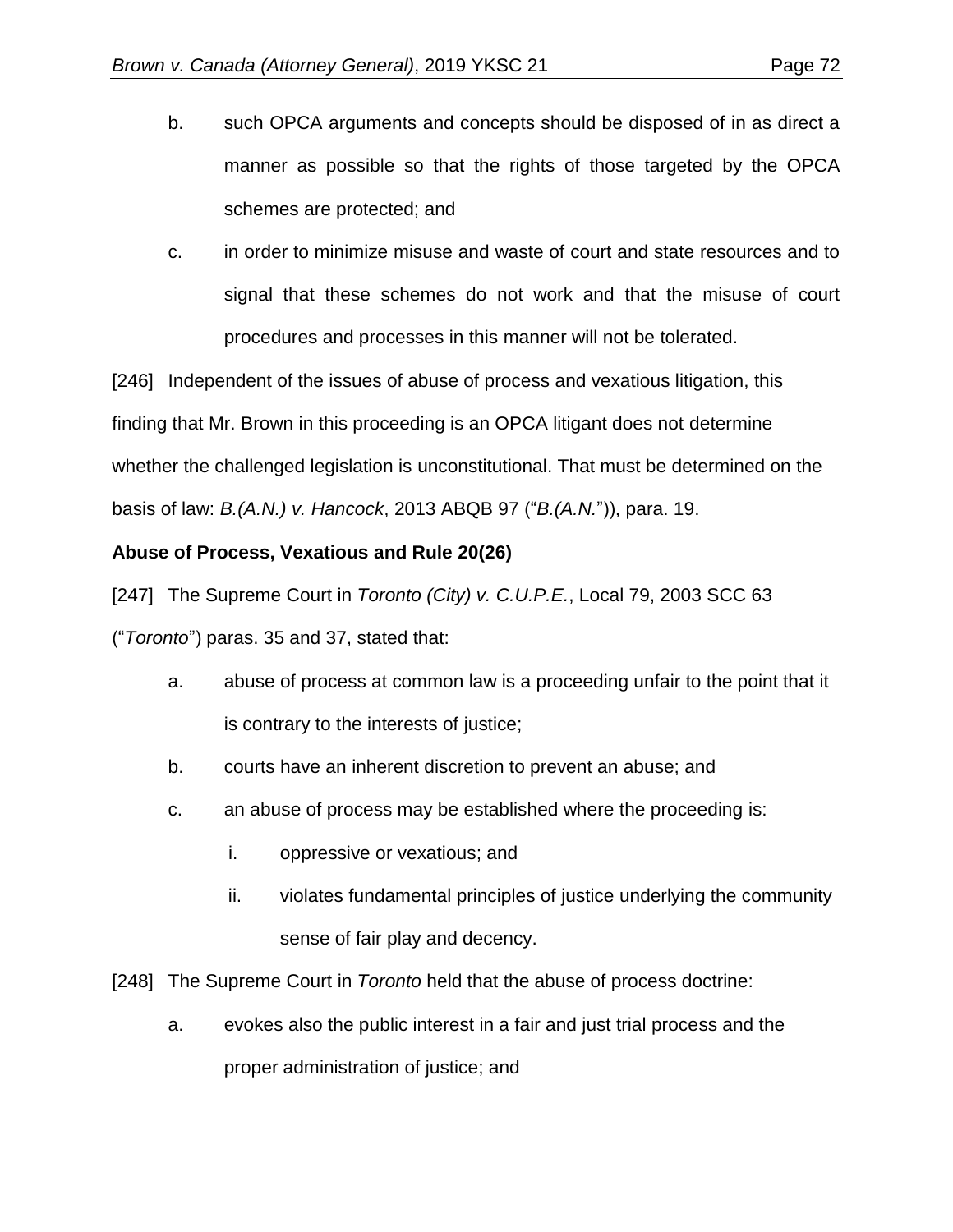b. engages the inherent power of the court to prevent misuse of its

procedure that would bring the administration of justice into disrepute.

[249] Canadian courts have applied the doctrine of abuse of process to preclude relitigation in circumstances where the strict requirements of issue estoppel are not met but where allowing the litigation to proceed would violate principles such as judicial economy, consistency, finality and the integrity of the administration of justice: *Willow*, para. 102.

[250] Abuse of process under the British Columbia Rules or the court's inherent discretion, permits the court to prevent a claim proceeding which would violate principles of judicial economy, consistency, fidelity and the integrity of the administration of justice. A claim may be struck where it is a collateral attack on an administrative decision that is subject to appeal or judicial review. A claim may also be struck as an abuse of process where it is an attempt to re-litigate an issue already decided: *Willow*, para. 21. As determined, this proceeding is a direct collateral attack of the Support Order.

[251] The court in *Willow* held that the plaintiffs' claims in his subsequent civil action related to the fairness of the prior process, the basis for that decision and the actions taken by the defendants, should have been pursued by remedies available in the legislation and not in an action for damages. The court held that damage claims are not available as an alternative where a party has administrative law remedies available via judicial review. This applies equally to Mr. Brown's proceeding.

[252] The court in *Willow* concluded that the subsequent civil action for damages, instead of an appeal or judicial review, was an abuse of process and contained broad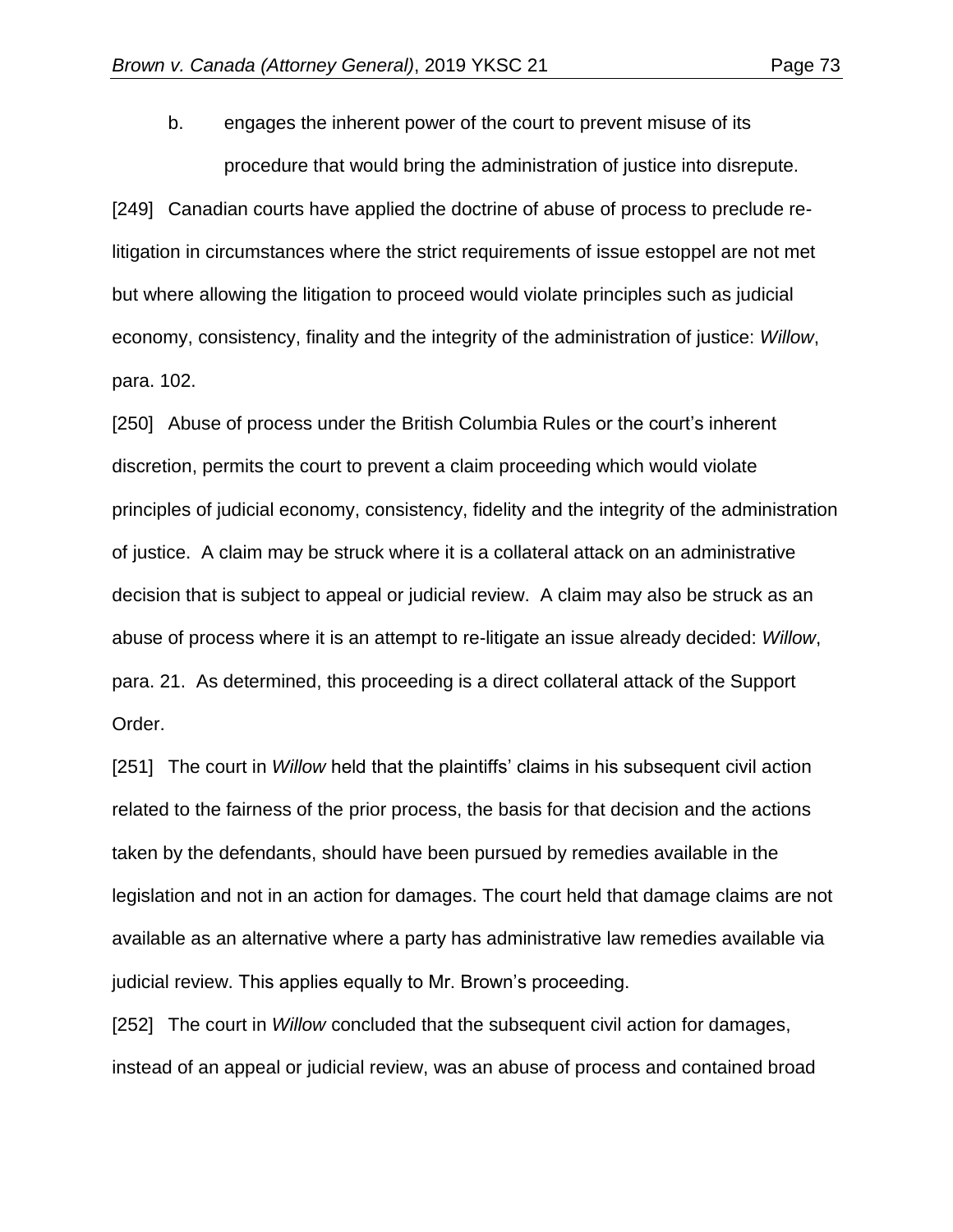allegations with insufficient material facts alleged. The claims as pled, did not establish a reasonable cause of action and were therefore bound to fail. The court therefore concluded that the damage claims constituted a prohibited collateral attack and must be struck as an abuse of process: *Willow*, paras. 40 to 48.

[253] The court in *Chutskoff Estate v. Bonora*, 2014 ABQB 389 ("*Chutskoff*"), held that a decision of another court cannot be varied except in the appropriate procedural context such as an appeal and that a collateral attack is frivolous and vexatious: paras. 97 and 98.

[254] The court in *Chutskoff* as to the concepts of vexatious and abuse of process held that:

- a. vexatious is synonymous with abuse of process. A proceeding that is an abuse of process may be struck on that basis: para. 80;
- b. the court has inherent jurisdiction to prevent abuse of court process and to strike out vexatious or abusive litigation that would be unfair to a party or would bring the administration of justice into disrepute: paras. 80 and 84;
- c. the concept of abuse of process is a flexible tool to control misuse of court process. Abuse of process can arise in different contexts. There is no universal test or statement of law encompassing all of its examples: para. 84; and
- d. the indicia of established stereotypic features of vexatious litigation include:
	- i. collateral attack;
	- ii. starting a proceeding to determine an issue already determined by a competent court;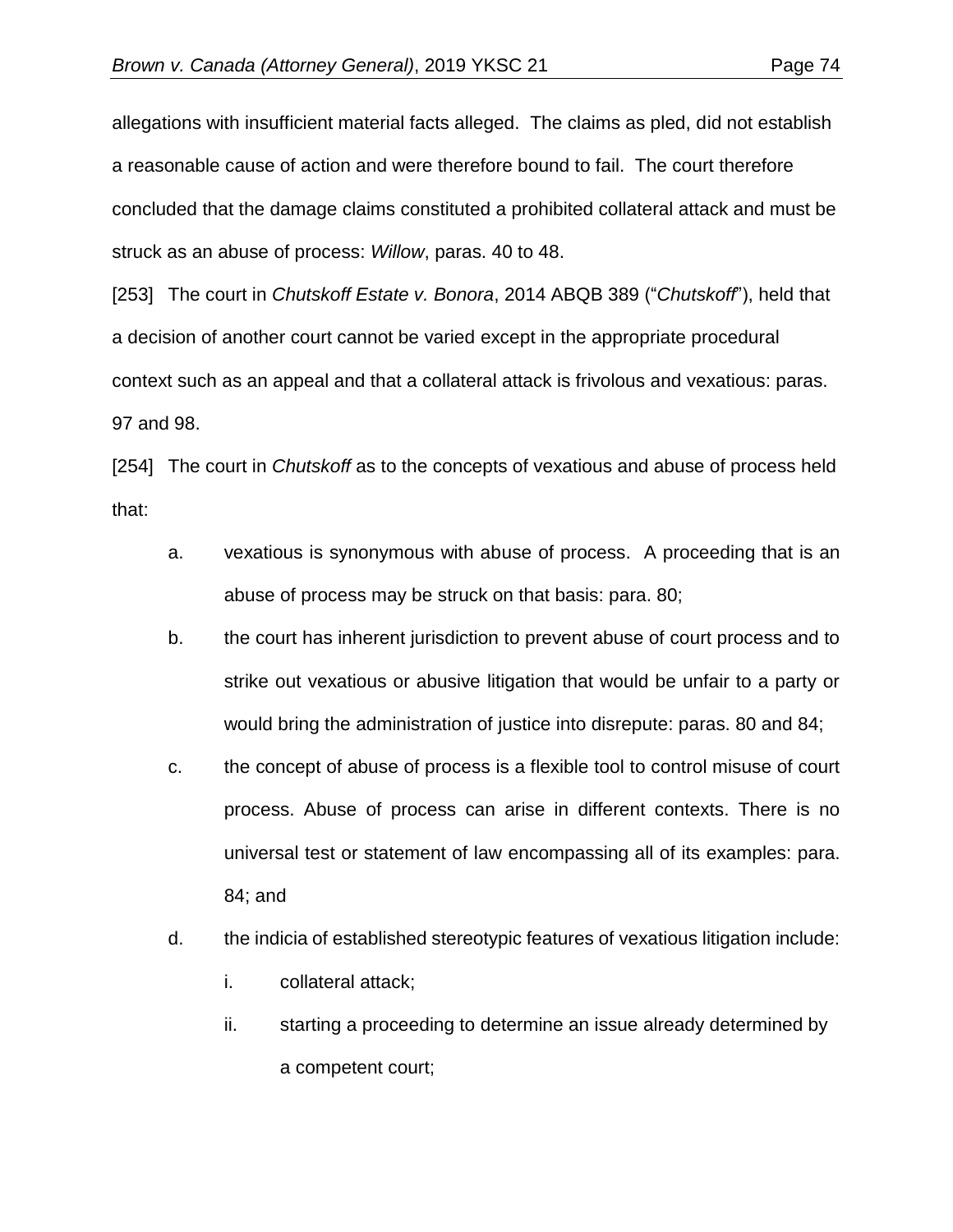- iii. conducting a proceeding to circumvent the effect of a court order;
- iv. hopeless proceedings which lack any reasonable expectation to provide relief;
- v. seeking relief that is grossly disproportionate to any possible remedy;
- vi. advancing incomprehensible arguments and allegation;
- vii. failure to honour court ordered obligations such as failure to pay costs, failure to abide by court order or conduct intended to circumvent court orders; and
- viii. advancing OPCA strategies: para. 92.

[255] The court in *Chutskoff* held that any of these indicia of vexatious litigation are a basis to classify a legal action as vexatious: para. 92.

[256] Abuse of process under Rule 20(26)(d) is broader than vexatious under Rule 20(26)(b) and includes circumstances where the court's process is used for an improper purpose which the court by its inherent jurisdiction may prevent. The court may strike pleadings, which attempt to use court process for an improper purpose: *Wood* paras. 17 and 47; *Acumar Consulting Engineers Ltd. v. Association of Professional Engineers and Geoscientists of British Columbia (APEGBC)*, 2014 BCSC 814, paras. 28 and 29; and *Chutskoff*, paras. 80-93, aff'd 2014 ABCA 444 (A.B.C.A.). [257] The court in *Wood* held that a pleading is vexatious if it:

- a. does not go to establishing the plaintiff's cause of action;
- b. does not advance a claim known in law;
- c. it is obvious the action cannot succeed; or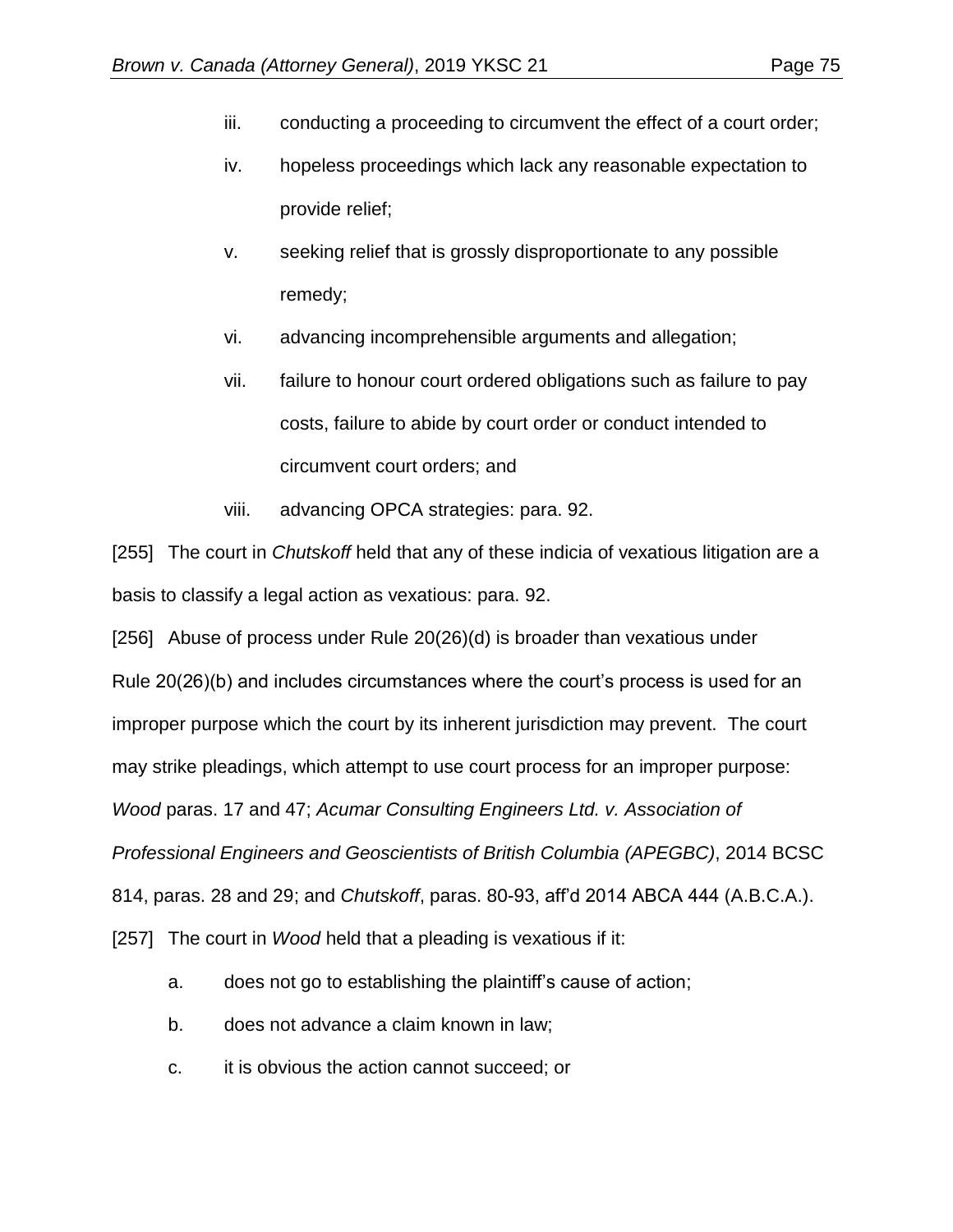d. it would serve no useful purpose and would be a waste of the Court's time and public resources; or it is so confusing that it is difficult to understand what is pleaded: para. 16 and *Willow*, para. 20.

[258] The relevant British Columbia Rule in *Willow* stated that a pleading is vexatious if it does not go to establishing the plaintiff's cause of action, if it does not advance a claim known in law, if it is obvious that an action cannot succeed, or where it would serve no useful purpose and would waste the courts time and public resources. If a pleading is so confusing that it is difficult to understand what is being pled, it may also be frivolous or vexatious: *Willow*, para. 20.

[259] Collateral attack is one of the established stereotypic features of vexatious litigation, namely to determine an issue already determined or conducting a proceeding to circumvent the effect of a court order: *Wood*, para. 92; and *B.(A.N.),* para. 50. [260] OPCA pleadings provide a helpful indication that a particular litigant has purposefully adopted vexatious pseudo-legal strategies intended to frustrate the operation of the court: *Meads*, para. 254.

## **Power To Strike**

[261] The court may strike out pleadings which:

- a. disclose no reasonable claim;
- b. are vexatious; and
- c. are an abuse of process: Rule  $20(26)(a)$ , (b) and (d).

[262] A court may strike claims or dismiss an action if it concludes that a pleading is frivolous, irrelevant, improper or an abuse of process: *Meads*, para. 587.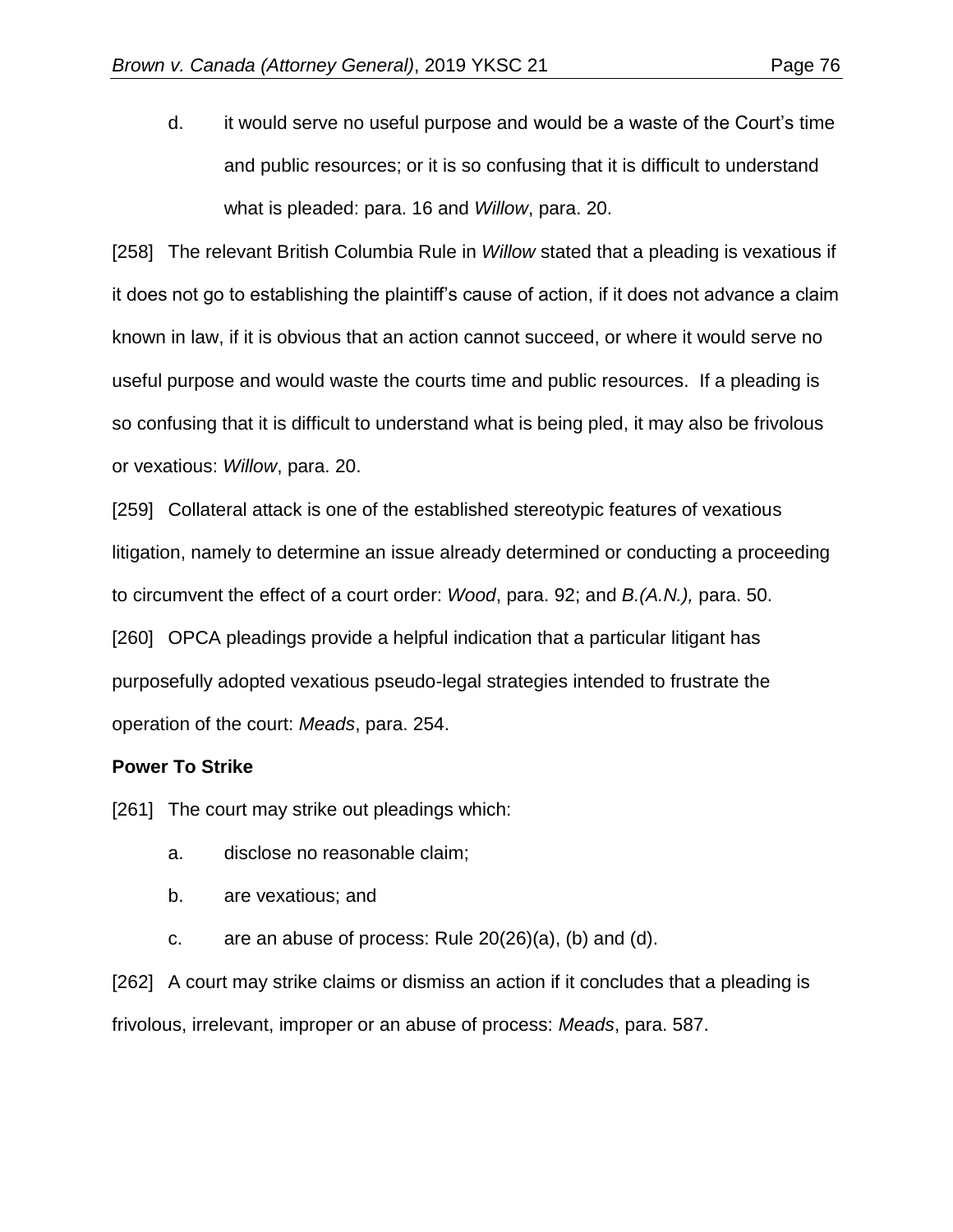[263] The court has inherent jurisdiction to control its own process and prevent abuse thereof including striking the claim, the defence or the proceeding on that basis: *Canam Enterprises Inc. v. Coles* (2000), 51 O.R. (3d) 481 (O.N.C.A.) paras. 55 and 56, aff'd, 2002 SCC 63, [2002] 3 S.C.R. 307 and *Meads*, paras. 587 and 588.

## **No Reasonable Claim**

[264] The court in *Willow* held that the test for striking a claim as disclosing no reasonable claim is contained in *Hunt v. Carey Canada Inc*., [1990] 2 S.C.R. 959 and. *R. v. Imperial Tobacco Canada LTD.*, 2011 SCC 42. The test is whether it is plain and obvious, assuming the facts pleaded are true, that the claim discloses no reasonable cause of action, has no reasonable prospect of success or whether the action is certain to fail. If there is a chance the plaintiffs might succeed, then they should not be driven from the judgment seat: *Willow*, para. 18.

[265] The court in *Wood* quotes *Willow* that the test for striking a claim as disclosing no reasonable claim is whether it is plain and obvious, assuming the facts pled or true, that the claim discloses no reasonable cause of action, has no reasonable prospect of success, or the action is certain to fail: *Wood*, para 47.

## **CONCLUSION**

[266] The proposed amendments to the Notice of Application do not address or remedy the identified problems in this proceeding. The application seeking leave to amend accordingly is denied.

[267] This proceeding:

a. is a prohibited direct and collateral attack of the Support Order;